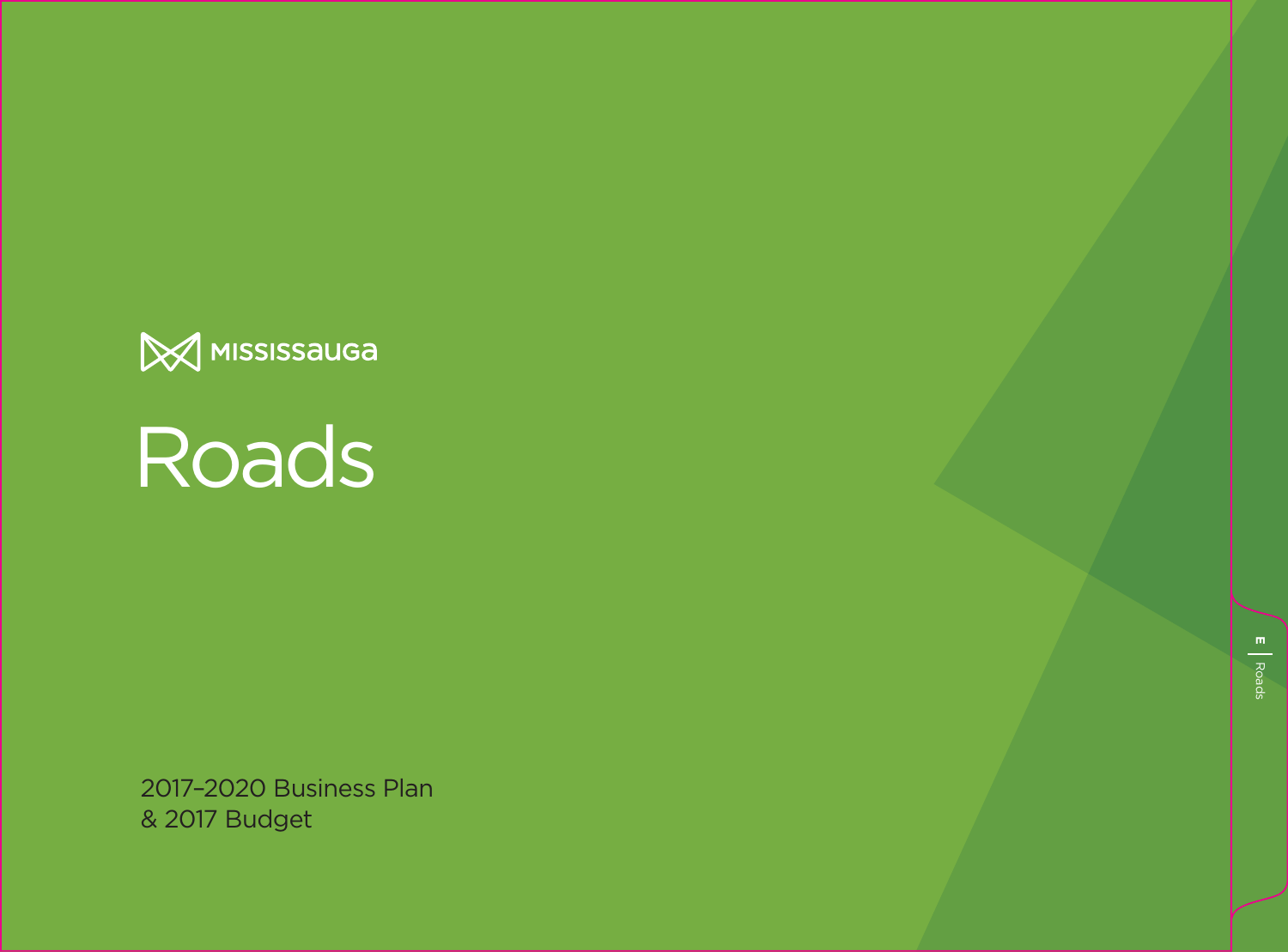# **Foreword**

Mississauga City Council approved **Our Future Mississauga**, the Strategic Plan to achieve our vision over the next 40 years. The strategic vision identified five pillars for change, Move, Belong, Connect, Prosper and Green. The City consulted extensively with residents, staff and stakeholders in developing the Strategic Plan.

The City continues to engage with stakeholders about its programs and services through the City's website, social media, satisfaction surveys and more. This helps ensure citizens have input on the decisions that affect them.

The 2017-2020 Business Plan and 2017 Budget detail how and where the City plans to allocate resources to the programs and services that people rely on every day, while providing good value for taxpayers and supporting the Strategic Plan.

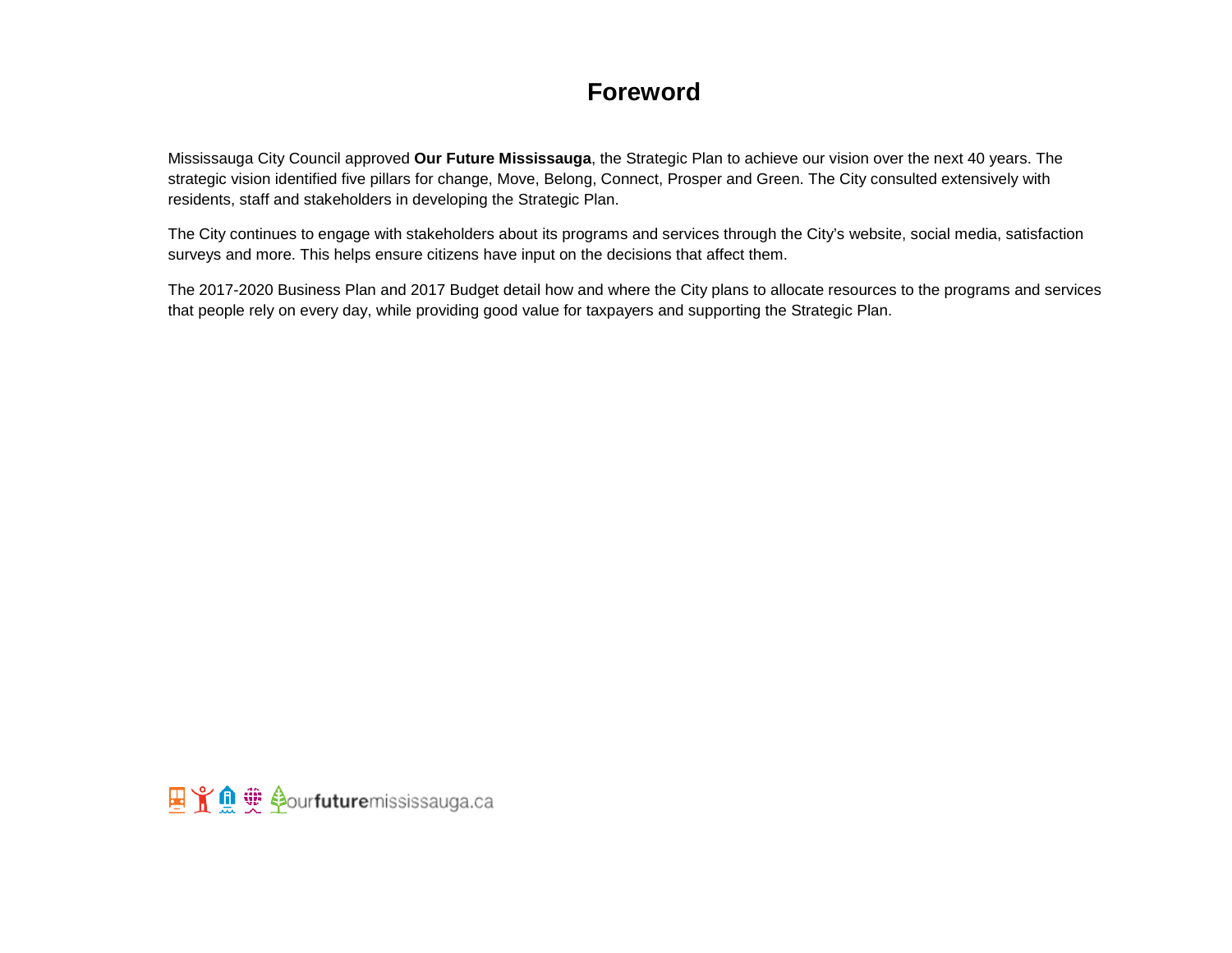## **Table of Contents**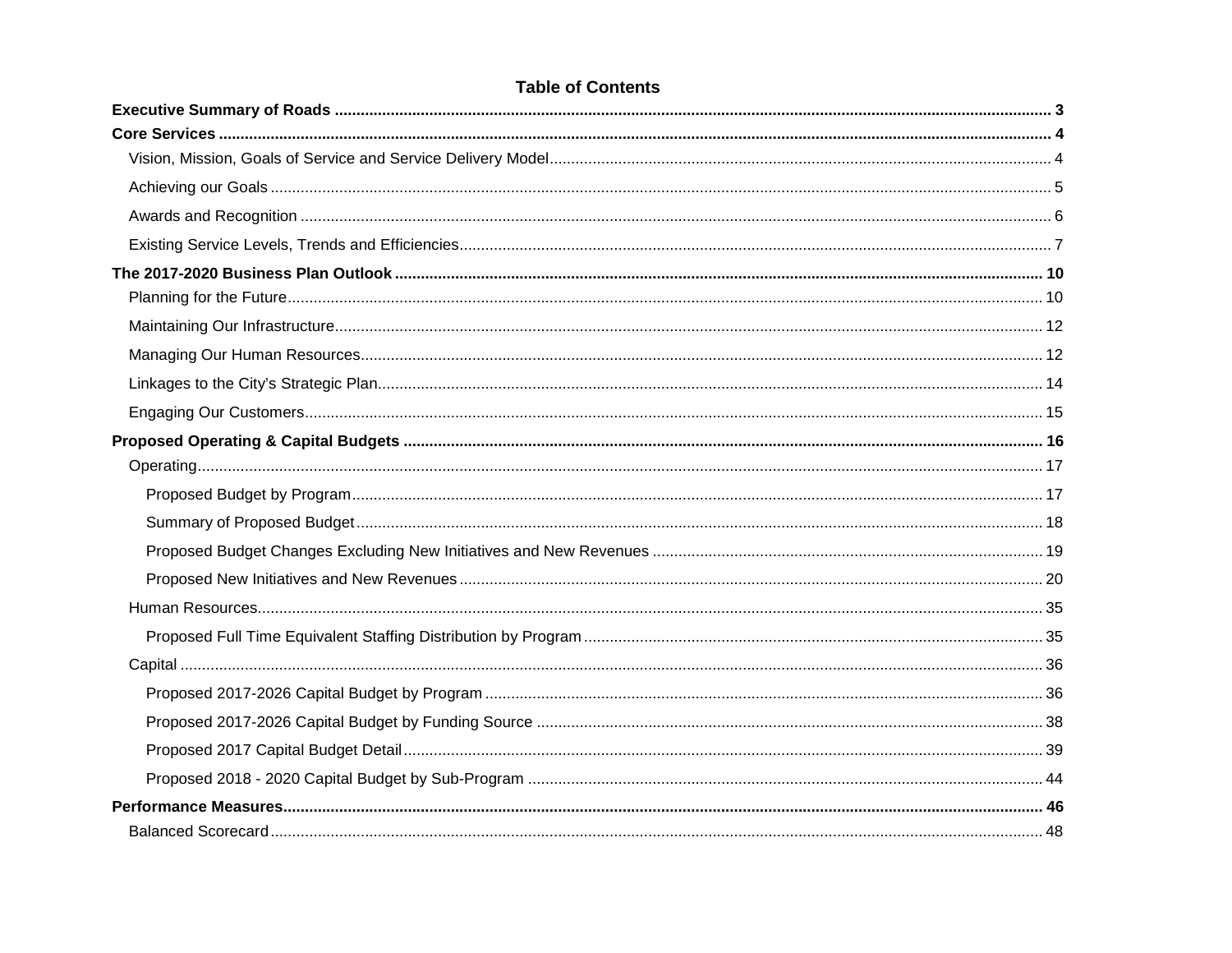

# <span id="page-3-0"></span>**Executive Summary of Roads**

**Mission:** To plan, develop, construct and maintain a multi-modal transportation system which efficiently and safely moves people and goods, respects the environment and supports the development of Mississauga as a  $21<sup>st</sup>$  Century city, while serving the municipality's social, economic and physical needs.

#### **Services we provide:**

The Roads Service Area is delivered the following three divisions; Transportation and Infrastructure Planning (TIP), Engineering and Construction (E&C), Works, Operation and Maintenance (WOM) divisions. These areas are responsible for the planning, construction, maintenance and overall management of Mississauga's roadways, bridges, sidewalks and related infrastructure. Additional infrastructure that is managed as part of this Service Area includes traffic signals, street lighting, municipal parking, noise barriers, the cycling network, and the City's fleet of vehicles (with the exception of transit and fire vehicles).

Through the optimization of technology, and forward thinking initiatives, the Roads Service Area is poised to continue to provide responsible infrastructure maintenance and enhancements.

#### **Interesting facts about this service:**

- At a 2017 replacement value of \$4.2 billion, our road and bridge infrastructure is the largest asset owned and operated by the City.
- The City has over 5,200 lane kilometres of road network. If laid out end to end this infrastructure would connect the City of Mississauga to Dublin, Ireland.
- The City's cycling network includes approximately 500 kilometres of on-road bike lanes, boulevard multi-use trails, off-road trails, and "bicycle friendly" signed roadway. Through the Cycling Master Plan, the City plans to develop more than

900 kilometres of on and off-road cycling routes in the next 20 years.

#### **Highlights of the Business Plan include:**

Leveraging technological advances and improving efficiency

- Continued implementation of an Advanced Transportation Management System (ATMS)
- Modernizing field operations through the acquisition of a mobile technology solution for field operators
- Upgrading the T&W Customer Service Counter to an electronic cash handling system

Maintaining and prioritizing our infrastructure

- Sidewalk maintenance enhancements to eliminate the City's repair backlog
- Cycling Master Plan to improve our multi-modal transportation system through cycling network development
- Increased operational support for Parking Operations
- Creation of the Loreland Works Yard to meet and improve service levels

| Net Investment (000's)       | 2017   | 2018   | 2019   | 2020   |
|------------------------------|--------|--------|--------|--------|
| Operating                    | 66,938 | 66,739 | 67,532 | 67,307 |
| Capital                      | 74.318 | 73,607 | 71,432 | 71,872 |
| <b>Full Time Equivalents</b> | 473.1  | 473.1  | 485.1  | 485.1  |
|                              |        |        |        |        |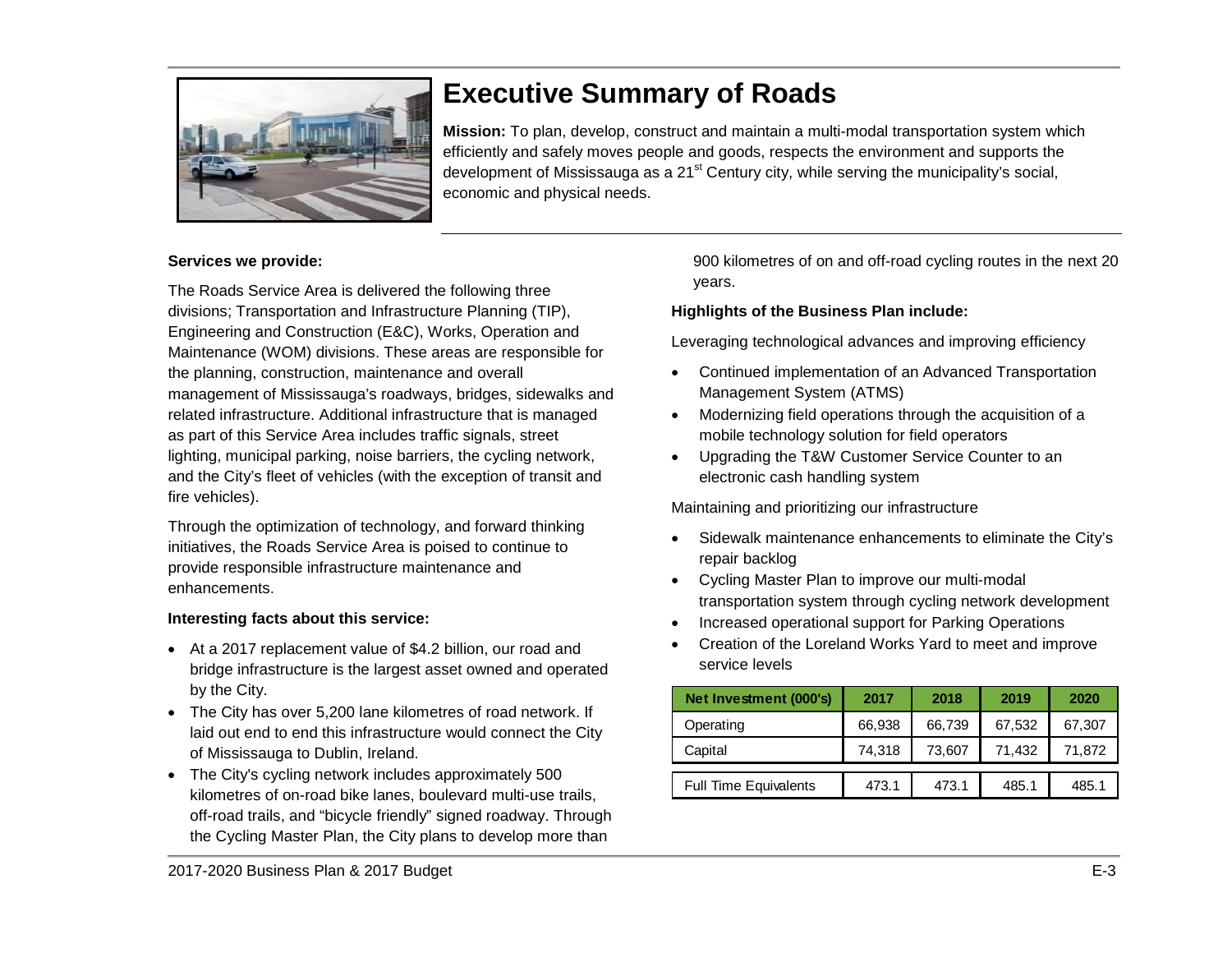# <span id="page-4-0"></span>**Core Services**

# <span id="page-4-1"></span>**Vision, Mission, Goals of Service and Service Delivery Model**

### **Vision**

To be a leader in delivering and managing safe, functional municipal transportation infrastructure.

#### **Mission**

To plan, develop, construct and maintain a multi-modal transportation system which efficiently and safely moves people and goods, respects the environment, supports the development of Mississauga as a  $21<sup>st</sup>$  Century city and serves the municipality's social, economic and physical needs.

#### **Goals of Service**

- To maintain our infrastructure in a state of good repair and operate a safe and efficient transportation system
- To plan and design roads and corridors that can accommodate all users
- To apply best asset management practices and technologies to demonstrate cost containment and value for money
- To recognize and develop employees and create and empowered employee culture to meet current and future challenges
- To achieve financial and operational targets in a responsible way

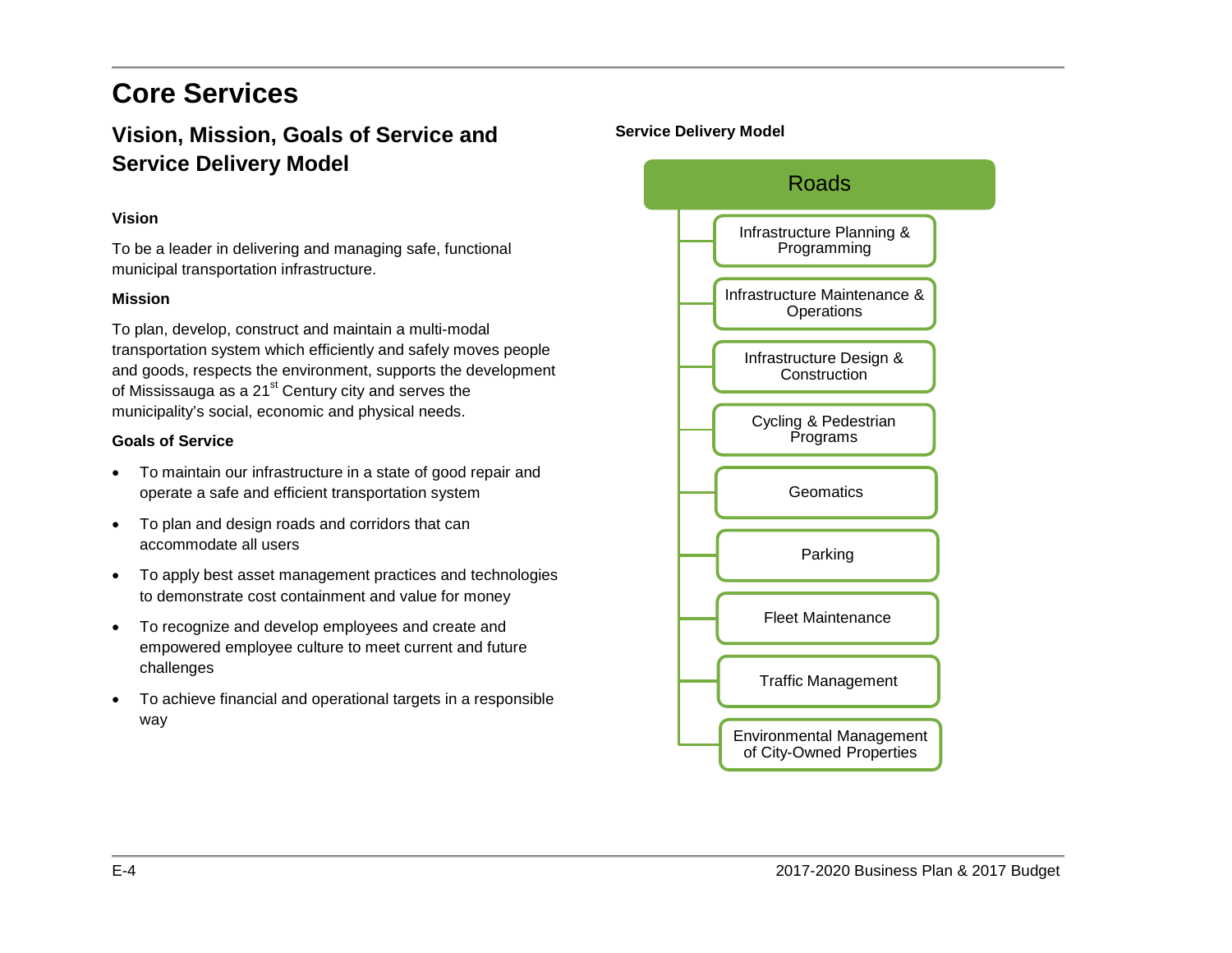# <span id="page-5-0"></span>**Achieving our Goals**

The following infrastructure improvements and accomplishments have been achieved over the past year:

• Rehabilitated 67 streets (29 lane kilometres) and four bridge structures at a cost of \$22.9 million



*Asphalt Recycling on Central Parkway*

- Installed 1,300 metres of new noise barriers
- A roundabout was installed at the intersection of Skymark Avenue and Explorer Drive
- Installed seven new traffic signals
- Completed four Environmental Assessments
- Development Engineering reviewed over 600 development applications
- Development Construction serviced over 1,450 active building permit files and 85 servicing agreements
- Completed the Light Emitting Diodes (LED) Street Lighting Conversion Project (approximately 48,000 Luminaires converted to LED)
- Parking revenues have increased by 11 per cent
- Introduced Paid Parking on Cherokee Drive
- Installed over 19.3 kilometres of new sidewalks, six kilometres of multi-use trail facilities, and one kilometre of on-road cycling facilities



*Newly Constructed Sidewalk on Ridgeway Drive*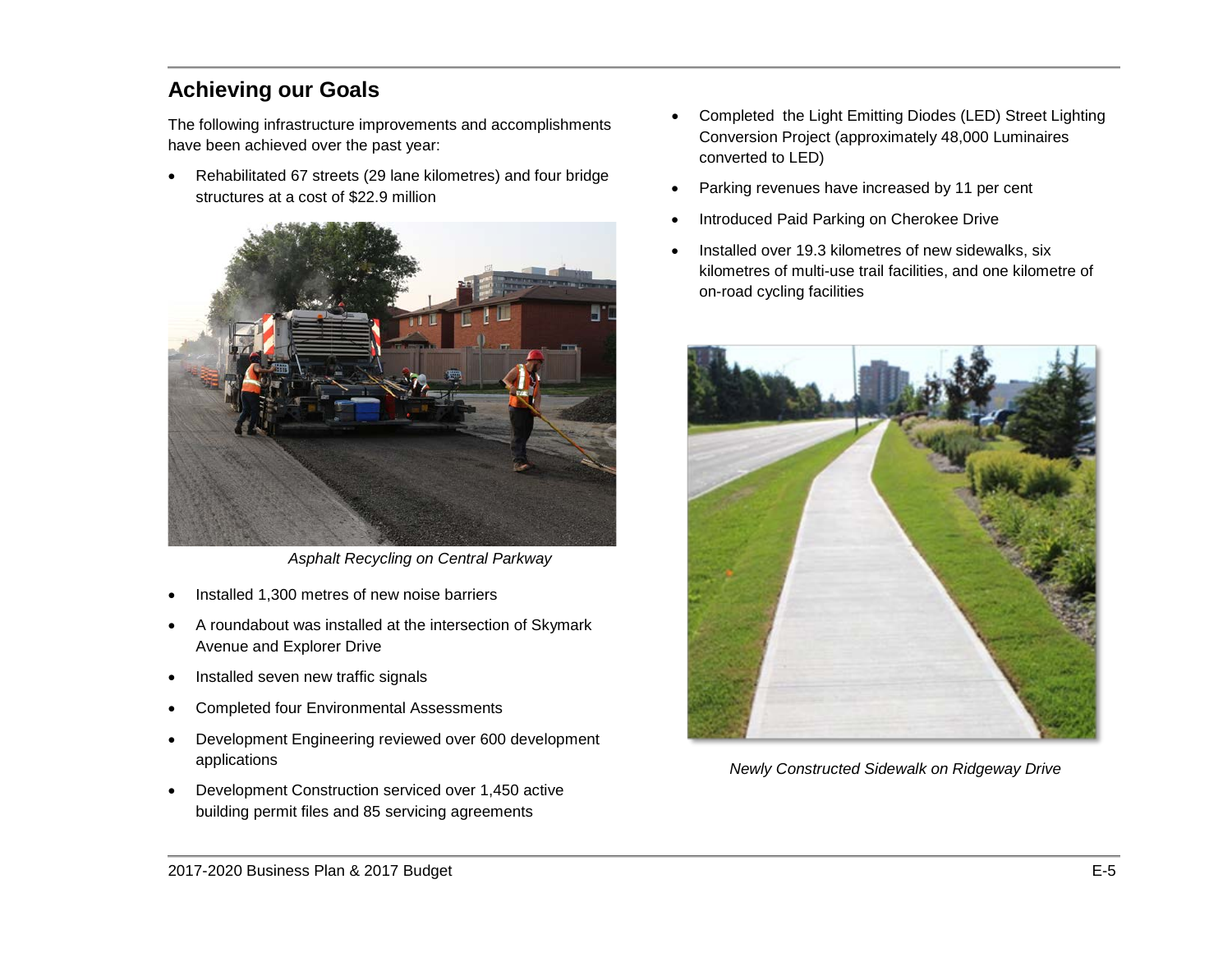# <span id="page-6-0"></span>**Awards and Recognition**

The City of Mississauga has received recognition and has been the recipient of the following awards recently:

• *"Smart Commute Gold Workplace Designation"* for 2016 from Metrolinx and the Smart Commute Program



*Source: Smart Commute*

- Received the *"Bruce Brunton Award"* from the Ontario Public Works Association (OPWA) and the Large/Metro Centre Category from the Canadian Public Works Association (CPWA) in 2015 for our Public Works Week program
- All four works yards were awarded the *"Safe and Sustainable Snowfighting Award"* in 2015 from the Salt Institute for recognizing environmental consciousness and effective management in the storage of winter road salt
- City's Geomatics division awarded *"Innovative Management Practices Award"* in the Management Practices Category for 2015, from Ontario Good Roads Association (OGRA) and Ontario Research Coalition (ORC) for the development and implementation of an innovative idea, in asset and maintenance management
- Awarded the *"Co-op Employer of the Year (National)"* award for 2015 by the University of Guelph



*Representatives from the City's Environmental Services Section, accept their award for Co-op Employer of the Year Source: recruitguelph.ca*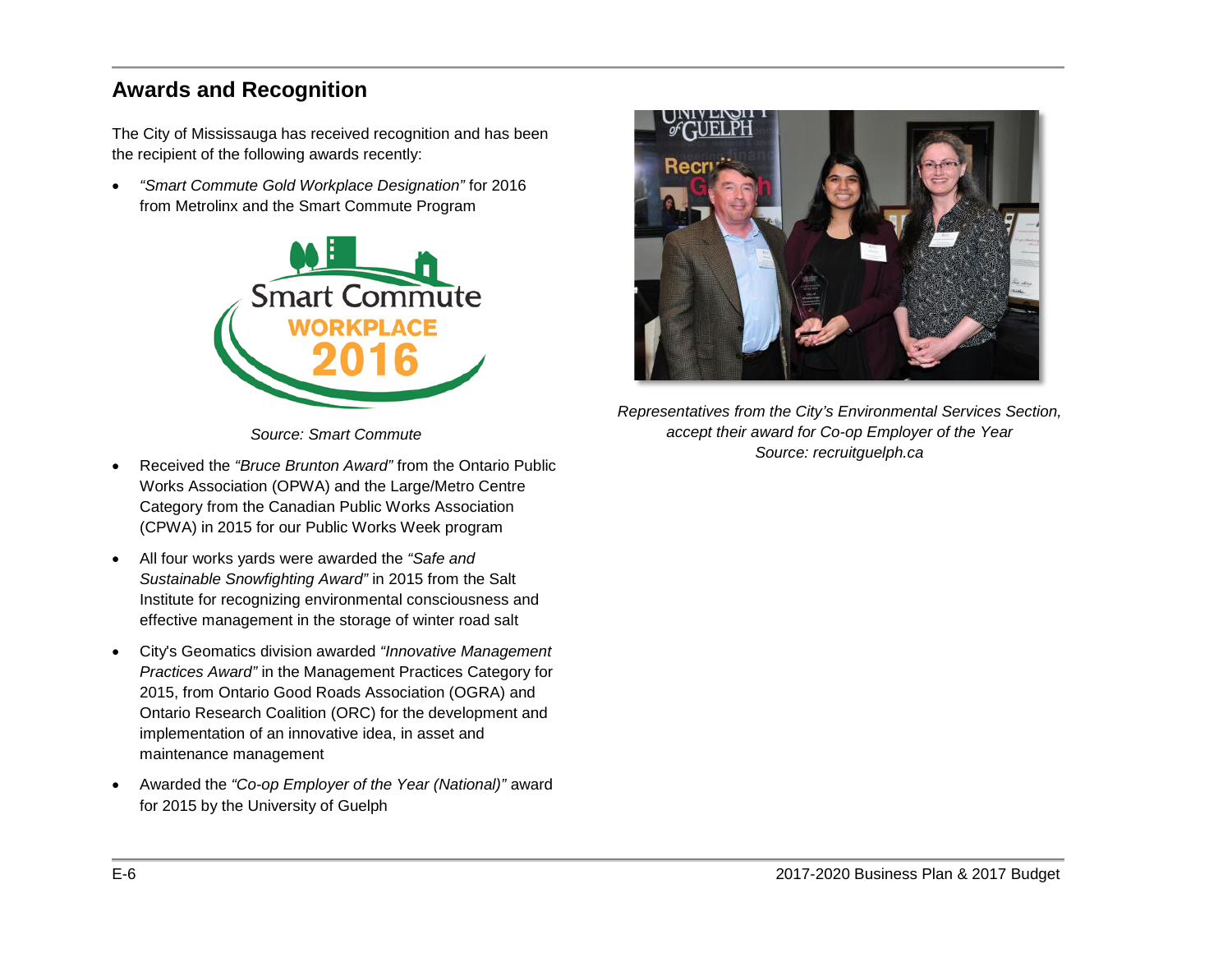# <span id="page-7-0"></span>**Existing Service Levels, Trends and Efficiencies**

The management of infrastructure assets is accomplished through a number of operational activities; the existing service levels for these activities are summarized below.

**Infrastructure Programming:** Develop an appropriate 10-year Capital Budget in accordance with lifecycle asset management practices and meet budget preparation and construction timelines.

**Long-range Planning and Policy Development:** Develop and implement appropriate plans and strategies to guide decision making.

**Geomatics:** Collect and maintain core assets to support service expectations and critical business decision systems.

**Traffic Control Signals:** Repair and replaced all traffic control signals within the times specified in the Minimum Maintenance Standards.

**Pavement Marking Maintenance:** Undertake all white pavement lines on streets twice per year and all yellow pavement lines on streets once per year.

**Roadway Sign Maintenance:** Replace all stop signs that are broken, damaged, illegible, improperly oriented or missing within three hours of being notified.

**Active Transportation:** Plan annual sidewalk and cycling network programs in accordance with the Cycling Master Plan and transit accessibility priorities. Develop and implement transportation demand management initiatives to encourage and foster sustainable transportation.

**Winter Maintenance:** Clear all major arterial and collector roads within 12 hours, residential roads within 24 hours, and priority sidewalks and bus stops within 24 hours of an average storm.

**Customer Service:** Respond to all emergency related service requests as soon as practical and investigate all non-emergency service requests within three days and respond to within 10 days.

**Bridges and Culverts:** Inspect all bridges and culverts every two years (by a qualified engineer), and maintain in a safe condition.

**Average Road Network Condition:** Maintain the road network at a "Good to Fair" rating.

**Minimum Maintenance Standards:** Meet Provincial Minimum Maintenance Standards for road infrastructure.

**Traffic Management:** Manage traffic operations in accordance with provincial regulations and design standards.

**Street Lighting:** Maintain and operate the street light network in accordance with established service response times. Respond to malfunctioning lamps within the range of 24 hours to 10 business days based on the location and quantity.

**Fleet Services:** Ensure that vehicles and equipment are ready when required. Maintain an excellent compliance rating with our Ministry of Transportation (MTO) fleet inspections and Commercial Vehicle Operator's Registration (CVOR).



*Mavis Works Yard*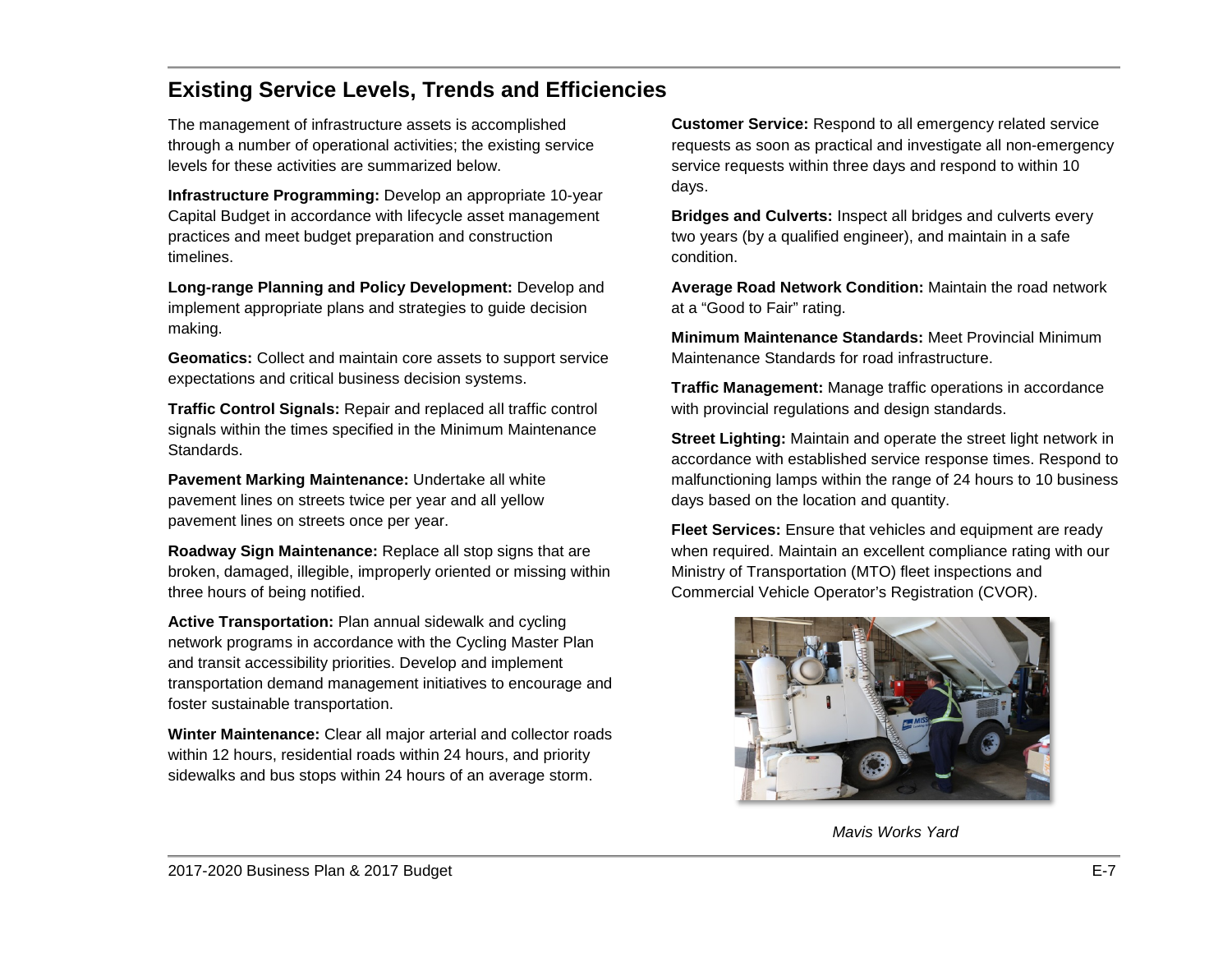#### **Service Level Trends**

Mississauga continues to mature as a city. Aging infrastructure and the need to balance service levels with affordability pose significant pressures and challenges for this Service Area. Through comprehensive condition assessments and asset management plans, the City continues to mitigate potential risks.

Traffic congestion remains high on the public agenda. Growth in surrounding municipalities continues to put additional pressure on Mississauga's road infrastructure.



*Increasing traffic congestion will be a pressure moving forward*

Implementation of an Advanced Transportation Management System (ATMS) continues, as well as the development and implementation of strategies to encourage the use of transit, walking, and cycling as alternate modes of transportation. The City is working on a comprehensive Transportation Master Plan (TMP) to address all aspects of Transportation in the City of Mississauga over the next 25 years. The TMP aims to develop a consolidated vision for the future of mobility in Mississauga, as well as establish an overarching policy framework to guide and prioritize investments in transportation infrastructure and services. As the demand for multi-modal and higher order transportation systems continues, the City looks towards enhancing or retooling existing infrastructure to maximize effectiveness of what we already have in place.

There is a growing need for the City to provide municipal parking to meet increasing demand and as a tool in city building. To assist with this, the City is undertaking a Parking Master Plan which includes a review of the needs and opportunities for parking.

With the trend towards changing workforce demographics, it is integral for the City to proactively implement talent management and succession planning strategies. There are a number of initiatives underway to attract, develop and retain staff within the Roads Service Area.

Over-arching themes for this Service Area continue to be public safety and the responsible delivery and maintenance of infrastructure, ensuring infrastructure is in a state of good repair.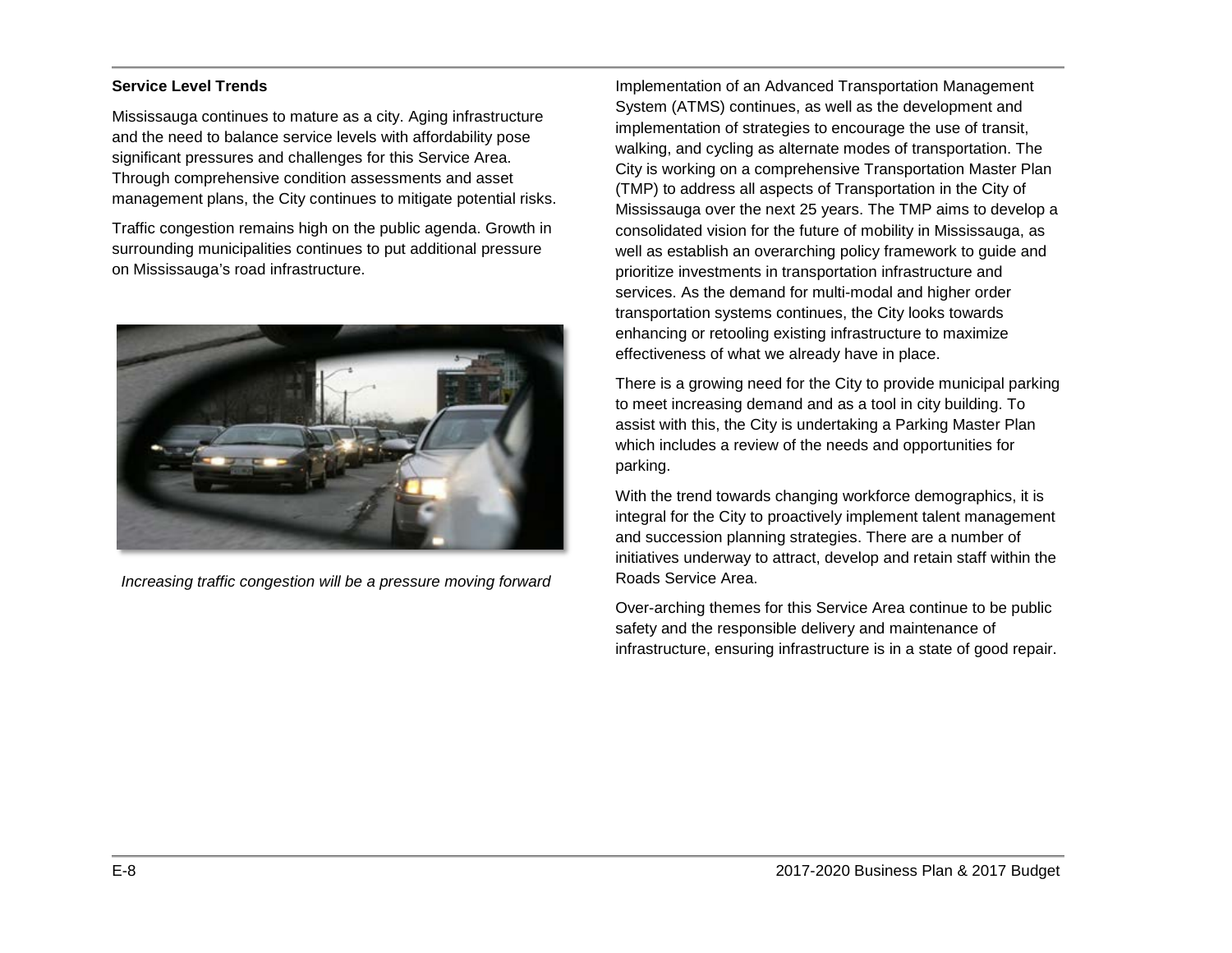#### **Efficiencies**

The Service Area Divisions (E&C, TIP, and WOM) are focused implementing continuous improvement initiatives to manage assets and resources more efficiently, effectively and economically.

Projected decreases due to operational savings and efficiencies in various programs, and budget reductions identified by staff, account for a savings of \$1.1 million in 2017. This cost savings has increased by \$0.2 million from 2016. Through continuous improvement within the Roads service area, these savings and efficiencies will continue to grow.

Since the implementation of Lean in 2014, the Divisions have had an overall cost savings of \$239,524 and freed capacity of 746 hours as a result of Lean initiatives. The continued implementation of small to large Lean improvements allows the City to capitalize on many business process improvements, saving both time and money for our citizens.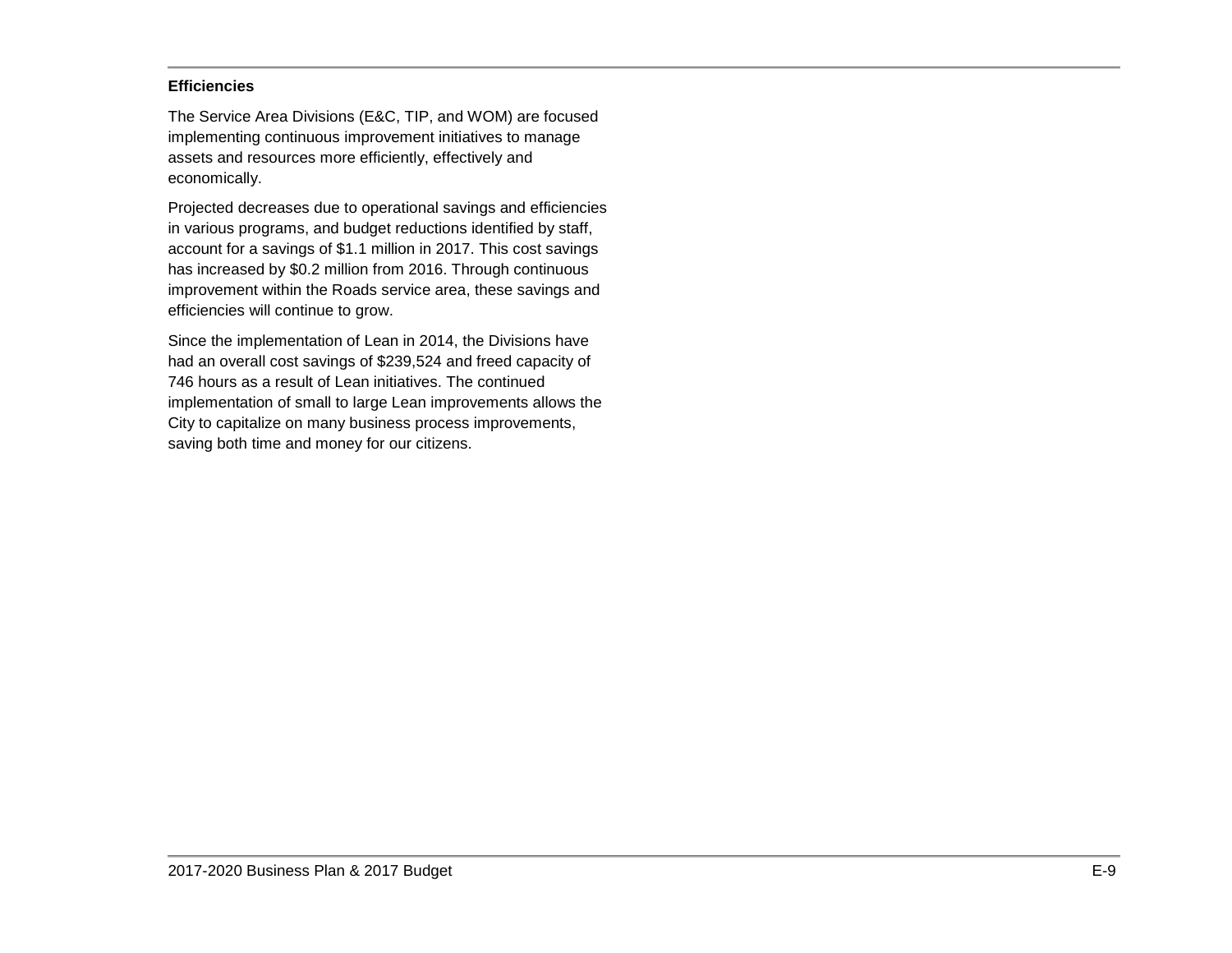# <span id="page-10-0"></span>**The 2017-2020 Business Plan Outlook**

# <span id="page-10-1"></span>**Planning for the Future**

The City landscape is changing; future transit and infrastructure demands on the Roads Service Area require planning, creation and implementation of forward thinking Master Plans (i.e. Transportation Master Plan, and the Cycling and Pedestrian Master Plans) to position ourselves as a progressive Service Area and municipality. Regional transit planning with a focus on multi-modal transportation is a key focus in our Master Plans.

The Roads Service Area is actively preparing for the coming changes in our workplace demographics. With a significant portion of our workforce being eligible to retire in the next five years, effective succession planning, and talent management strategies are essential. These strategies will also be an integral part of fostering a culture of employee innovation and satisfaction going forward.

Planning for evolving external environmental factors, such as climate change, is becoming a priority as we look towards the future. The City is the in the early stages of a Climate Change Review process, in order to define the impact of climate change on City resources and services. Defining the impact will allow the City to be in an acceptable state of readiness for future climate change related events. As this review process advances, we will be able to define what climate change means for the Roads Service Area, and identify how we can adapt and prepare for these dynamic pressures on our existing service levels.

# **Optimizing the Use of Technology**

Our Technology Road Map encompasses the following strategic directions:

- **1. Modernize Mobile Work Force**: The organization is well positioned to advance the current mobile strategy, which will increase productivity and easily connect staff in the field.
- **2. Real-Time GIS Mapping Tools:** The City has invested heavily in location based data and GIS capabilities. Through a Geospatial Master Plan initiative, the City will provide recommendations for making cost effective and efficient use of this investment moving forward. Using GIS and Geospatial resources more effectively, will allow the organization to make more informed planning and operational decisions that will impact many facets of City operations from policy, construction, repair, emergency operation, maintenance, collaboration with external organizations and overall delivery of services.
- **3. Automation & Asset Management:** In order to meet demands for the City's growth and aging infrastructure, it is essential to have appropriate asset management systems.
- **4. Customer Self-Service:** Providing online services, open data and information through social media channels to the public will allow the City to provide services 24/7.
- **5. Business Intelligence (BI) for Ease of Use:** The primary goal of BI is to enable the Corporation to react to changing business conditions more quickly by enabling decisions through research and analytics. For example, the creation of data dashboards as an efficient reporting tool for key Service Area analytics.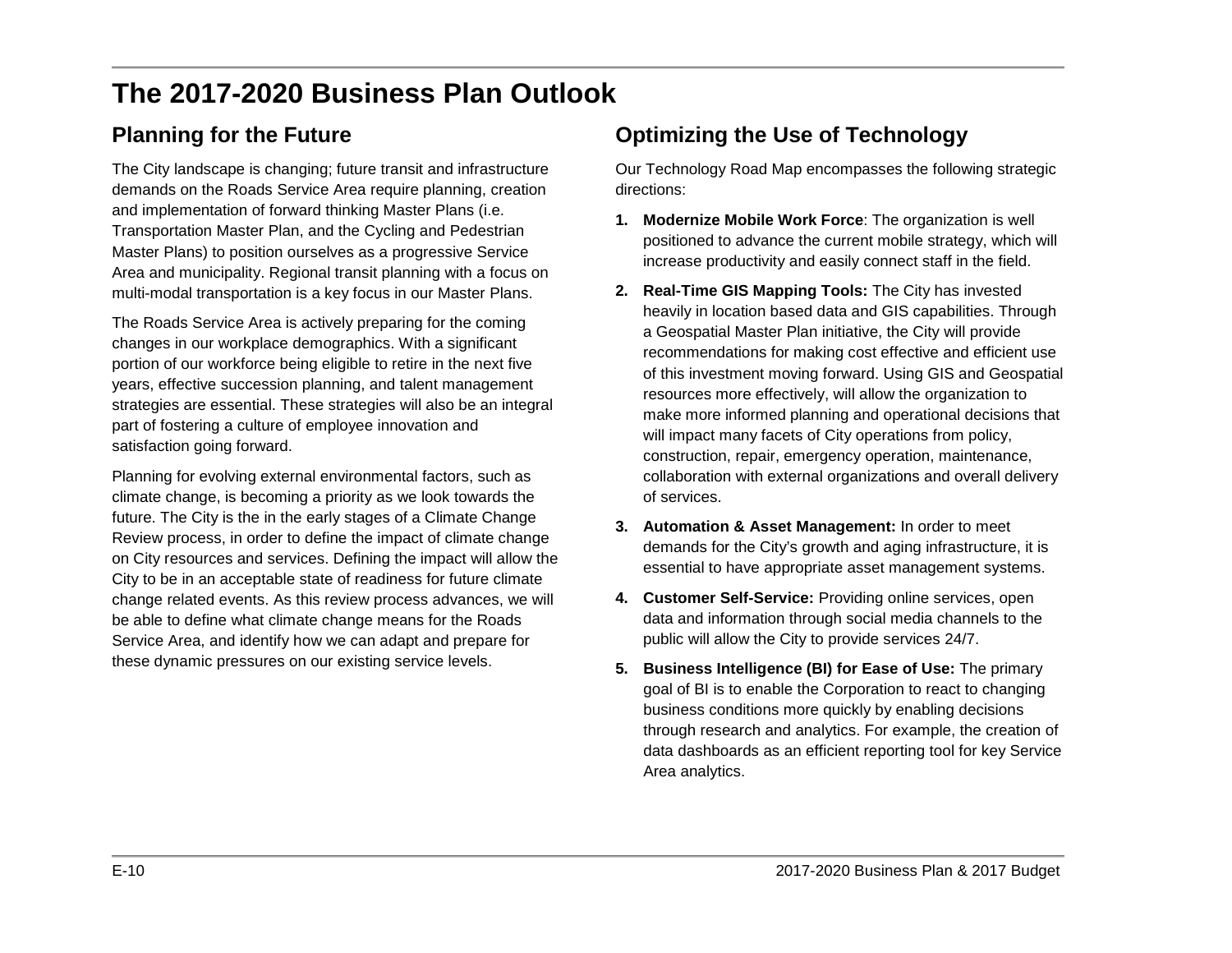These strategic directions are being addressed through the following progressive technological solutions implemented by the City.

**Advanced Transportation Management System (ATMS):** The continued implementation of a pro-active ATMS will allow the City to actively monitor travel conditions, influence the operation of traffic signals, disseminate information and interact with other transportation modes and agencies with an overall view of lessening congestion and its effects on the road network. The ATMS is currently underway and includes improved projects relating to traffic signal control system replacement, traffic signal communication upgrade, a new Traffic Management Centre (TMC), and implementation of Intelligent Transportation System (ITS) initiatives. This system will position Mississauga to be a leader in Transportation Management.



*New Traffic Management Centre*

**Electronic Cash Handling System:** Upgrading the current, manual cash handling system at the Transportation and Works Customer Service Counter, will allow for the consolidation of all cash handling activities and the filtering of all transaction data into a single data source. We will be able to generate receipts for fees and deposits which will replace Excel spreadsheets currently being used. This initiative will allow for future online payment integration. It will provide efficiencies for staff processing transactions, better data on cash handling to generate management reports, and overall better customer service.

**Mobile Technology Solution for Field Operations:** The modernization of field operations through the introduction of mobile connectivity within our field staff, and a partnership with IT, will allow us to improve workflow and overall productivity in the field. Through the purchasing of field tablets, there will be increased efficiency through the elimination of duplicate data entry and improved productivity of employees in the field.



*Staff member utilizing mobile technology to enhance productivity and coordination in the field*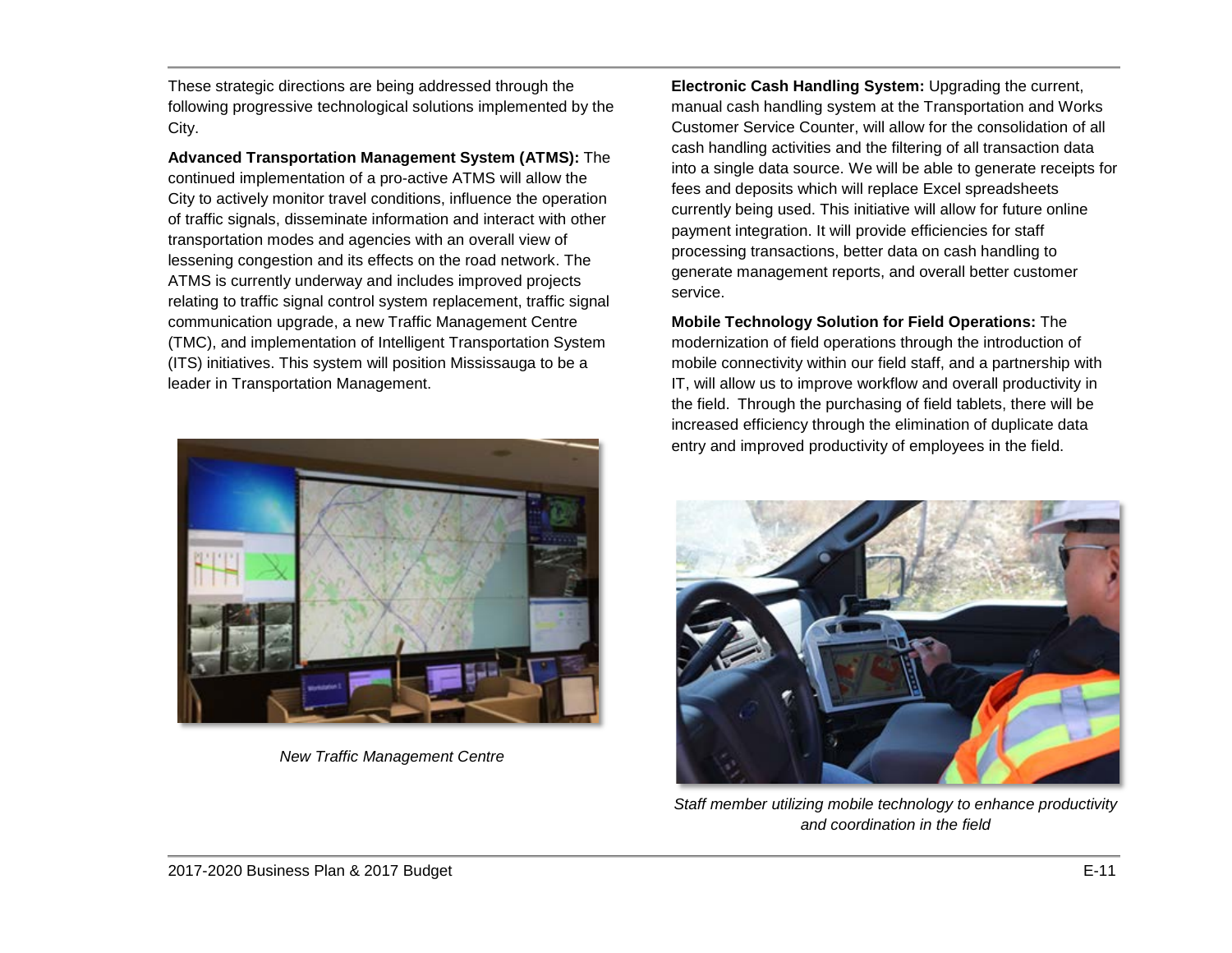# <span id="page-12-0"></span>**Maintaining Our Infrastructure**

To ensure our infrastructure is responsibly maintained, it is key to both define a reasonable state of good repair, and set priorities to maintain this state of good repair. This involves addressing growth concerns, developing an economic lens for infrastructure.

There are a number of initiatives planned in order to both maintain and support Mississauga's dynamic infrastructure needs.

**Sidewalk Repair**s**:** The Sidewalk inspection and inventory program has identified a maintenance and repair backlog that cannot be addressed under the current funding program. To expedite repairs, WOM is proposing to prepare a separate Sidewalk Replacement Contract in 2017 to supplement the existing three contracts. It is expected that this new Service Enhancement, along with existing maintenance contracts, will serve to reduce the increasing backlog as identified by the Maintenance Standards and Permit Section Inspectors.



*Sidewalk Repairs on Forestwood Drive*

**Loreland Works Yard Development:** In order to meet operational service levels, the construction of a new works yard in the South East quadrant of the City has been identified and previously approved as a cash-flowed project in the capital budget. The boundaries of the existing yards will be reestablished to continue to meet and improve services levels.

**Cycling Master Plan:** The Roads Service Area supports the Cycling Master Plan through expansion and maintenance of the cycling network, including on-road bike lanes, and "bicycle friendly" signed roadways. The Active Transportation Office has expanded its scope to include sidewalk development and pedestrian movement. As we are at the five year mark since the inception of the Cycling Master Plan, 2016 has served as a year to review and update the plan. This ensures the Plan will meet the changing mobility objectives of the City's Strategic and Official Plans, providing a variety of transportation choices and healthy ways to travel.

# <span id="page-12-1"></span>**Managing Our Human Resources**

The Roads Service Area is made up of a mix of highly skilled technical staff with various professional backgrounds, complimented by highly dedicated front-line service delivery staff. In order to adequately manage this team, there are plans in place to manage turnover, obtain the best candidates for future positions, and engage our current workforce.

**Develop and Retain Employees:** The following is being done to foster a culture of motivated career development and employee innovation:

- WOM has introduced in-house training programs to address the new professional development requirements from the Ontario Association of Certified Engineering Technicians and Technologists (OACETT)
- An Engineer-in-Training (EIT) internship program has been introduced to attract and retain civil engineering skill sets across the Roads Service Area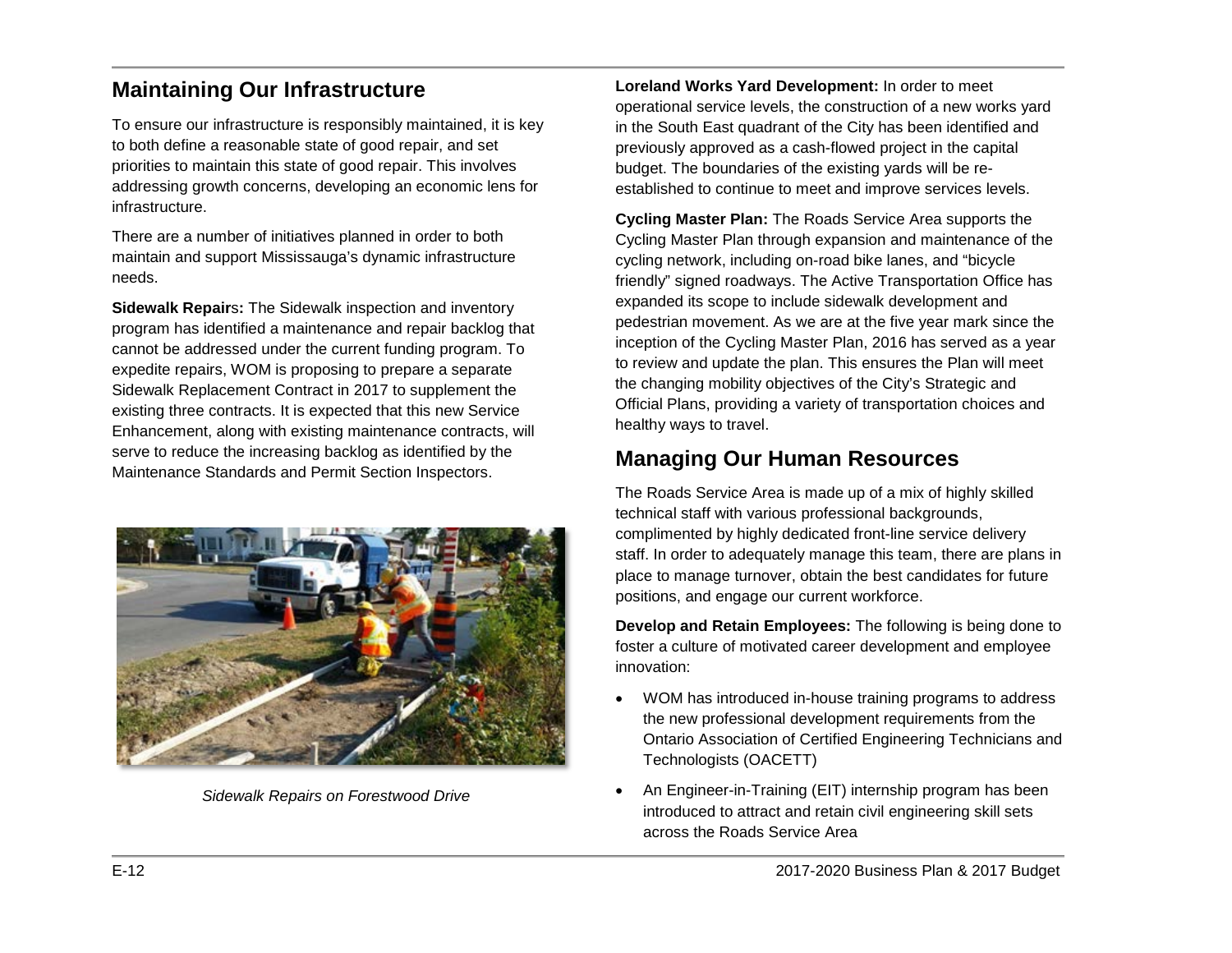- Roads Service Area staff are trained on continuous improvement and project management best practices i.e., Lean, Project Management Support Office (PMSO)
- The Roads Service Area continues to leverage co -op student opportunities and build relationships with local technical school communities
- Our talent management and succession planning programs are targeted at addressing the significant turnover of staff in key areas

**New Employees for ATMS** : The Traffic Management Section has recently restructured and redeployed staff resources to meet existing and future service levels. The two additional FTE's required in 2017 will oversee the day -to -day operations of the Traffic Signals and Traffic Systems and Intelligent Transportation Systems (ITS ) sections. These two full -time positions are critical to the successful and timely completion of the ATMS project and in ensuring that all capabilities of the new traffic control system will be fully utilized .

**New Parking Technician :** The addition of a parking technician will allow the Municipal Parking section to efficiently operate and maintain the expanding paid parking program. The additional resource will monitor and maintain parking infrastructure assets. There is no tax impact as this position will be funded from Parking Revenues.

**Future Employee for Active Transportation Office :** In order to adequately encourage active transportation in the City and continue the phased implementation of the Cycling Master Plan, the Active Transportation Office requires a new FTE in 2019 to continue to expand and grow the program.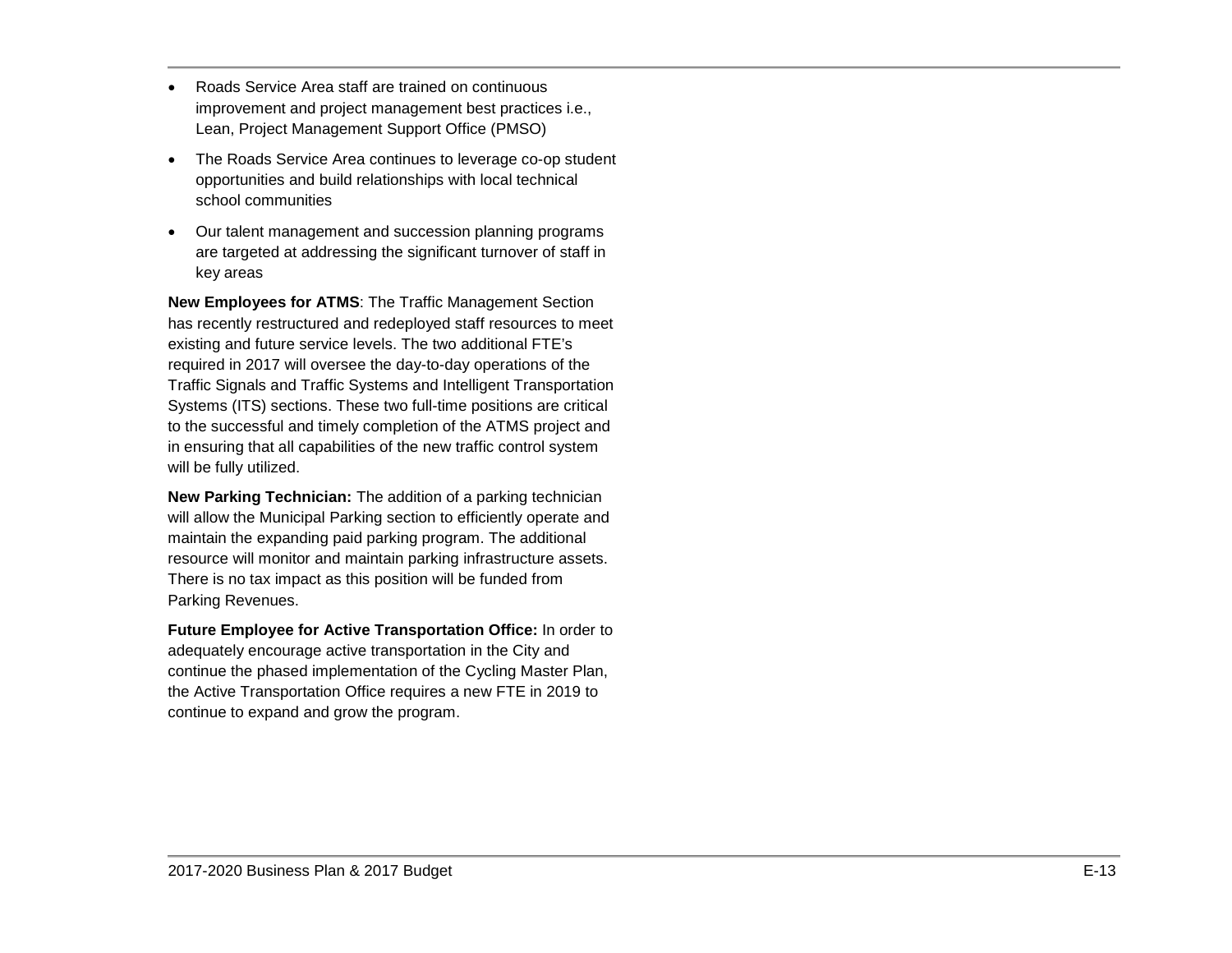# <span id="page-14-0"></span>**Linkages to the City's Strategic Plan**

# **move** - developing a transit oriented city

The Advanced Transportation Management System (ATMS) will allow us to better respond to changing traffic conditions, and adjust traffic signals at busier times to keep our City moving.

Actively developing and supporting master plans and programs to encourage transit usage, including the Transportation Master Plan and the Transportation Demand Management Master Plan.

# **belong** - ensuring youth, older adults and new immigrants thrive

Provide the Driveway Windrow Snow Clearing Program for seniors and the physically disabled.

Continue to meet and exceed Accessibility for Ontarians with Disabilities Act (AODA) requirements as part of the Multi-Year Accessibility Plan (2012-2017).

# **connect** - completing our neighbourhoods

Environmental assessments are underway to complete our road network.

Sidewalk improvement initiatives keep our existing network in a state of good repair.

Proactive implementation of Accessible Pedestrian Crossings will keep our residents connected in a safe environment for everyone.

The Active Transportation Office is encouraging multi-modal transportation in the City of Mississauga.

# **prosper** - cultivating creative and innovative businesses

Providing a road and transit network that supports our corporate centres to ensure fast and efficient access to these employment nodes.

## **green** - living green

Cycling and walking is embedded in our Strategic Plan. Cycling and pedestrian facilities translates into a healthier, more environmentally friendly, multi-modal city. The phased implementation of the Cycling Master Plan, development of a Pedestrian Master Plan, and sidewalk improvements ensure more green infrastructure and transportation options to come.

# 里 Y Q v Aourfuturemississauga.ca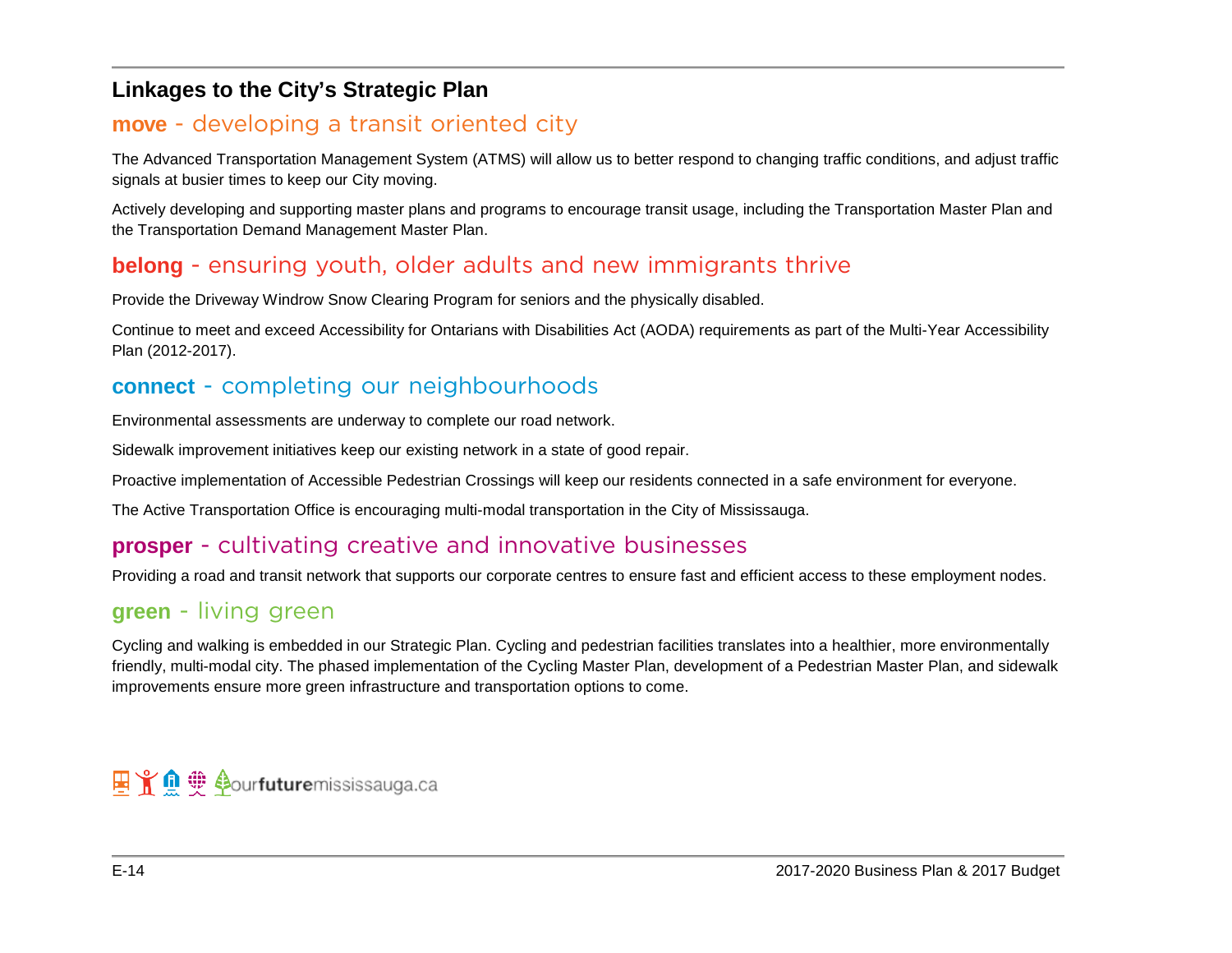# <span id="page-15-0"></span>**Engaging Our Customers**

Citizens and stakeholders are engaged in a number of ways:

- Public meetings, project websites, and on-line surveys are some of the ways by which we engage stakeholders with respect to projects affecting their community
- Multiple digital communication channels are available for information regarding public works operations, such as the status of snow clearing, capital projects, and road construction activities
- The Mississauga Roads Mobile Application aids residents with route planning, monitoring winter maintenance and staying connected



*The Mississauga Roads App is a free download at both the iTunes and Google Play stores*

- Web-based plow tracker to monitor the state of snow clearing in the City from any device, not just a smartphone or tablet
- Be a Good Neighbour Campaign to encourage able bodied residents to assist seniors or those with disabilities with snow clearing in the winter months
- Flyers are circulated to inform residents of maintenance and construction works in their immediate area
- Annual National Public Works Week celebration inviting residents and school children to participate in a number of events, including facility tours, equipment displays and a family fun day in the downtown
- Taxpayers are encouraged to contact the City about any concerns they have with respect to the City's services or the condition of infrastructure by calling 311



*Mississauga's Road Construction Map – interactive map that allows residents to pinpoint road construction sites at any point of interest within the City*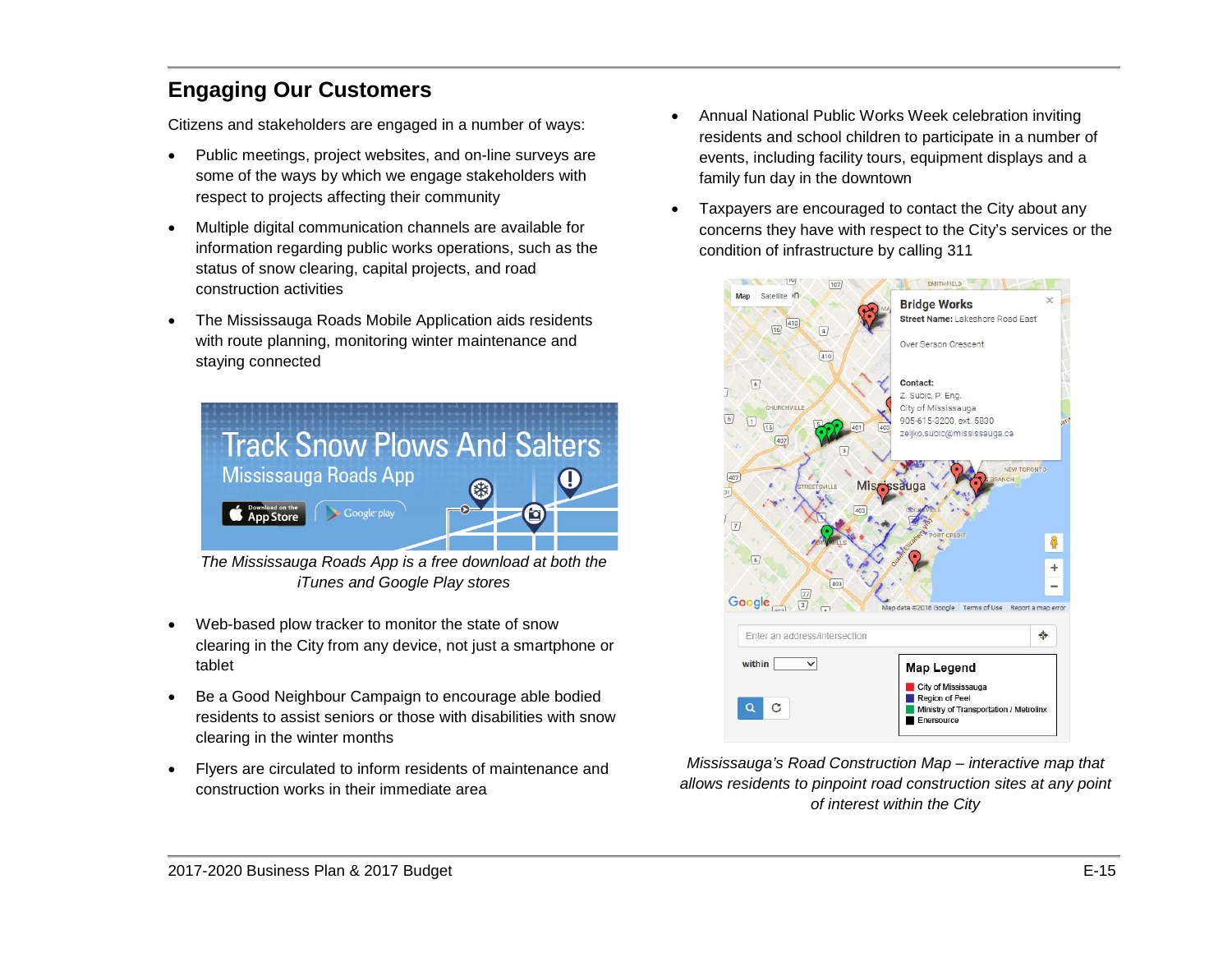# <span id="page-16-0"></span>**Proposed Operating & Capital Budgets**

This part of the Business Plan sets out the financial resources required to deliver the proposed 2017-2020 Business Plan. Information is provided by major expenditure and revenue category as well as by program. The costs to maintain existing service levels and operationalize prior decisions are identified separately from proposed changes. The prior year budget for 2016 was \$66.6 million and the proposed budget for 2017 is \$67.0 million.

### **Total Changes to Maintain Current Service Levels**

Highlights of the changes to maintain current service levels are:

- Increase of \$729,000 reflecting labour adjustments and other fringe benefit increases
- Increase in Contract for Traffic Signal Maintenance of \$450,000 to represent actual billings
- Additional transfer to Parking Reserve fund of \$167,000 reflects the net revenue expected for the implementation of additional parking machines in Streetsville and Port Credit
- Decrease in fuel costs of \$97,000 to reflect lower fuel rates
- Increase in recovery revenue from the Region of Peel of \$450,000 to reflect chargebacks associated with the Traffic Signal Services Agreement
- Additional revenues of \$85,000 have been identified by staff

#### **Efficiencies and Cost Savings**

- The completed conversion of the City's street lights to Light Emitting Diode (LED) continue to yield hydro savings with a further \$270,000 estimated in 2017
- Savings in transportation costs of \$278,000 to reflect vehicle rental and lease costs
- Contractor costs savings of \$300,000 for Traffic Line Marking
- An additional \$226,000 in other budget reductions were identified by staff

#### **New Initiatives**

Seven new initiatives impact the 2017 operating budget. Details on each initiative can be found later on in this business plan.

### **Proposed Changes to 2017 Net Operating Budget by Category (000's)**

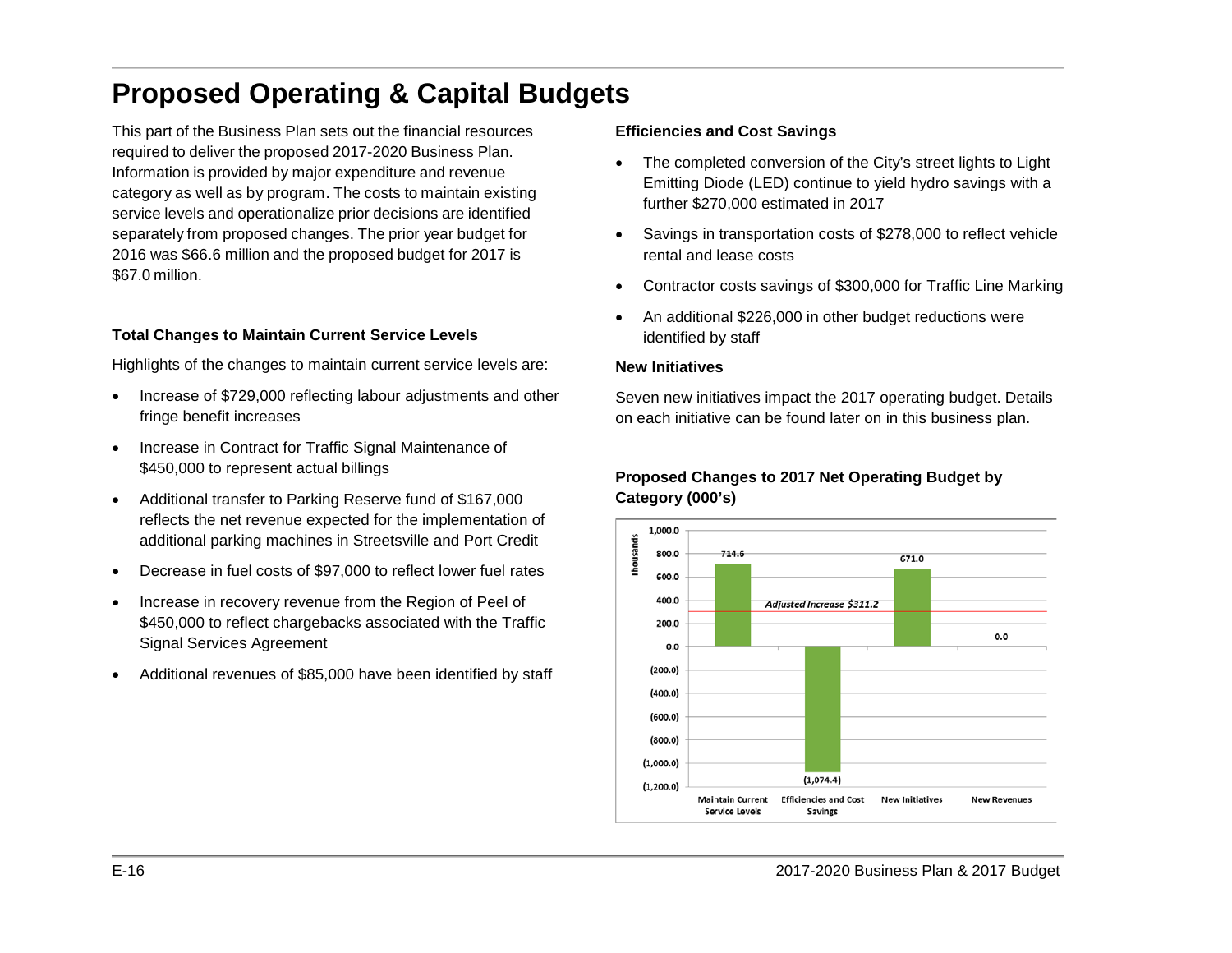# <span id="page-17-0"></span>**Operating**

The following table identifies the budgeted and forecasted operating expenditures and revenues for 2017-2020, the 2016 Budget as well as 2015 Actuals by program within the Service Area.

### <span id="page-17-1"></span>**Proposed Budget by Program**

| <b>Description</b>                                   | 2015<br><b>Actuals</b><br>(\$000's) <sup>1</sup> | 2016<br><b>Budget</b><br>(\$000's) | 2017<br><b>Proposed</b><br><b>Budget</b><br>\$000's) | 2018<br><b>Forecast</b><br>(\$000's) | 2019<br><b>Forecast</b><br>(\$000's) | 2020<br><b>Forecast</b><br>(\$000's) |
|------------------------------------------------------|--------------------------------------------------|------------------------------------|------------------------------------------------------|--------------------------------------|--------------------------------------|--------------------------------------|
| <b>Expenditures to Deliver Current Services</b>      |                                                  |                                    |                                                      |                                      |                                      |                                      |
| Bridges & Watercourses                               | 1,863                                            | 237                                | 242                                                  | 242                                  | 242                                  | 242                                  |
| Cleaning and Litter Pick-up                          | 4,020                                            | 3,772                              | 3,741                                                | 3,747                                | 3,752                                | 3,758                                |
| Corporate Fleet Maintenance                          | 1,279                                            | 1,676                              | 1,514                                                | 1,552                                | 1,590                                | 1,629                                |
| <b>Crossing Guards</b>                               | 2,838                                            | 3,108                              | 3,156                                                | 3,199                                | 3,244                                | 3,288                                |
| <b>Engineering and Construction</b>                  | 3,013                                            | 4,022                              | 3,990                                                | 4,084                                | 4,180                                | 4,277                                |
| Maintenance Control                                  | 9,080                                            | 6,741                              | 6,842                                                | 6,230                                | 5,601                                | 4,990                                |
| <b>Municipal Parking</b>                             | 1,488                                            | 1,312                              | 1,525                                                | 1,533                                | 1,541                                | 1,550                                |
| Road Sidewalk Maintenance                            | 9,789                                            | 8,950                              | 9,030                                                | 9,030                                | 9,030                                | 9,030                                |
| Streetlighting                                       | 6,756                                            | 5,740                              | 5,484                                                | 5,487                                | 5,491                                | 5,494                                |
| Survey & Inspection                                  | 944                                              | 2,352                              | 2,471                                                | 2,550                                | 2,617                                | 2,686                                |
| <b>Traffic Management</b>                            | 11,539                                           | 11,394                             | 11,460                                               | 11,547                               | 11,633                               | 11,723                               |
| Transportation & Infrastructure Planning             | 5,338                                            | 4,736                              | 5,033                                                | 5,103                                | 5,174                                | 5,177                                |
| Winter Maintenance                                   | 19,496                                           | 23,237                             | 23,254                                               | 23,256                               | 23,259                               | 23,261                               |
| <b>Total Expenditures</b>                            | 77,443                                           | 77,276                             | 77,741                                               | 77,561                               | 77,355                               | 77,103                               |
| <b>Revenues</b>                                      | (14, 183)                                        | (10, 499)                          | (11, 324)                                            | (11, 324)                            | (11, 324)                            | (11, 324)                            |
| Transfers From Reserves and Reserve Funds            | (150)                                            | (150)                              | (150)                                                | (150)                                | (150)                                | (150)                                |
| New Initiatives and New Revenues                     |                                                  |                                    | 671                                                  | 652                                  | 1,650                                | 1,677                                |
| <b>Proposed Net Budget Including New Initiatives</b> | 63,110                                           | 66,627                             | 66,938                                               | 66,739                               | 67,532                               | 67,307                               |
| & New Revenues                                       |                                                  |                                    |                                                      |                                      |                                      |                                      |
|                                                      |                                                  |                                    | 1%                                                   |                                      |                                      |                                      |
| Expenditures Budget - Changes by Year                |                                                  |                                    |                                                      | (0%)                                 | (0%)                                 | (0%)                                 |
| Proposed Net Budget - Changes by Year                |                                                  |                                    | 0%                                                   | (0%)                                 | 1%                                   | (0%)                                 |

Note: Numbers may not balance due to rounding.

Note<sup>1</sup>: Includes Stormwater, which was removed from the Roads Service Area for 2016.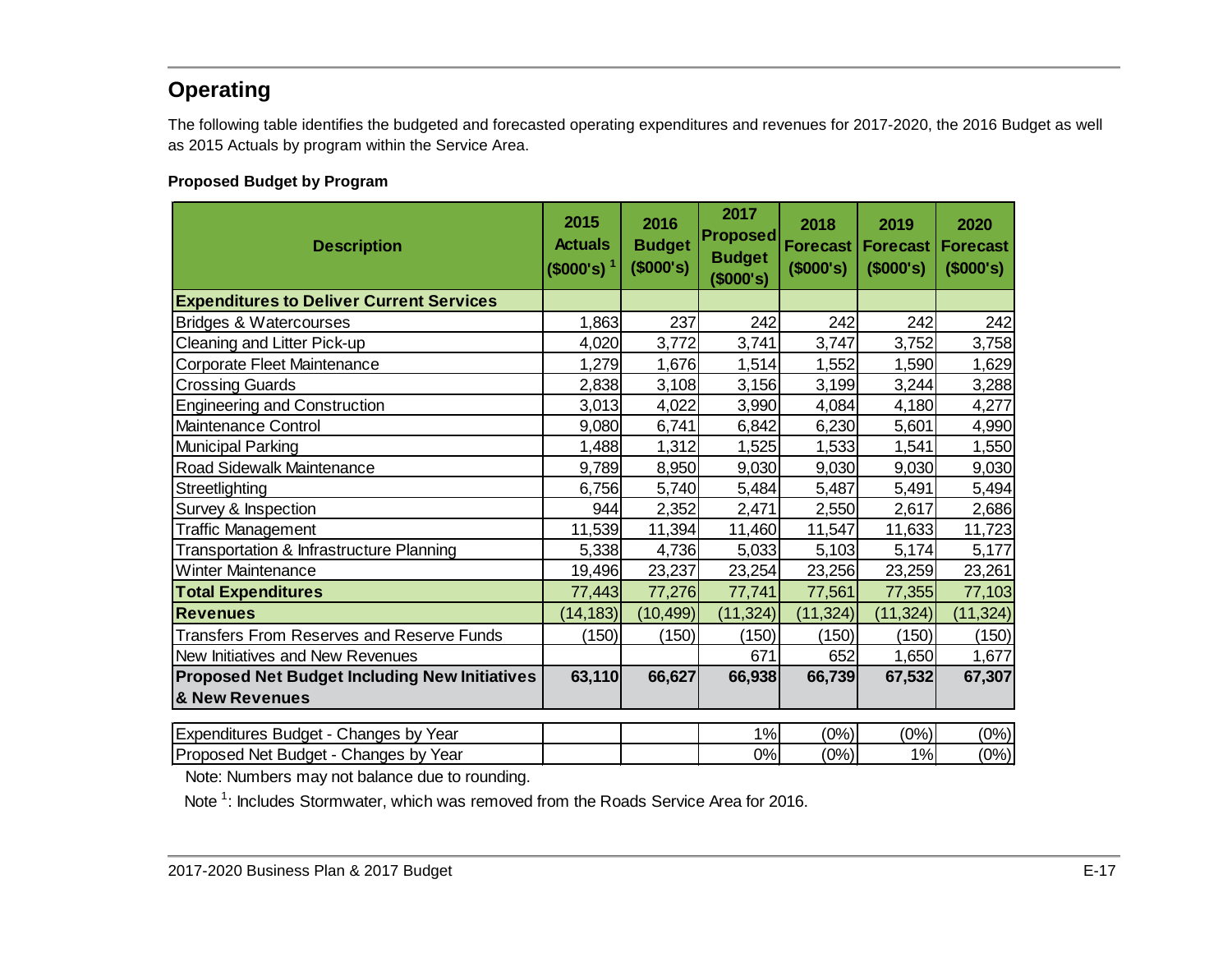#### <span id="page-18-0"></span>**Summary of Proposed Budget**

The following table provides proposed budget changes further defined into more specific separated categories. It identifies changes in labour, operating costs and revenues to maintain existing service levels, efficiencies and cost savings, the cost increases arising from prior year decisions, special levies and new initiatives.

#### **Summary of Proposed 2017 Budget**

| <b>Description</b>              | 2016<br> Approved <br><b>Budget</b><br>(\$000's) | <b>Maintain</b><br><b>Current</b><br><b>Service</b><br><b>Levels</b> | <b>Efficiencies</b><br>and Cost<br><b>Savings</b> | <b>Annualized Operating</b><br><b>Prior</b><br>Years<br><b>Budget</b><br><b>Decisions</b> | Impact of<br><b>New</b><br><b>Capital</b><br><b>Projects</b> | <b>Proposed</b><br><b>New</b><br><b>Initiatives</b><br>And<br><b>Revenues</b> | <b>Special</b><br><b>Purpose</b><br><b>Levies</b> | 2017<br><b>Proposed</b><br><b>Budget</b><br>(\$000's) | S Change<br>Over<br>2016 | %<br><b>Change</b><br>Over<br>2016 |
|---------------------------------|--------------------------------------------------|----------------------------------------------------------------------|---------------------------------------------------|-------------------------------------------------------------------------------------------|--------------------------------------------------------------|-------------------------------------------------------------------------------|---------------------------------------------------|-------------------------------------------------------|--------------------------|------------------------------------|
| Labour and Benefits             | 32,124                                           | 578                                                                  | (36)                                              | 151                                                                                       |                                                              | 279                                                                           |                                                   | 33,096                                                | 972                      | 3%                                 |
| <b>Operational Costs</b>        | 44,999                                           | 806                                                                  | (1,038)                                           |                                                                                           |                                                              | 529                                                                           |                                                   | 45,296                                                | 296                      | 1%                                 |
| <b>Facility, IT and Support</b> | 152                                              |                                                                      |                                                   |                                                                                           |                                                              |                                                                               |                                                   | 157                                                   |                          | 3%                                 |
| <b>Total Gross</b>              | 77,276                                           | 1,389                                                                | (1,074)                                           | 151                                                                                       |                                                              | 808                                                                           | O                                                 | 78,549                                                | 1,273                    | 2%                                 |
| <b>Total Revenues</b>           | (10, 649)                                        | (825)                                                                |                                                   |                                                                                           |                                                              | (137)                                                                         |                                                   | (11,610)                                              | (962)                    | 9%                                 |
| <b>Total Net Expenditure</b>    | 66,627                                           | 564                                                                  | (1,074)                                           | 151                                                                                       |                                                              | 671                                                                           | 0                                                 | 66,938                                                | 311                      | $0\%$                              |

#### **Summary of Proposed 2017 Budget and 2018-2020 Forecast**

| <b>Description</b>           | 2016<br><b>Budget</b><br>(\$000's) | 2017<br>Approved Proposed<br><b>Budget</b><br>(\$000's) | 2018<br><b>Forecast</b><br>(\$000's) | 2019<br><b>Forecast</b><br>(\$000's) | 2020<br><b>Forecast</b><br>(\$000's) |
|------------------------------|------------------------------------|---------------------------------------------------------|--------------------------------------|--------------------------------------|--------------------------------------|
| <b>Labour and Benefits</b>   | 32,124                             | 33,096                                                  | 33,702                               | 35,293                               | 35,813                               |
| <b>Operational Costs</b>     | 44,999                             | 45,296                                                  | 44,504                               | 43,707                               | 42,966                               |
| Facility, IT and Support     | 152                                | 157                                                     | 157                                  | 157                                  | 157                                  |
| <b>Total Gross</b>           | 77,276                             | 78,549                                                  | 78,363                               | 79,158                               | 78,935                               |
| <b>Total Revenues</b>        | (10, 649)                          | (11, 610)                                               | (11, 624)                            | (11, 626)                            | (11, 628)                            |
| <b>Total Net Expenditure</b> | 66,627                             | 66,938                                                  | 66,739                               | 67,532                               | 67,307                               |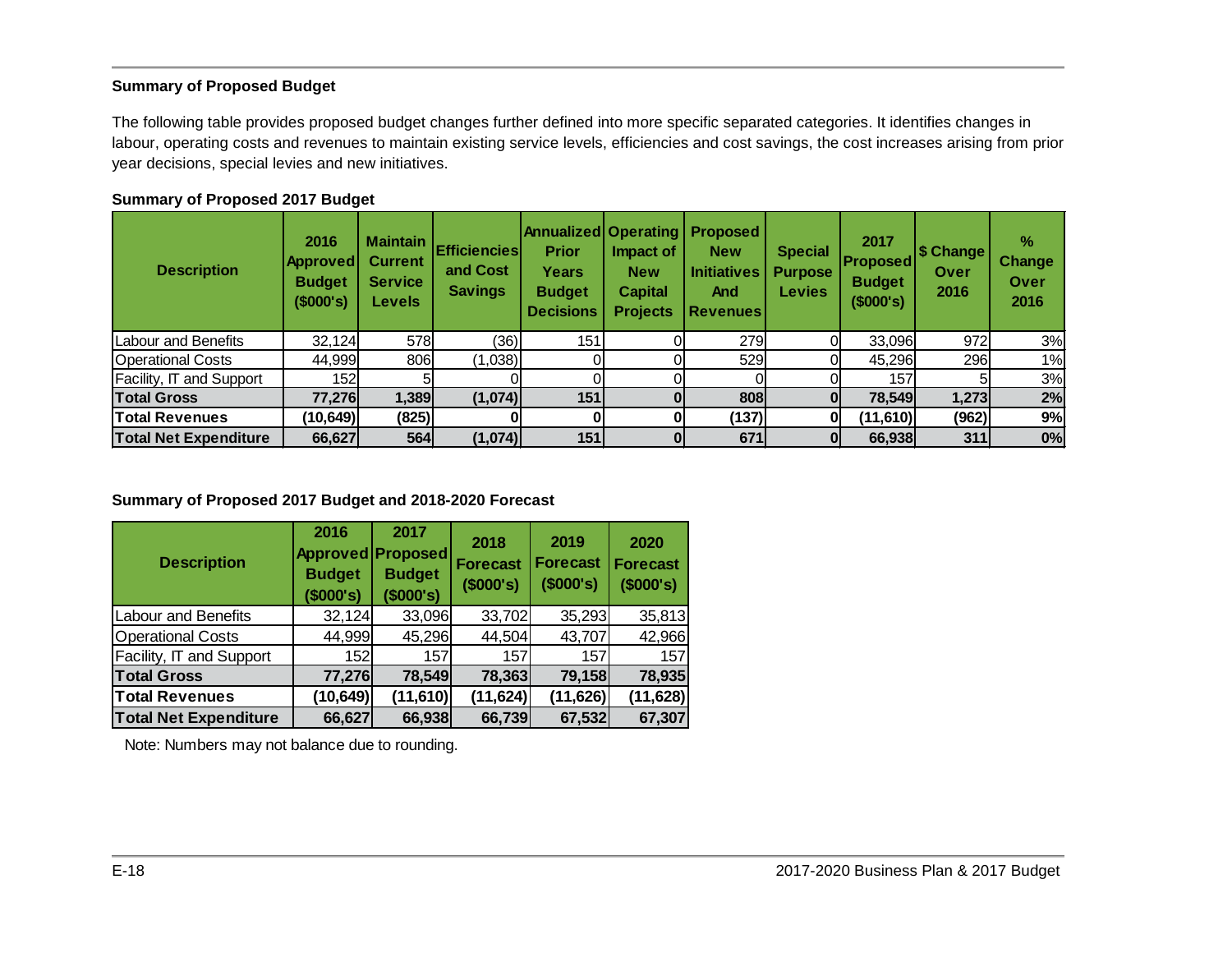### <span id="page-19-0"></span>**Proposed Budget Changes Excluding New Initiatives and New Revenues**

The following table provides detailed highlights of budget changes by major cost and revenue category. It identifies the net changes to maintain existing service levels, efficiencies and cost savings, and cost increases arising from prior year decisions.

| <b>Description</b>                            | 2016<br><b>Budget</b><br>(\$000's) | 2017<br>Proposed<br><b>Budget</b><br>(\$000's) | Change<br>(\$000's) | <b>Details</b><br>(\$000's)                                                                                                                                                                                                                                                                                   |
|-----------------------------------------------|------------------------------------|------------------------------------------------|---------------------|---------------------------------------------------------------------------------------------------------------------------------------------------------------------------------------------------------------------------------------------------------------------------------------------------------------|
| <b>Labour and Benefits</b>                    | 32.124                             | 32,818                                         | 694                 | Increase Reflects Labour Adjustments and Other Fringe Benefit Changes                                                                                                                                                                                                                                         |
| <b>Administration and Support Costs</b>       | 152                                | 157                                            | 5                   |                                                                                                                                                                                                                                                                                                               |
| <b>Advertising &amp; Promotions</b>           | 110                                | 108                                            | (2)                 |                                                                                                                                                                                                                                                                                                               |
| <b>Communication Costs</b>                    | 720                                | 901                                            | 181 <sup>I</sup>    | \$150 - Increase in Traffic Signal Communication to reflect actuals, offset with an<br>increase in revenue.<br>\$23 - Increase in Communication Costs to reflect additional Parking Machines in<br>Streets ville and Port Credit                                                                              |
| <b>Contractor &amp; Professional Services</b> | 29,624                             | 29,626                                         | $\overline{2}$      |                                                                                                                                                                                                                                                                                                               |
| Equipment Costs & Maintenance Agreements      | 545                                | 617                                            | 72                  | \$50 - Increase in Maintenance Agreement to reflect additional Parking Machines in<br>Streetsville and Port Credit<br>\$22 - Implementation of Customer Management System for Parking                                                                                                                         |
| <b>Finance Other</b>                          | 66                                 | 93                                             | 27                  | \$25 - Increase in Registry Searches for Survey and Inspection to reflect actual<br>\$2 - Increase in Bank charges for additional Parking Machines in Streetsville and Port<br>Credit                                                                                                                         |
| Materials, Supplies & Other Services          | 9,923                              | 9,681                                          | (242)               | (\$175) - Savings realized in Fleet Maintenance to reflect lower fuel rates<br>(\$20) - Decrease in Asphalt repairs to reflect actual historical spends<br>(\$50) - Decrease in Sign Shop area to reflect actual historical spends                                                                            |
| Occupancy & City Costs                        | 6,805                              | 6,572                                          | (233)               | (\$270) - Savings realized in Hydro for Street Lighting LED conversion<br>\$51 - Increase in utilities (Water, Hydro, and Gas) for various facilities                                                                                                                                                         |
| <b>Staff Development</b>                      | 167                                | 161                                            | (6)                 |                                                                                                                                                                                                                                                                                                               |
| Transfers To Reserves and Reserve Funds       | 328                                | 495                                            | 167                 | \$167 - Transfer to Parking reserve fund, as a result of the net revenue expected from<br>the implementation of additional parking machines in Streetsville and Port Credit.                                                                                                                                  |
| <b>Transportation Costs</b>                   | (3, 288)                           | (3, 488)                                       | (200)               | (\$200) - Net Savings realized in Vehicle Rental and Lease to reflect historical trends                                                                                                                                                                                                                       |
| <b>Subtotal - Other Operating</b>             | 45,152                             | 44,923                                         | (228)               |                                                                                                                                                                                                                                                                                                               |
| <b>Total Revenues</b>                         | (10, 499)                          | (11, 324)                                      | (825)               | (\$450) - Increase in Recovery from the Region of Peel to reflect Traffic Signal Services<br>Agreement<br>(\$140) - Increase in Net Revenue due to Streetsville and Port Credit additional Parking<br><b>Machines</b><br>(\$235) - Increase in revenues to reflect actual, offset with various expenses above |
| Transfers To/From Reserves and Reserve Funds  | (150)                              | (150)                                          | $\Omega$            |                                                                                                                                                                                                                                                                                                               |
| Subtotal - Revenues                           | (10, 649)                          | (11, 474)                                      | (825)               |                                                                                                                                                                                                                                                                                                               |
| Total                                         | 66,627                             | 66,268                                         | (359)               |                                                                                                                                                                                                                                                                                                               |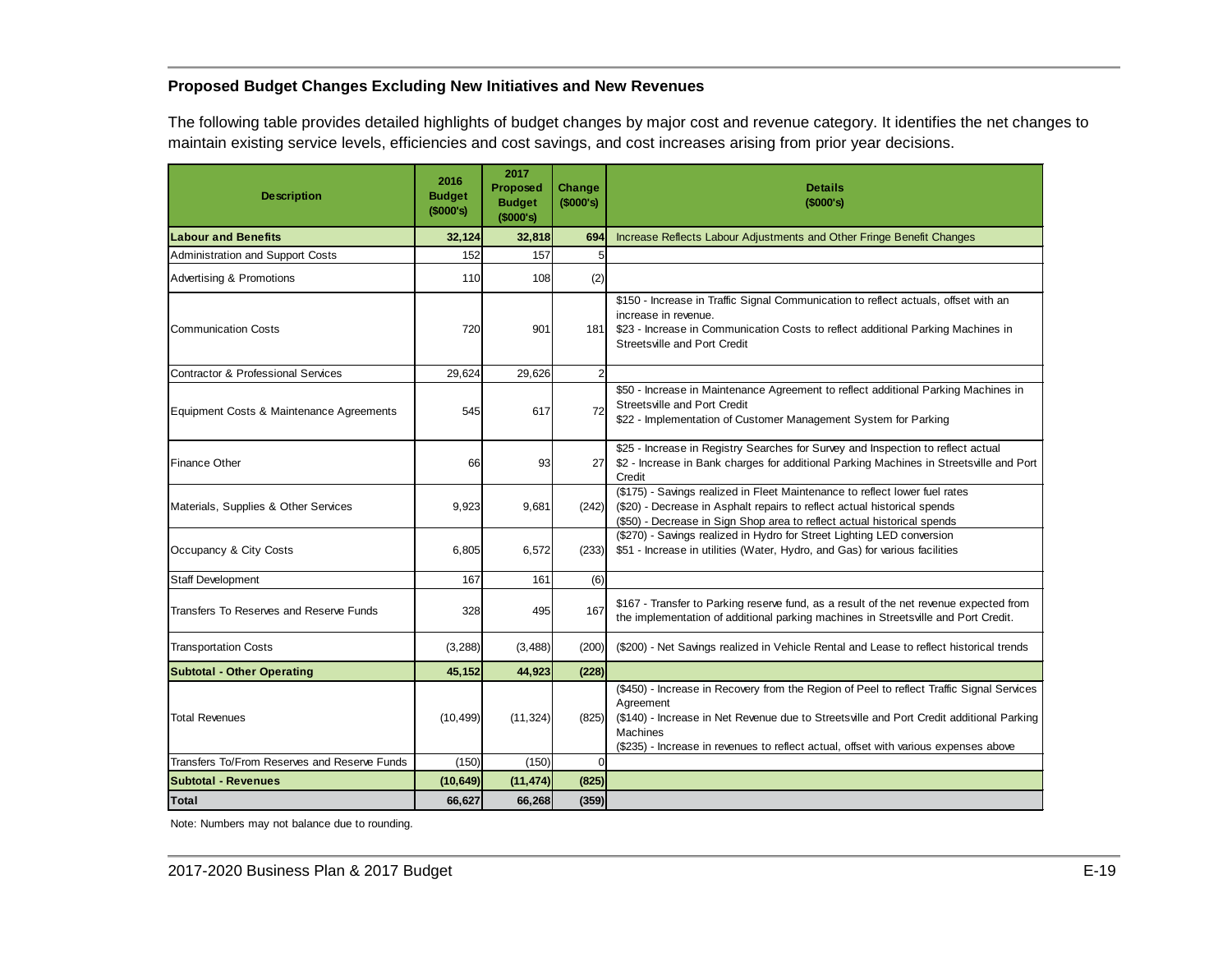### <span id="page-20-0"></span>**Proposed New Initiatives and New Revenues**

This table presents the costs by budget request (BR#) for proposed new initiatives. Detailed descriptions of each budget request can be found on the pages following the table.

| <b>Description</b>                              | <b>BR#</b> | 2017<br><b>FTE</b><br>Impact | 2017<br><b>Proposed</b><br><b>Budget</b><br>(\$000's) | 2018<br><b>Forecast</b><br>$($ \$000's) | 2019<br>Forecast<br>(\$000's) | 2020<br><b>Forecast</b><br>(\$000's) | 2017<br>to.<br>2020<br>FTE.<br>Impact | 2017 to<br>2020<br>Capital<br>(\$000's) |
|-------------------------------------------------|------------|------------------------------|-------------------------------------------------------|-----------------------------------------|-------------------------------|--------------------------------------|---------------------------------------|-----------------------------------------|
| <b>New Initiative</b>                           |            |                              |                                                       |                                         |                               |                                      |                                       |                                         |
| Continued Advanced Transportation Management    | 2473       | 2.0                          | 142                                                   | 118                                     | 70                            | 73                                   | 2.0                                   | 700                                     |
| System (ATMS) Implementation                    |            |                              |                                                       |                                         |                               |                                      |                                       |                                         |
| Cycling Master Plan Phased Implementation       | 2503       | 0.0                          | $\Omega$                                              | $\Omega$                                | 104                           | 106                                  | 1.0                                   | $\Omega$                                |
| Sidewalk Improvements                           | 2504       | 0.0                          | 500                                                   | 500                                     | 500                           | 500                                  | 0.0                                   | $\Omega$                                |
| Electronic Cash Handling System                 | 2509       | 0.0                          | 5                                                     | 10                                      | 15                            | 20                                   | 0.0                                   | 60                                      |
| Mobile Technology Solution for Field Operations | 2513       | 0.0                          | 24                                                    | 24                                      | 24                            | 24                                   | 0.0                                   | 265                                     |
| Loreland Works Yard                             | 2514       | 0.0                          | $\Omega$                                              | $\Omega$                                | 937                           | 955                                  | 11.0                                  | 16,200                                  |
| Parking Technician                              | 2516       | 1.0                          | $\Omega$                                              | $\Omega$                                | $\Omega$                      | $\Omega$                             | 1.0                                   | $\Omega$                                |
| <b>Total New Initiative</b>                     |            | 3.0                          | 671                                                   | 652                                     | 1,650                         | 1,677                                | 15.0                                  | 17,225                                  |
| <b>New Revenues</b>                             |            |                              |                                                       |                                         |                               |                                      |                                       |                                         |
|                                                 |            | $\Omega$                     | 0.0                                                   | $\Omega$                                | $\Omega$                      | $\Omega$                             | $\Omega$                              | 0.0                                     |
| <b>Total New Revenues</b>                       |            | 0                            | 0.0                                                   | $\Omega$                                |                               | $\Omega$                             | O                                     | 0.0                                     |
| <b>Total New Initiatives and New Revenues</b>   |            | 3.0                          | 671                                                   | 652                                     | 1,650                         | 1,677                                | 15.0                                  | 17,225                                  |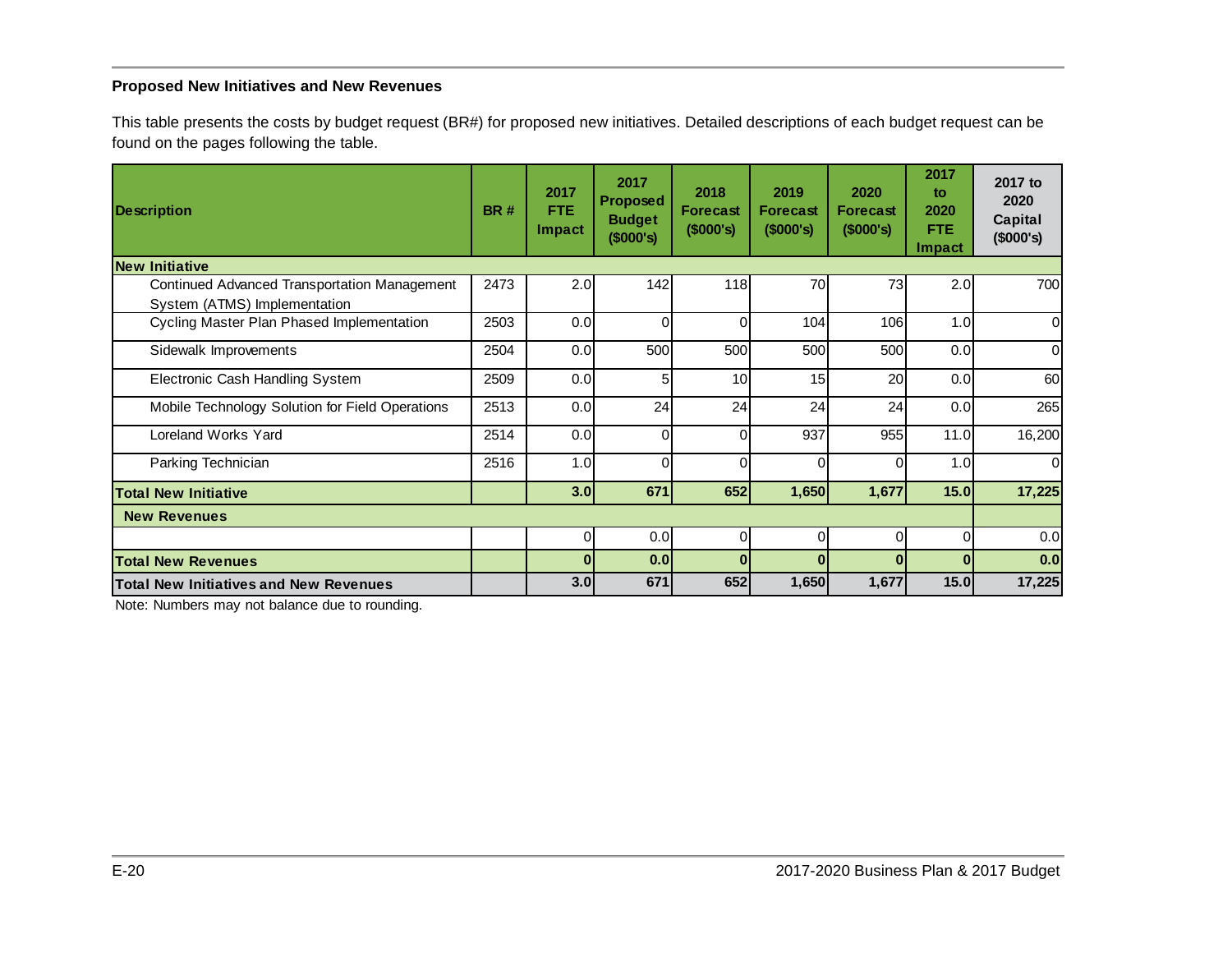| <b>Proposed Initiative</b>       | <b>Department</b>                 | <b>Service Area</b> |
|----------------------------------|-----------------------------------|---------------------|
| Continued Advanced               | <b>Transportation &amp; Works</b> | Roads               |
| <b>Transportation Management</b> | Department                        |                     |
| System (ATMS) Implementation     |                                   |                     |

#### **Required Annual Operating Investment**

| Impacts (\$000s)                      | 2017  | 2018   | 2019   | 2020  |
|---------------------------------------|-------|--------|--------|-------|
| <b>Gross Expenditures</b>             | 203.0 | 191.6  | 145.1  | 148.6 |
| Reserves & Reserve Funds              | 0.0   | 0.0    | 0.0    | 0.0   |
| <b>User Fees &amp; Other Revenues</b> | 61.2  | 73.4   | 74.7   | 76.0  |
| <b>Tax Levy Requirements</b>          | 141.8 | 118.2  | 70.4   | 72.6  |
| * Net Change in \$                    |       | (23.6) | (47.8) | 2.2   |
| <b>FTEs</b>                           | 2.0   | 2.0    | 2.0    | 2.0   |

*\*In each year, all values are cumulative, not incremental.*

#### **Required Capital Investment**

| <b>Total Capital (\$000s)</b> | 2016 & Prior | 2017    | 2018 | 2019 | 2020 & Beyond |
|-------------------------------|--------------|---------|------|------|---------------|
| Expenditures                  | 4,000.0      | 0.000.0 | 0.0  | 0.0  | 0.0           |

#### **Why Staff Recommend this Initiative**

The existing traffic control system is at the end of its life and the opportunity exists to replace it with modern technologies and approaches in the form of an Advanced Transportation Management System (ATMS). It is no longer sufficient for the City to simply operate and maintain traffic signals. The system as a whole requires improved integration and active management to mitigate congestion and to provide users with what they require to make appropriate trip and mode choices.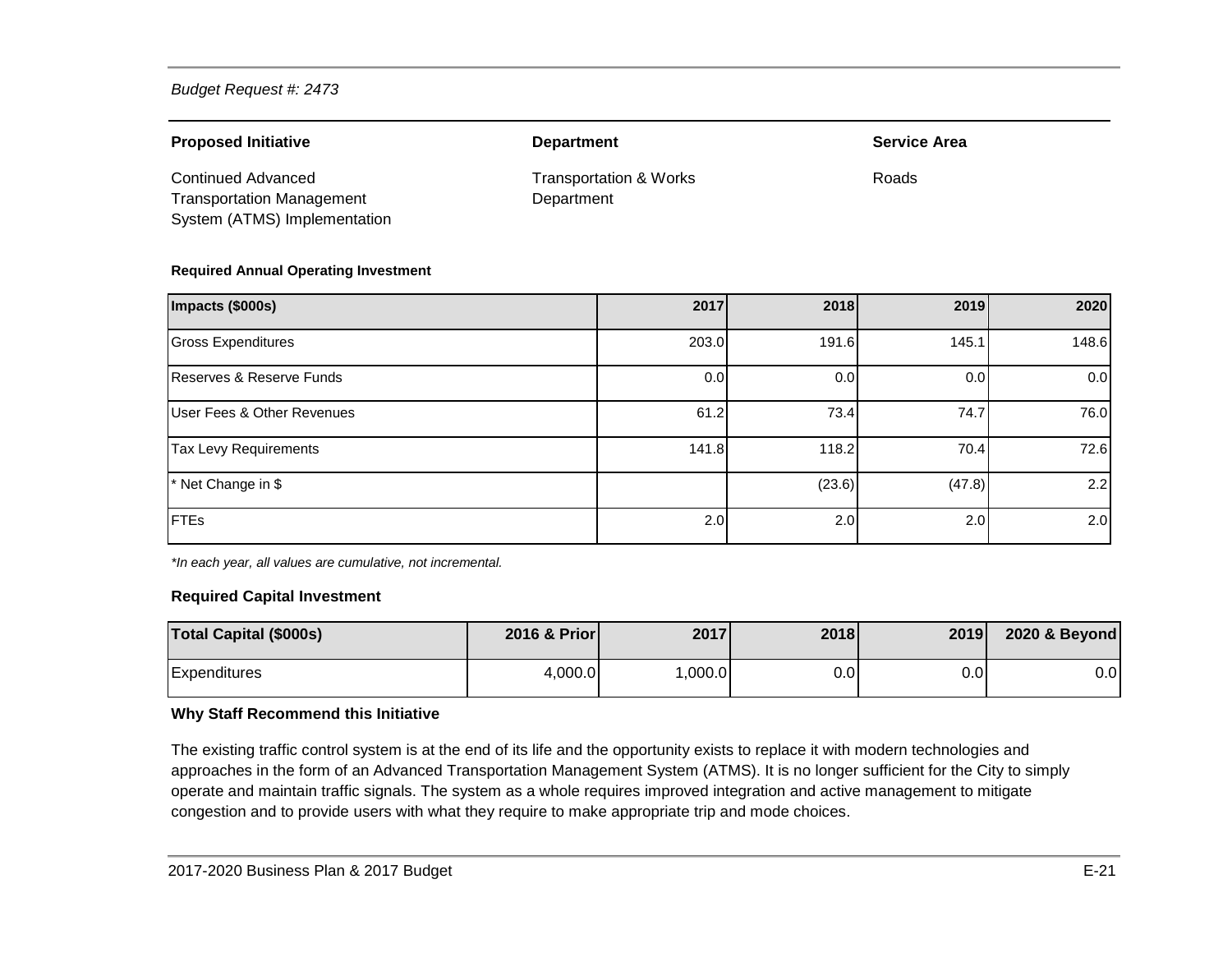#### **Details of Service Change**

The ATMS project is a "cash-flowed" project with a phased implementation scheduled. Previous Budget Requests (BR # 46, 222, 562, 1393 and 1905) have outlined the capital and operating budgets requirements involved with the various project components.

Implementation of the ATMS project continues and the following previously identified capital and operating funds are proposed for 2017 and 2018:

- 1. Capital For 2017, a "cash-flow" of \$1 million (gross) in capital funding is required to continue with the replacement of traffic signal controllers in the field.
- 2. Operating As part of the staff resource planning to support the Traffic Management Centre, a total of eight full-time positions over four years (2014-2017) were identified, and six full-time positions have been previously approved. For 2017, the Traffic Management Centre requires two additional full-time traffic signal/system positions to support operations. In addition, cost saving projections involving the upgrades in traffic signal communication need to be adjusted for 2017 and 2018 to reflect the gradual migration to the new communication system.

Both the Region of Peel and the Ministry of Transportation Ontario are to cost share in the applicable capital and operating costs.

#### **Service Impact**

The ATMS will effectively change the City's control of traffic from a programmed passive control to an active and dynamic control. Decisions and actions can be made ongoing and timely. Without this initiative, the service levels for traffic operations will decrease significantly as higher traffic demands, transit priority and conflicting interests erode available road network capacity. Traffic delays and queuing will tend to be longer and complaints will increase.

The two full-time positions proposed for 2017 have been previously identified as part of the staff resource planning for the Traffic Management Centre. Currently, six out of the eight planned full-time positions have been approved over the previous three years (2014- 2016). These positions include technical staff to support the overall traffic control system, including traffic signals, intelligent transportation systems, and the Traffic Management Centre. Failure to deploy the remaining compliment of two full-time positions will delay the ATMS project schedule and will lessen the ability of staff to fully utilize the capabilities of the new traffic control system.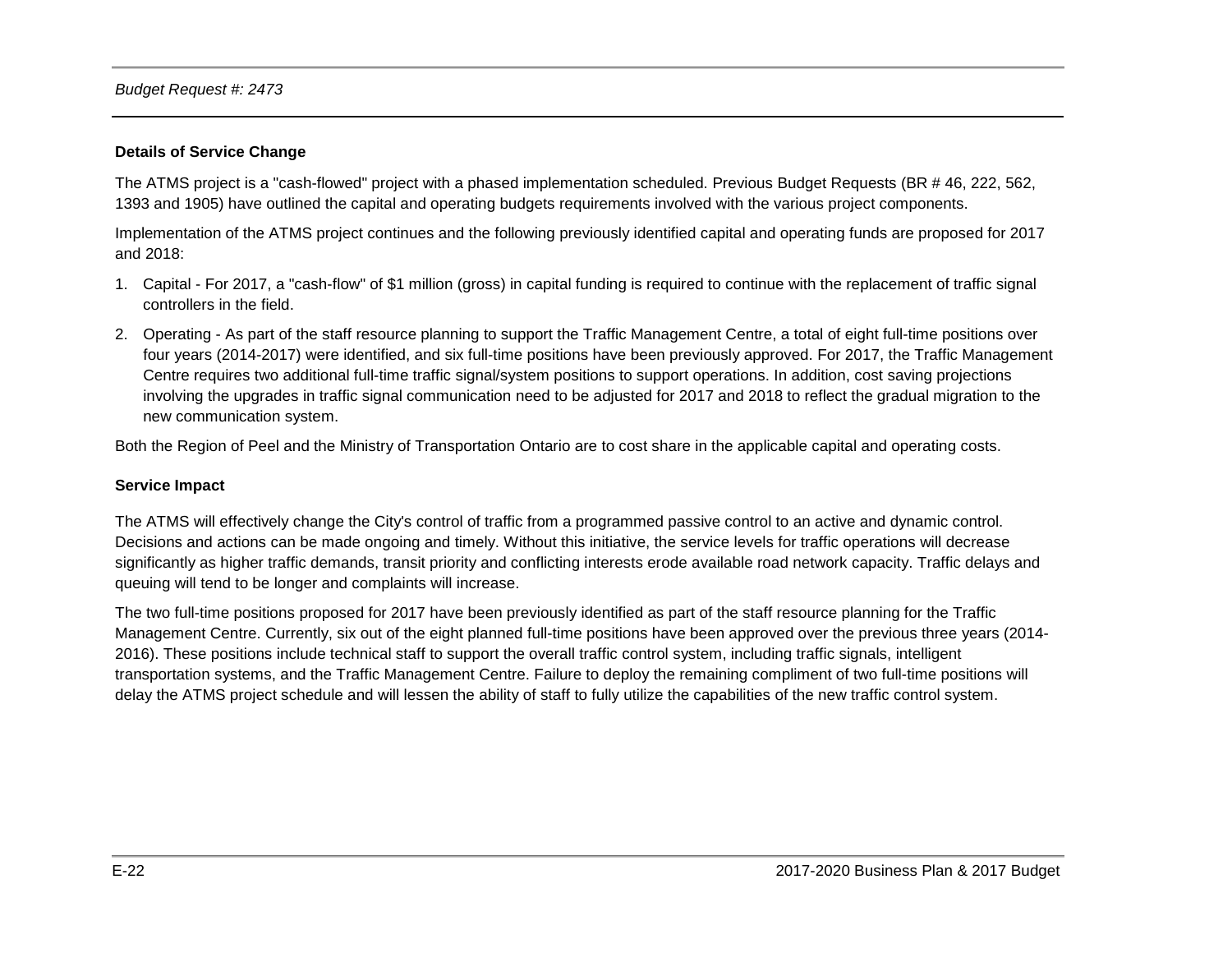| <b>Proposed Initiative</b>                   | <b>Department</b>                    | <b>Service Area</b> |
|----------------------------------------------|--------------------------------------|---------------------|
| Cycling Master Plan Phased<br>Implementation | Transportation & Works<br>Department | Roads               |

#### **Required Annual Operating Investment**

| Impacts (\$000s)                      | 2017 | 2018 | 2019  | 2020  |
|---------------------------------------|------|------|-------|-------|
| <b>Gross Expenditures</b>             | 0.0  | 0.0  | 104.0 | 105.8 |
| Reserves & Reserve Funds              | 0.0  | 0.0  | 0.0   | 0.0   |
| <b>User Fees &amp; Other Revenues</b> | 0.0  | 0.0  | 0.0   | 0.0   |
| <b>Tax Levy Requirements</b>          | 0.0  | 0.0  | 104.0 | 105.8 |
| * Net Change in \$                    |      | 0.0  | 104.0 | 1.8   |
| <b>FTEs</b>                           | 0.0  | 0.0  | 1.0   | 1.0   |

*\*In each year, all values are cumulative, not incremental.*

#### **Required Capital Investment**

| <b>Total Capital (\$000s)</b> | 2016 & Prior | 2017             | 2018 | 2019 | 2020 & Beyond |
|-------------------------------|--------------|------------------|------|------|---------------|
| Expenditures                  | 0.0          | 0.0 <sub>l</sub> | 0.0  | 0.OI | $0.0\,$       |

#### **Why Staff Recommend this Initiative**

The Cycling Office has expanded its scope to include sidewalk development and pedestrian movement. Additional staff is required to fulfill the new mandate of the Active Transportation (AT) Office. The goal of the AT Office is to implement the mobility objectives of the City's Strategic and Official Plans, providing transportation choices and healthy ways to travel.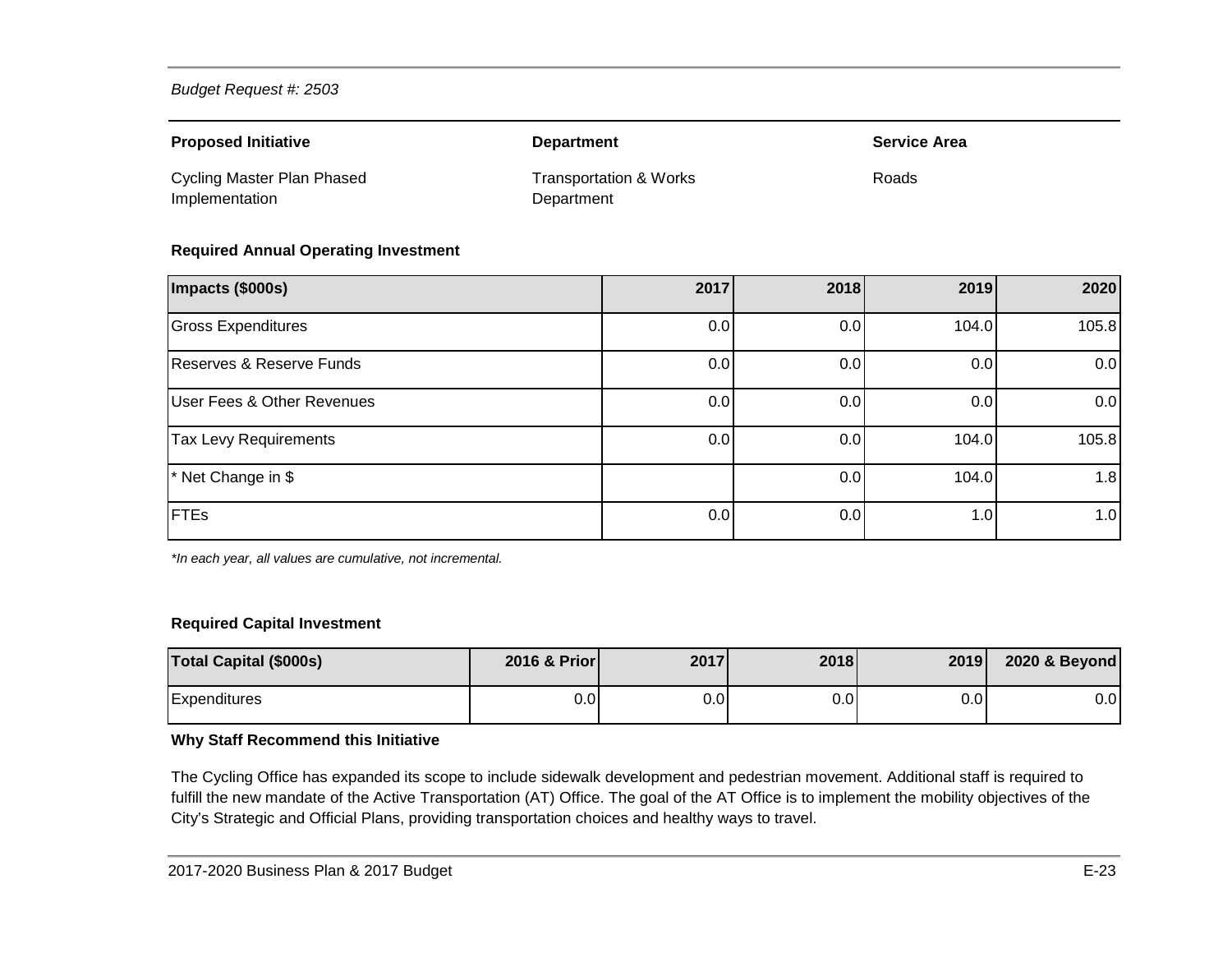#### **Details of Service Change**

Cities across Canada are developing programs that encourage cycling and walking as every day activities, increasing their livability and providing transportation choices to their residents. While Mississauga has had success to date in encouraging cycling, with 51 of the 79 recommended actions in the Cycling Master Plan (CMP) underway, more efforts to encourage walking and cycling are necessary. The key limitation to encouraging active transportation is the lack of staff resources. A new staff member in 2019 is therefore considered necessary.

#### **Service Impact**

Cycling culture in Mississauga is growing rapidly, as demonstrated by increased participation in community ward rides, the Tour de Mississauga, and Bike to Work/School Day events. There are growing expectations from residents regarding the City's commitment to implement the CMP and to establish more sidewalks and trails. While the Region has some resources for Active Transportation, the City will need to take the lead on programs with our residents. In addition, the Cycling Committee has adopted the goal of achieving a Silver designation for Mississauga as part of the Bicycle Friendly Community award program.

Without new staff, the Active Transportation Office will be unable to adequately support public requests for new sidewalks and cycling facilities and to lead in the development of Active Transportation facilities. Without new staff, the Active Transportation Office will be unable to provide the service identified in the City's Strategic and Official Plans. These areas are all important in achieving "Silver" status which measures achievements in Engineering (network facilities), Education, Encouragement, Enforcement and Evaluation and Planning.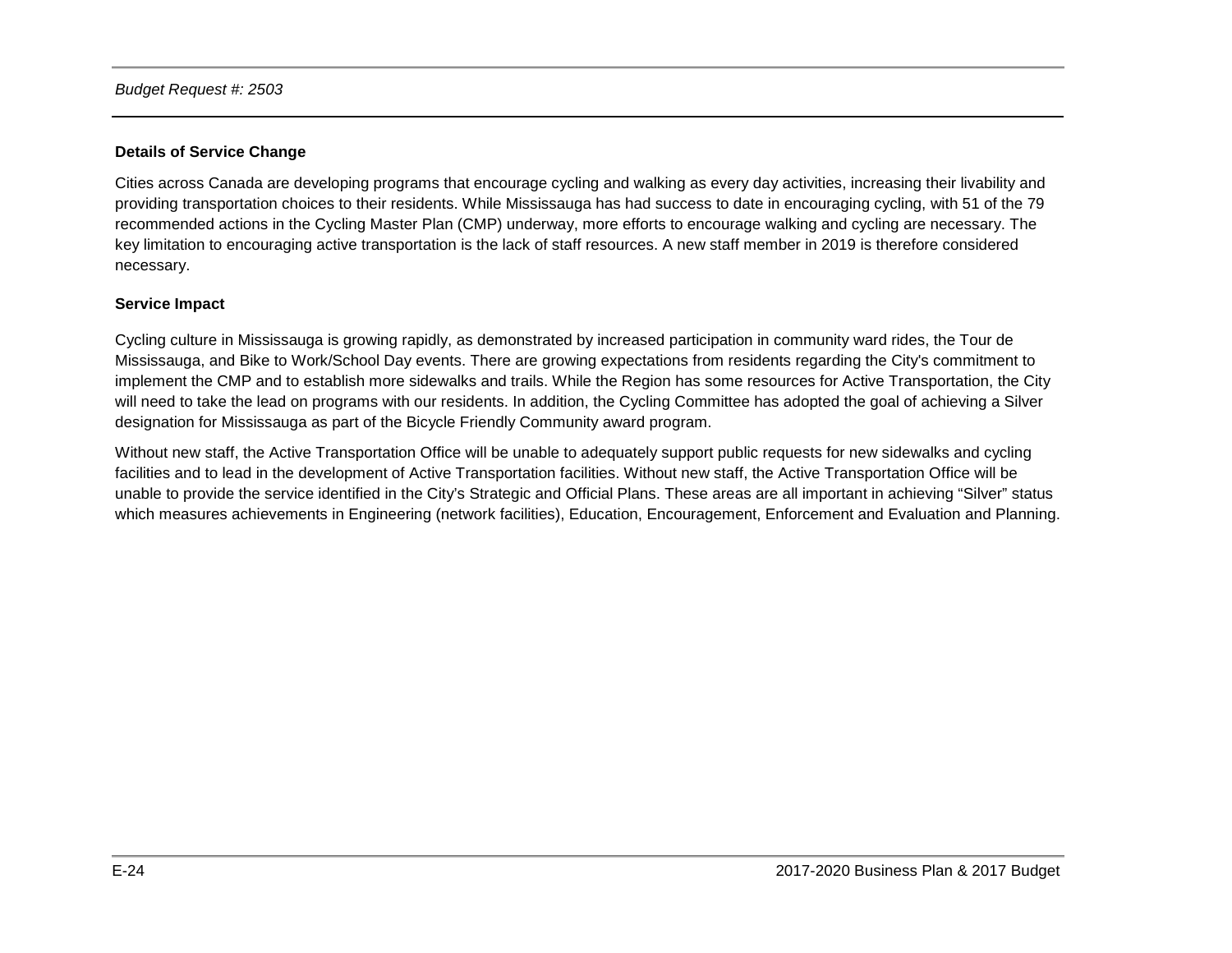| <b>Proposed Initiative</b> | <b>Department</b>                               | <b>Service Area</b> |
|----------------------------|-------------------------------------------------|---------------------|
| Sidewalk Improvements      | <b>Transportation &amp; Works</b><br>Department | Roads               |

#### **Required Annual Operating Investment**

| Impacts (\$000s)                      | 2017  | 2018  | 2019  | 2020  |
|---------------------------------------|-------|-------|-------|-------|
| <b>Gross Expenditures</b>             | 500.0 | 500.0 | 500.0 | 500.0 |
| Reserves & Reserve Funds              | 0.0   | 0.0   | 0.0   | 0.0   |
| <b>User Fees &amp; Other Revenues</b> | 0.0   | 0.0   | 0.0   | 0.0   |
| <b>Tax Levy Requirements</b>          | 500.0 | 500.0 | 500.0 | 500.0 |
| * Net Change in \$                    |       | 0.0   | 0.0   | 0.0   |
| <b>FTEs</b>                           | 0.0   | 0.0   | 0.0   | 0.0   |

*\*In each year, all values are cumulative, not incremental.*

#### **Required Capital Investment**

| <b>Total Capital (\$000s)</b> | 2016 & Prior | 2017 | <b>2018</b> | 2019 | 2020 & Beyond |
|-------------------------------|--------------|------|-------------|------|---------------|
| Expenditures                  | 0.0          | 0.01 | 0.01        | 0.01 | $0.0\,$       |

#### **Why Staff Recommend this Initiative**

Through the current administration of three annual contracts (Sidewalk Jacking - \$200,000, Emergency and Roadway Maintenance - \$400,000, and City Repair - \$1.1 million), Works Maintenance has a 2016 budget of - \$1.7 million to capture the ever increasing demand for sidewalk repairs City-wide. This budget has been increased from \$1.13 million in 2015. However, this is not sufficient to complete the sidewalk repairs that are deficient City-wide.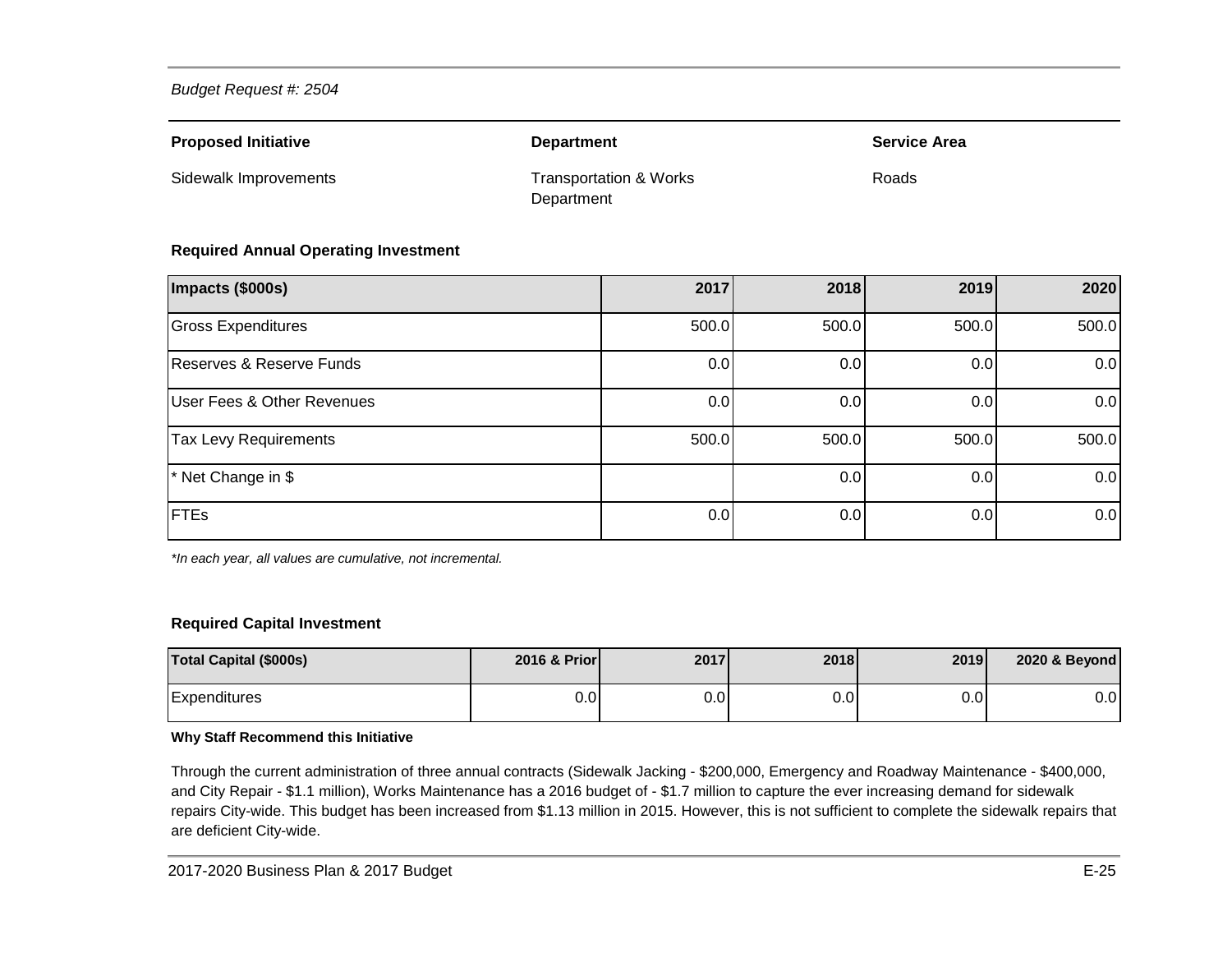#### **Details of Service Change**

The last three-year average has identified approximately 21,000 bays (63,000 square metres) of sidewalk that are not being completed/caught-up, representing approximately a \$6.3 million deficit to bring the sidewalk to a state of good repair and the quantity keeps increasing as the City ages. To expedite the repairs, Works Maintenance is proposing to prepare a separate Sidewalk Replacement Contract in 2017 to supplement the existing three contracts but focus efforts on repairing deficiencies in higher volume with the end goal of reducing the 21,000 bays of sidewalk identified as issues over the next 10 years.

The existing three contracts will remain as avenues to deal with service requests, emergency repairs and keep up with the growing demand as infrastructure ages and/or more trips hazards are created.

#### **Service Impact**

Additional funding of \$500,000/year for a period of 10 years is being sought to help with the backlog and to be caught-up. It is expected that this new funding, along with existing funding, will serve to eliminate the increasing backlog as identified by the Maintenance Standards and Permit Section Inspectors. This will also be considered to be a service enhancement that will help make our City more walkable, while reducing the insurance liability through claims currently being received.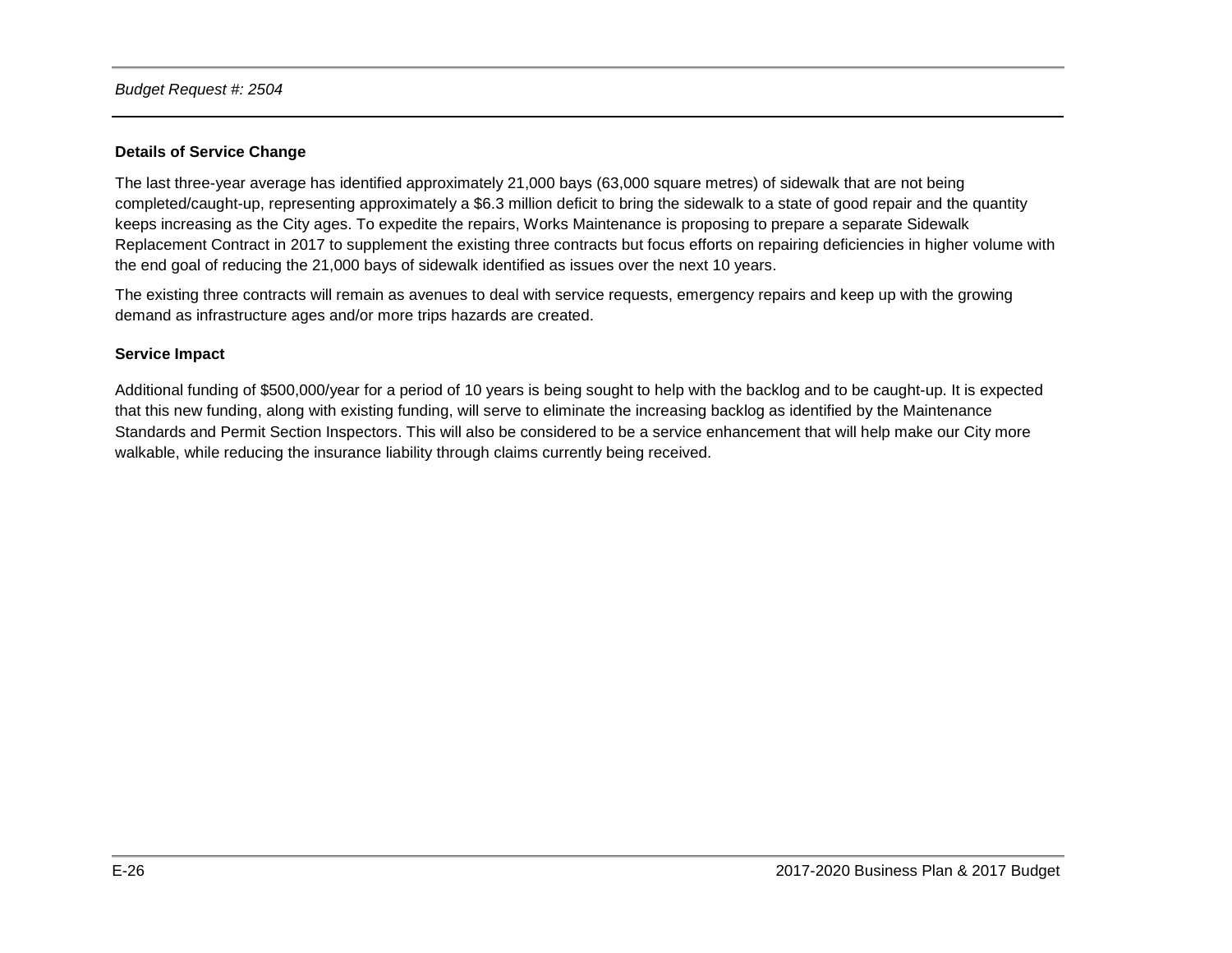| <b>Proposed Initiative</b>                | <b>Department</b>                               | <b>Service Area</b> |
|-------------------------------------------|-------------------------------------------------|---------------------|
| <b>Electronic Cash Handling</b><br>System | <b>Transportation &amp; Works</b><br>Department | Roads               |

#### **Required Annual Operating Investment**

| Impacts (\$000s)                      | 2017 | 2018 | 2019 | 2020 |
|---------------------------------------|------|------|------|------|
| <b>Gross Expenditures</b>             | 5.0  | 10.0 | 15.0 | 20.0 |
| Reserves & Reserve Funds              | 0.0  | 0.0  | 0.0  | 0.0  |
| <b>User Fees &amp; Other Revenues</b> | 0.0  | 0.0  | 0.0  | 0.0  |
| <b>Tax Levy Requirements</b>          | 5.0  | 10.0 | 15.0 | 20.0 |
| * Net Change in \$                    |      | 5.0  | 5.0  | 5.0  |
| <b>FTEs</b>                           | 0.0  | 0.0  | 0.0  | 0.0  |

*\*In each year, all values are cumulative, not incremental.*

#### **Required Capital Investment**

| <b>Total Capital (\$000s)</b> | 2016 & Prior | 2017 | 2018 | 2019 | 2020 & Beyond |
|-------------------------------|--------------|------|------|------|---------------|
| Expenditures                  | 0.01         | 60.0 | 0.0  | 0.0  | $0.0\,$       |

#### **Why Staff Recommend this Initiative**

An electronic cash handing system which is integrated with the Infor permit system as well as processing transactions on a stand-alone basis. It will reduce staff time for writing manual receipts, double data entry, balance, reconcile, upload to SAP and report on payments, provide better control of monies and audit trails and generate management reports and other reports requested by internal customers.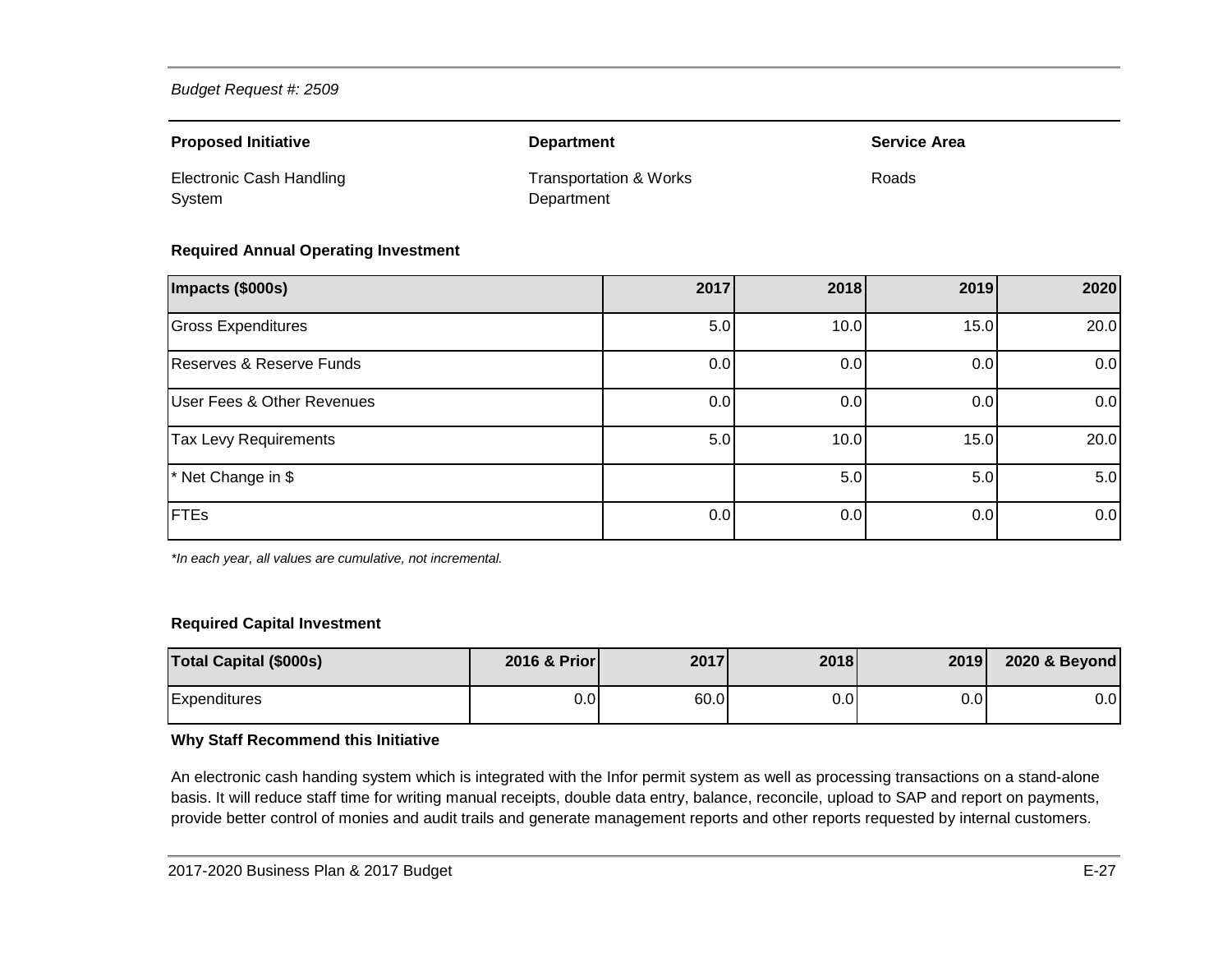#### **Details of Service Change**

To replace a manual cash handling system, issue electronic receipts, integrate with existing systems (Infor and SAP), collect payment information in one data base and generate custom reports.

#### **Service Impact**

Consolidate all cash handling activities at the TW Customer Service Counter into one data source by recording all payment transactions into one system. We will be able to generate receipts for fees and deposits which will replace the various Excel spreadsheets currently being used. With the new system in place, we will be able to increase data accessibility and generate management reports while increasing our analytical ability. The new system will create efficiencies by allowing staff to access historical and current information upon request. The new system will increase our data sharing and data export capability to other business units within the corporation while providing audit trails to facilitate internal and external reviews. This initiative will allow us to prepare for future online payments integration and one stop shopping for payments in other areas within the City, such as development application fees.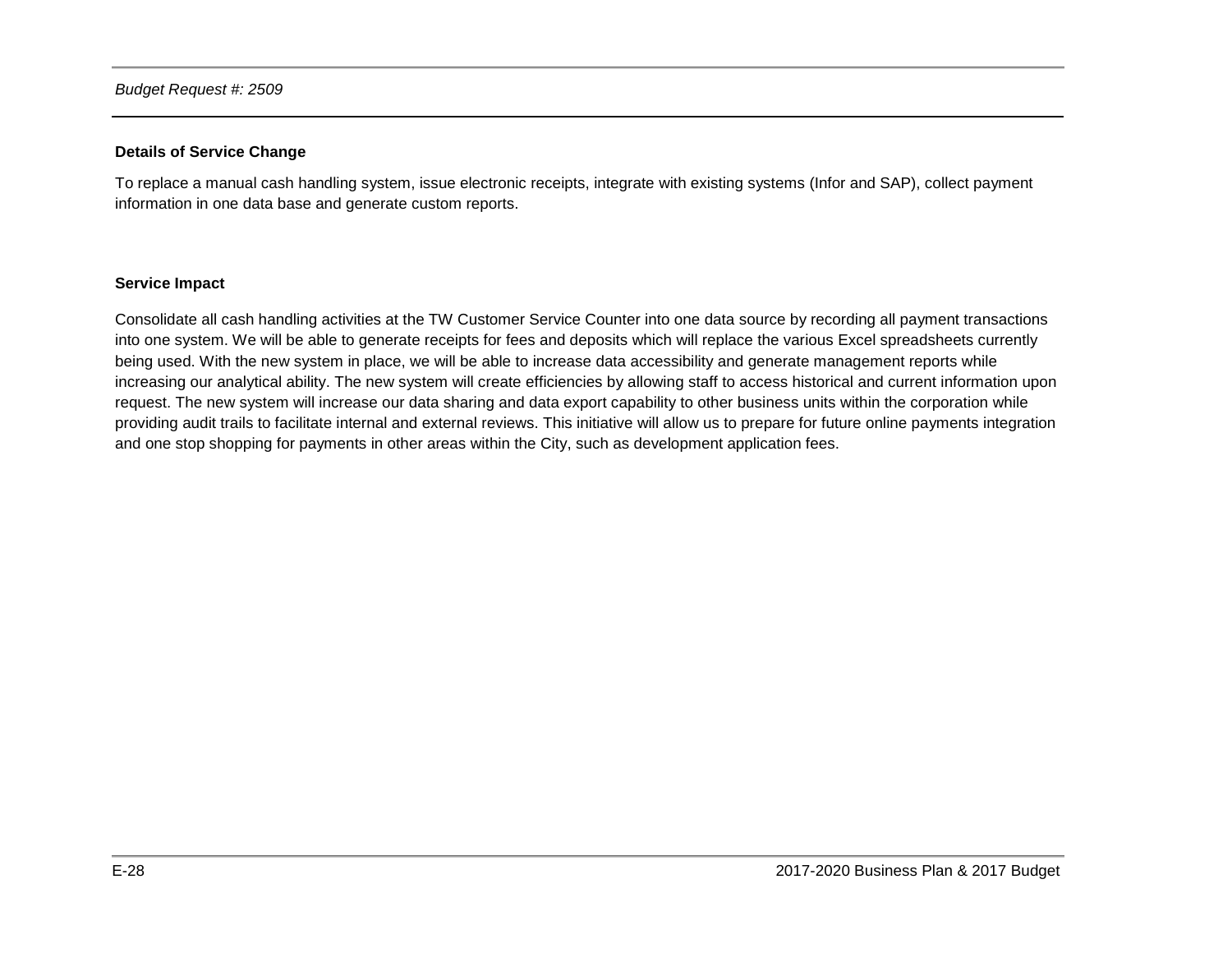| <b>Proposed Initiative</b>                                | <b>Department</b>                               | <b>Service Area</b> |
|-----------------------------------------------------------|-------------------------------------------------|---------------------|
| Mobile Technology Solution for<br><b>Field Operations</b> | <b>Transportation &amp; Works</b><br>Department | Roads               |

#### **Required Annual Operating Investment**

| Impacts (\$000s)                      | 2017 | 2018 | 2019             | 2020 |
|---------------------------------------|------|------|------------------|------|
| <b>Gross Expenditures</b>             | 24.0 | 24.0 | 24.0             | 24.0 |
| Reserves & Reserve Funds              | 0.0  | 0.0  | 0.0              | 0.0  |
| <b>User Fees &amp; Other Revenues</b> | 0.0  | 0.0  | 0.0              | 0.0  |
| <b>Tax Levy Requirements</b>          | 24.0 | 24.0 | 24.0             | 24.0 |
| * Net Change in \$                    |      | 0.0  | 0.0 <sub>l</sub> | 0.0  |
| <b>FTEs</b>                           | 0.0  | 0.0  | 0.0              | 0.0  |

*\*In each year, all values are cumulative, not incremental.*

#### **Required Capital Investment**

| <b>Total Capital (\$000s)</b> | 2016 & Prior | 2017  | 2018             | 2019 | 2020 & Beyond |
|-------------------------------|--------------|-------|------------------|------|---------------|
| <b>Expenditures</b>           | 0.0I         | 265.0 | 0.0 <sub>l</sub> | 0.01 | $0.0\,$       |

### **Why Staff Recommend this Initiative**

This initiative will modernize our field operations through the introduction of mobile technology. We will gain efficiency through the elimination of duplicate data entry and increase productivity of employee in the field.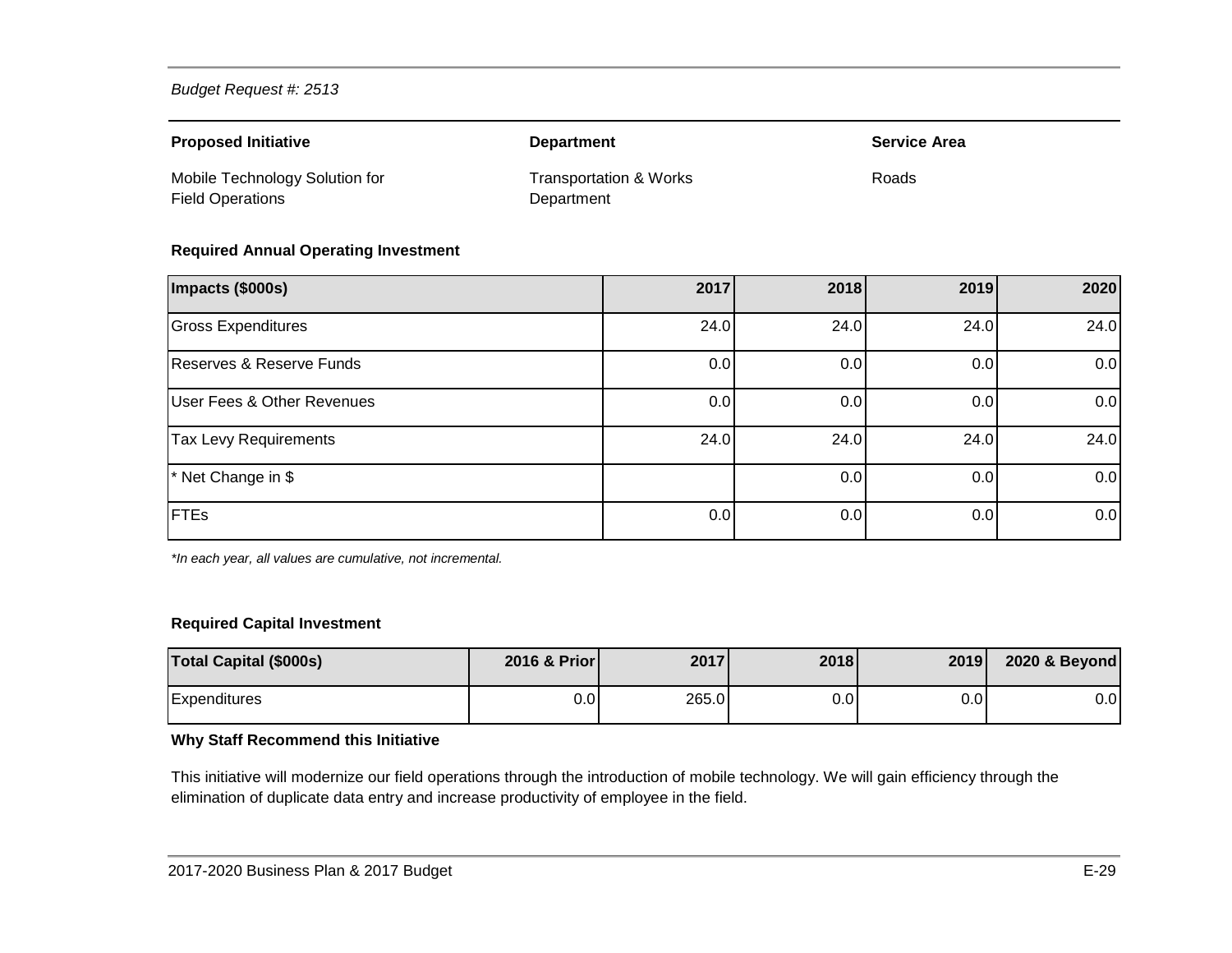#### **Details of Service Change**

This initiative includes capital funding for the purchase of tablets. In addition, an ongoing operating budget will also be required to sustain this proposed mobile solution.

The following phases outline the approach required to implement this project in Works Operations and Maintenance:

- Phase 1 Yard Supervisors and Assistant Supervisors.
- Phase 2 Inspectors to Maintenance Contracts.
- Phase 3 Technical Services (Road Technicians, Administration, Sidewalk Inspection).

Phase 4 – Front Line Staff.

#### **Service Impact**

The proposed mobile technology solution will realize a profound improvement to our field operations. In particular, mobile connectivity will allow us to improve workflow effectiveness and productivity in the field. Thus, allowing us to provide more efficient and effective service to our citizens. Further to providing improved service, this technology will also allow Works Operations to provide more accurate metrics and performance measures for our business practices.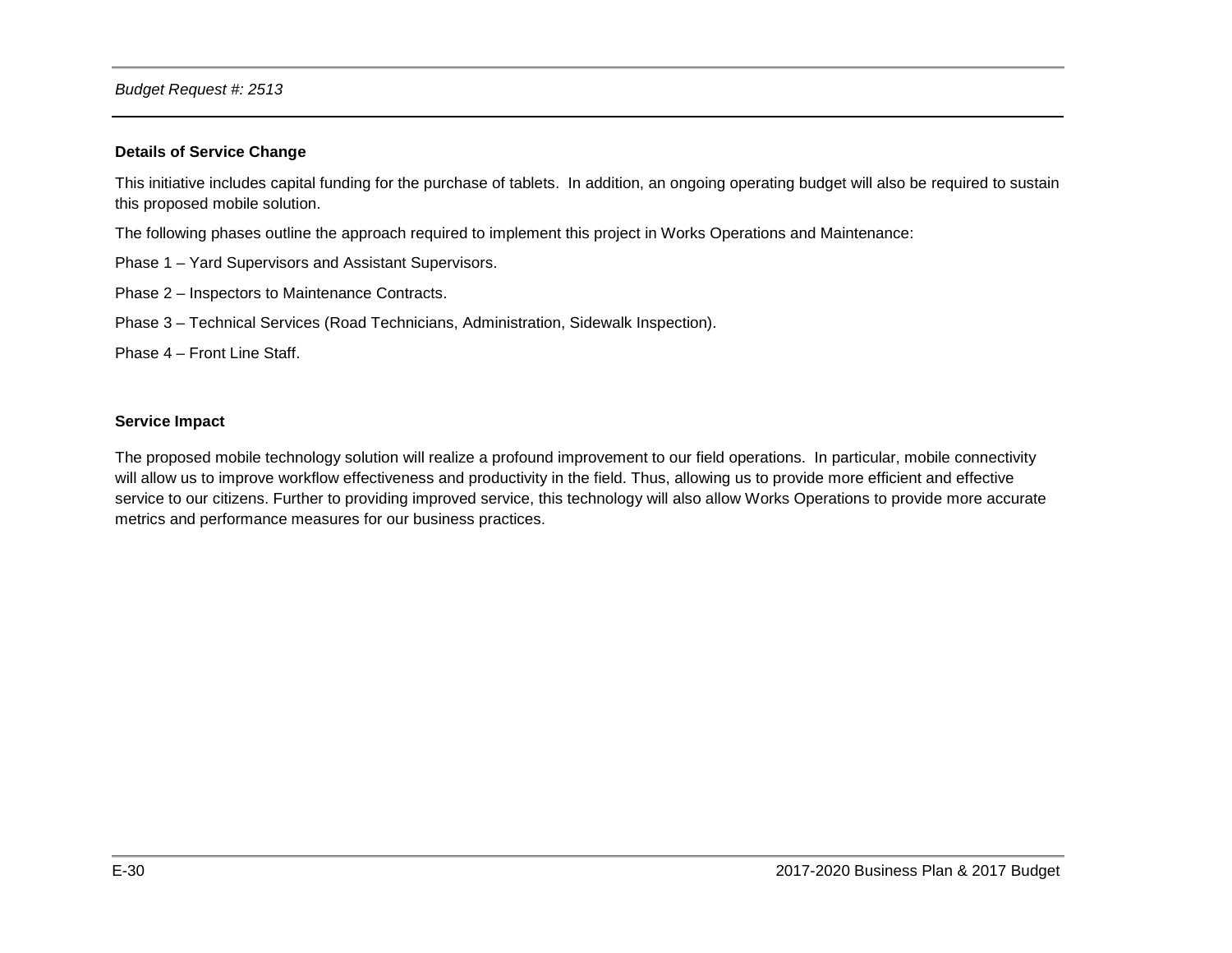| <b>Proposed Initiative</b> | <b>Department</b>                               | <b>Service Area</b> |
|----------------------------|-------------------------------------------------|---------------------|
| Loreland Works Yard        | <b>Transportation &amp; Works</b><br>Department | Roads               |

#### **Required Annual Operating Investment**

| Impacts (\$000s)                      | 2017 | 2018 | 2019  | 2020  |
|---------------------------------------|------|------|-------|-------|
| <b>Gross Expenditures</b>             | 0.0  | 0.0  | 936.9 | 954.8 |
| Reserves & Reserve Funds              | 0.0  | 0.0  | 0.0   | 0.0   |
| <b>User Fees &amp; Other Revenues</b> | 0.0  | 0.0  | 0.0   | 0.0   |
| <b>Tax Levy Requirements</b>          | 0.0  | 0.0  | 936.9 | 954.8 |
| * Net Change in \$                    |      | 0.0  | 936.9 | 17.9  |
| <b>FTEs</b>                           | 0.0  | 0.0  | 11.0  | 11.0  |

*\*In each year, all values are cumulative, not incremental.*

#### **Required Capital Investment**

| <b>Total Capital (\$000s)</b> | 2016 & Prior | 2017   | 2018    | 2019    | 2020 & Beyond |
|-------------------------------|--------------|--------|---------|---------|---------------|
| <b>Expenditures</b>           | 0.0          | ,500.0 | 7,950.0 | 6,750.0 | $0.0\,$       |

### **Why Staff Recommend this Initiative**

The City has grown substantially over the last 20 years; this new yard is required to meet operational service levels. The yard will include material and equipment storage, administrative space and possible snow storage capacity.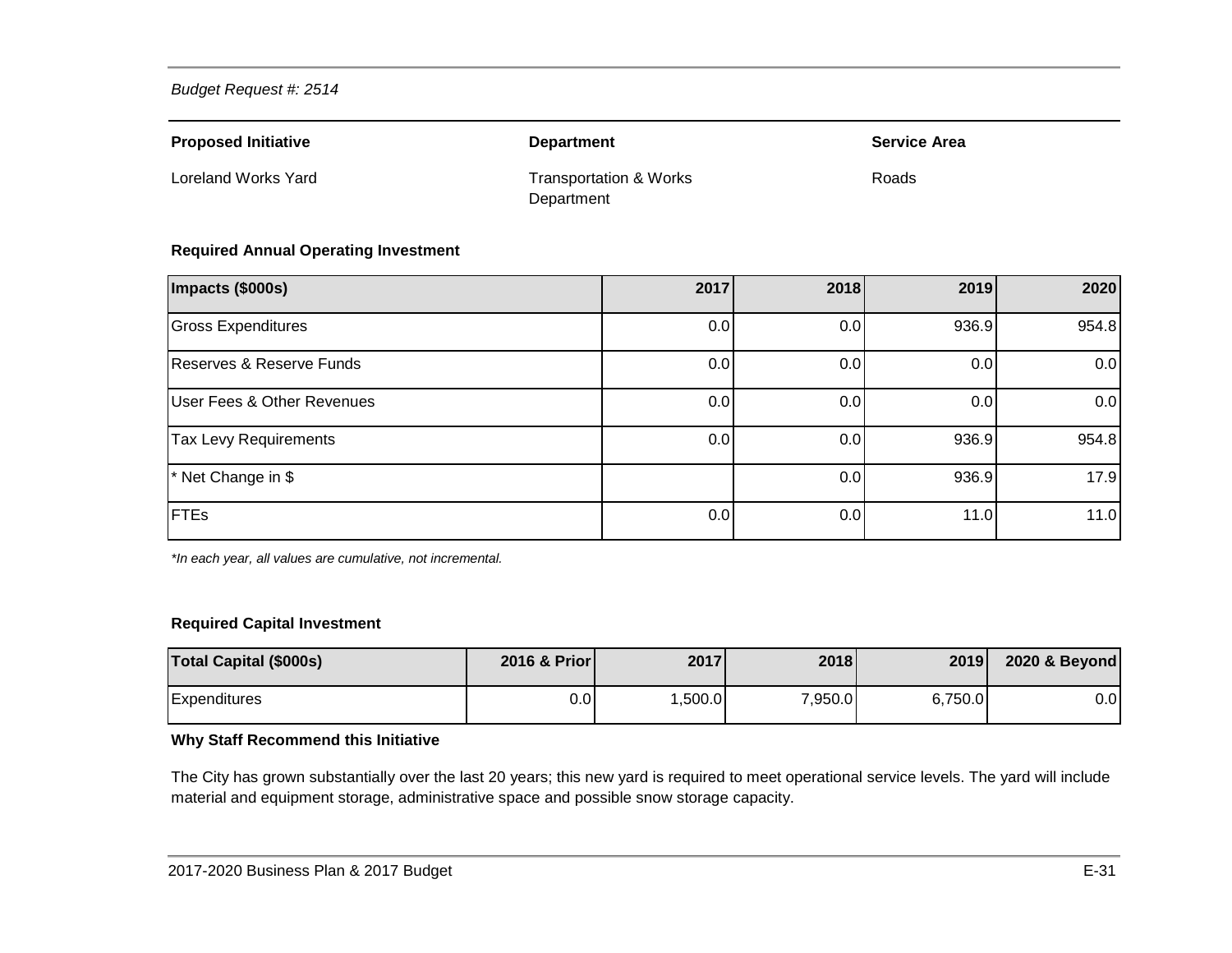#### **Details of Service Change**

The Loreland works yard has been identified and previously approved as a cash flowed project in the capital budget. The boundaries of the existing yards will be re-established to continue to meet and improve services levels and also disperse equipment and staff for best practices purposes and customer service.

For 2019, three additional full time staff positions are required to support the operations of the yard. This would include one Area Supervisor, one Assistant Area Supervisor and one Administrative Assistant. One Loader Operator (WPII), one Driver (WPIII) and six Labourers (WPIV) to carry out the day to day operations of the yard are required.

This yard will include a mechanics bay, and three mechanics – one Lead hand (Service Centre) and two mechanics (Service Centre).

New equipment will be required for day to day operations. This will include two five- tonne trucks, two crew cabs, one loader, one backhoe, one belt loader and two vehicles. New equipment and tools will be needed for the service centre as well.

#### **Service Impact**

The new Loreland Works yard will help service levels for maintenance operations especially in the winter months. Having the Loreland yard will also help alleviate pressures in the existing four yards with congestion as a result of the winter equipment and lack of storage. The realignment of the boundaries of each yard will also have a positive impact on our service levels with this new yard.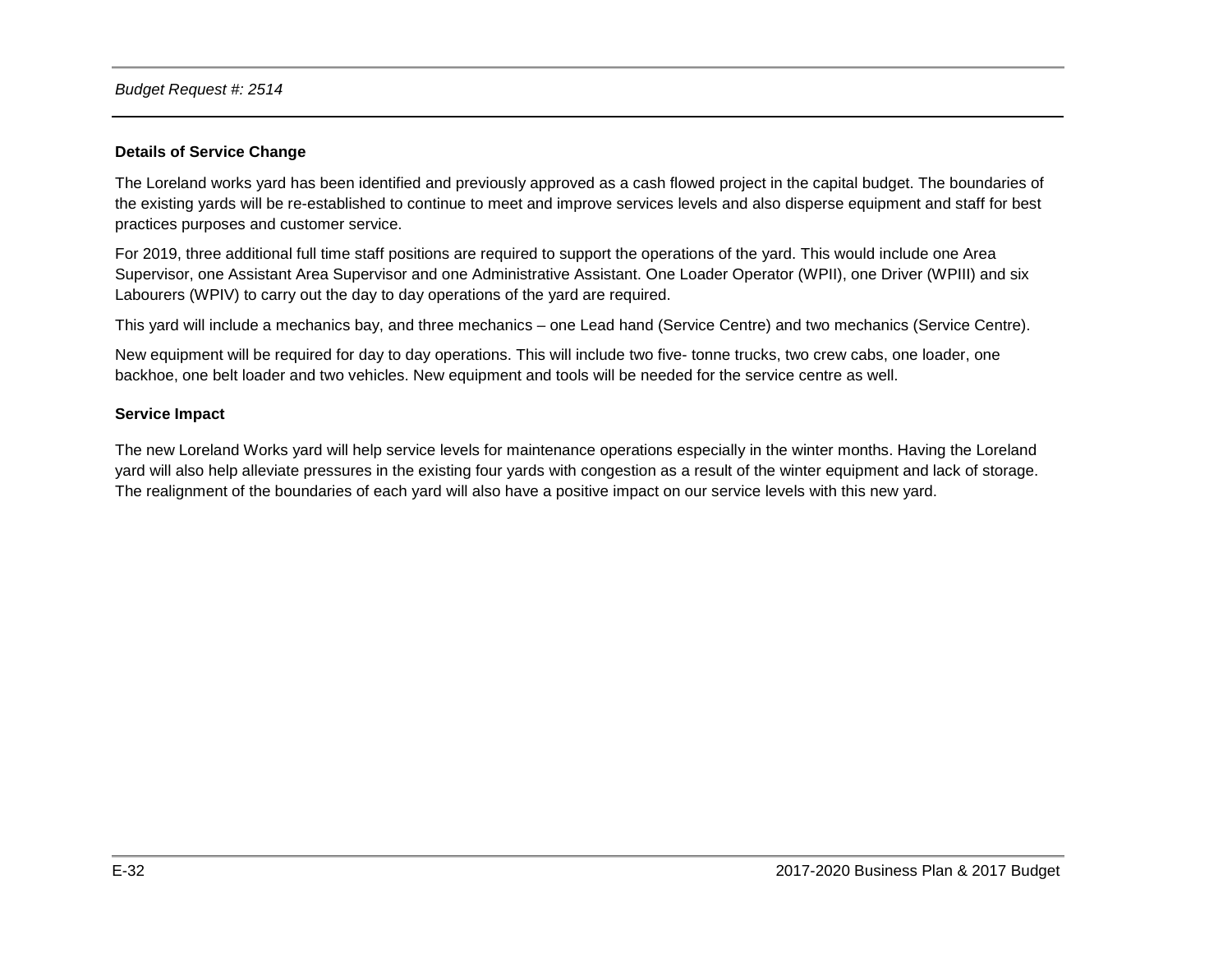| <b>Proposed Initiative</b> | <b>Department</b>                               | <b>Service Area</b> |
|----------------------------|-------------------------------------------------|---------------------|
| Parking Technician         | <b>Transportation &amp; Works</b><br>Department | Roads               |

#### **Required Annual Operating Investment**

| Impacts (\$000s)                      | 2017 | 2018 | 2019             | 2020 |
|---------------------------------------|------|------|------------------|------|
| <b>Gross Expenditures</b>             | 75.7 | 76.8 | 77.8             | 78.9 |
| Reserves & Reserve Funds              | 0.0  | 0.0  | 0.0              | 0.0  |
| <b>User Fees &amp; Other Revenues</b> | 75.7 | 76.8 | 77.9             | 78.9 |
| Tax Levy Requirements                 | 0.0  | 0.0  | 0.0              | 0.0  |
| * Net Change in \$                    |      | 0.0  | 0.0 <sub>l</sub> | 0.0  |
| <b>FTEs</b>                           | 1.0  | 1.0  | 1.0              | 1.0  |

*\*In each year, all values are cumulative, not incremental.*

#### **Required Capital Investment**

| <b>Total Capital (\$000s)</b> | 2016 & Prior | 2017 | <b>2018</b> | 2019 | 2020 & Beyond |
|-------------------------------|--------------|------|-------------|------|---------------|
| Expenditures                  | 0.0          | 0.01 | 0.01        | 0.01 | $0.0\,$       |

#### **Why Staff Recommend this Initiative**

The City's paid parking program has grown to the size where the current level of operational support is no longer adequate and requires additional staff support. It is anticipated that over the next two years alone over 100 new parking pay and display machines will be added to the existing inventory of approximately 200 machines. In order to perform preventative maintenance and respond to breakdowns in a timely fashion additional dedicated staff support is required.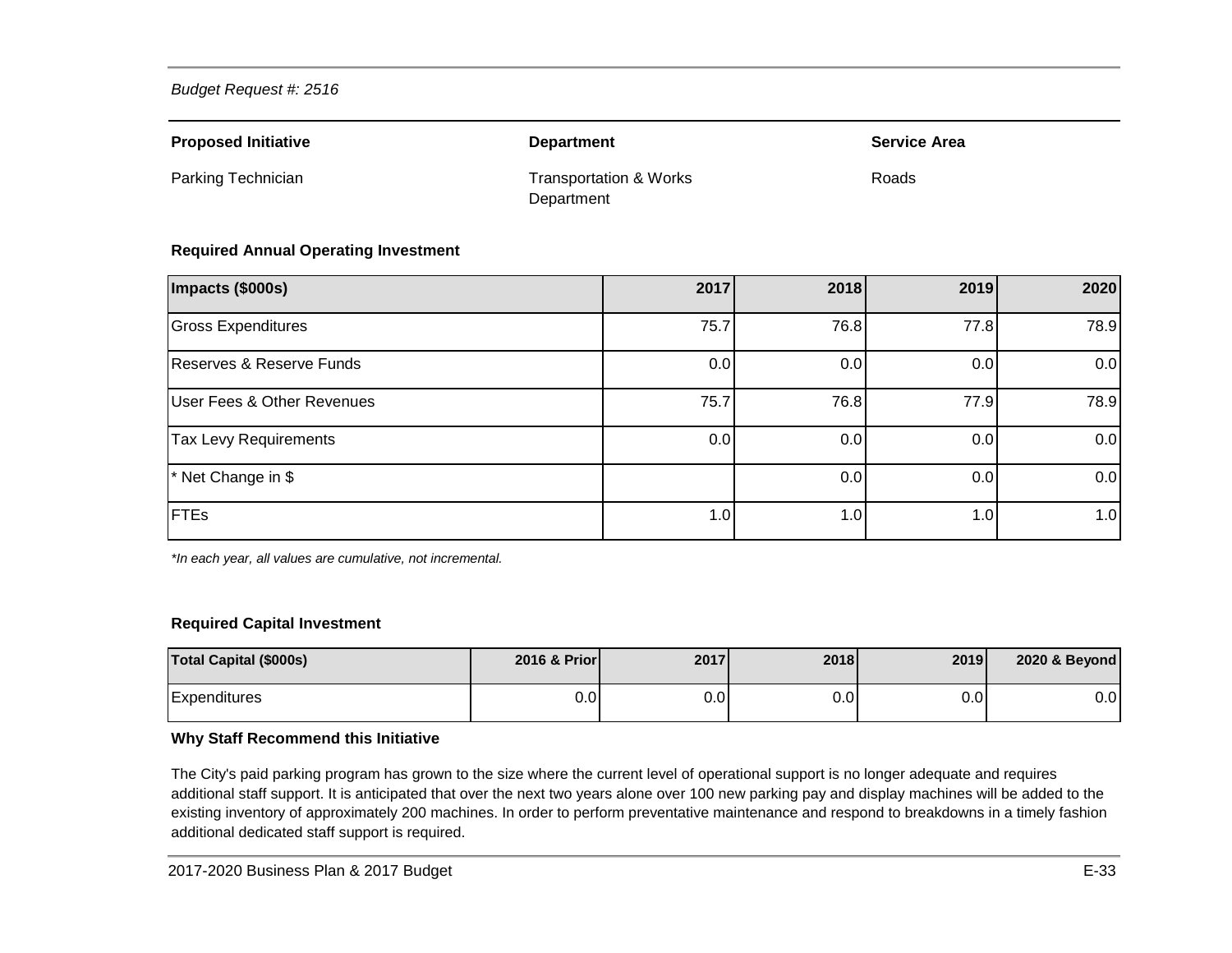#### **Details of Service Change**

Currently, the Paid Parking Program is supported by 1.5 FTE Parking Meter Technician positions that are deployed from the Signs & Pavement Markings Unit. Of this complement, the 0.5 FTE is a full-time staff person who splits duties between Municipal Parking and the Signs & Markings Unit.

The current 0.5 FTE that services the Municipal Parking program will be returned to the Signs and Markings Unit for future deployment and 1 FTE, fully dedicated to the Municipal Parking section, will be created.

This position will utilize the operating budget associated with the existing 0.5 FTE and the balance of funding that will be required for the new FTE will be netted from parking revenues and will not impact the tax base.

#### **Service Impact**

The increase of 1.5 FTE dedicated staff to the Municipal Parking program to 2 FTE staff dedicated to the Municipal Parking program will allow the Municipal Parking section to more efficiently operate and maintain the expanding paid parking program. The additional resource will monitor and maintain parking infrastructure assets.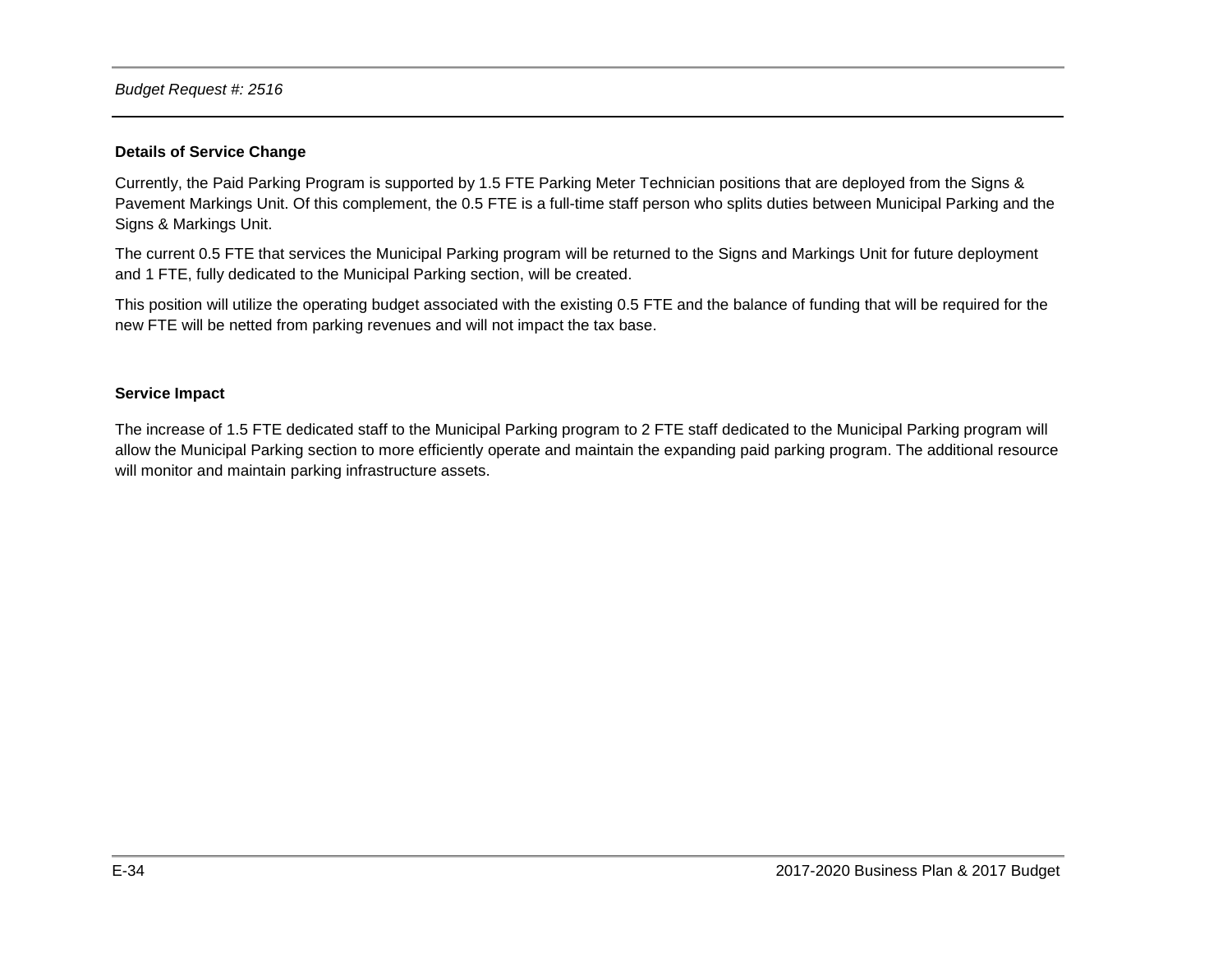## <span id="page-35-0"></span>**Human Resources**

<span id="page-35-1"></span>

|  |  | Proposed Full Time Equivalent Staffing Distribution by Program |  |
|--|--|----------------------------------------------------------------|--|
|  |  |                                                                |  |

| Program                                  | 2016  | 2017  | 2018  | 2019  | 2020  |
|------------------------------------------|-------|-------|-------|-------|-------|
| Corporate Fleet Maintenance              | 27.7  | 27.7  | 27.7  | 27.7  | 27.7  |
| <b>Crossing Guards</b>                   | 77.1  | 77.1  | 77.1  | 77.1  | 77.1  |
| <b>Engineering and Construction</b>      | 57.0  | 57.0  | 57.0  | 57.0  | 57.0  |
| Maintenance Control *                    | 136.2 | 137.2 | 137.2 | 148.2 | 148.2 |
| Municipal Parking                        | 5.0   | 6.0   | 6.0   | 6.0   | 6.0   |
| Streetlighting                           | 2.0   | 2.0   | 2.0   | 2.0   | 2.0   |
| Survey & Inspection                      | 57.5  | 57.5  | 57.5  | 57.5  | 57.5  |
| <b>Traffic Management</b>                | 62.3  | 64.3  | 64.3  | 64.3  | 64.3  |
| Transportation & Infrastructure Planning | 44.3  | 44.3  | 44.3  | 45.3  | 45.3  |
| <b>Total Service Distribution</b>        | 469.1 | 473.1 | 473.1 | 485.1 | 485.1 |

Note: Numbers may not balance due to rounding.

\*Cleaning and Litter Pick-up and Winter Maintenance Programs are included within Maintenance Control.

### Staffing changes in 2017 include:

An increase of three FTEs representing two Traffic Control Centre Operators for the continued Advanced Transportation Management System (ATMS) implementation, one Parking Technician to support the Municipal Parking Program and one transfer of an Operations Information Coordinator from Regulatory Service.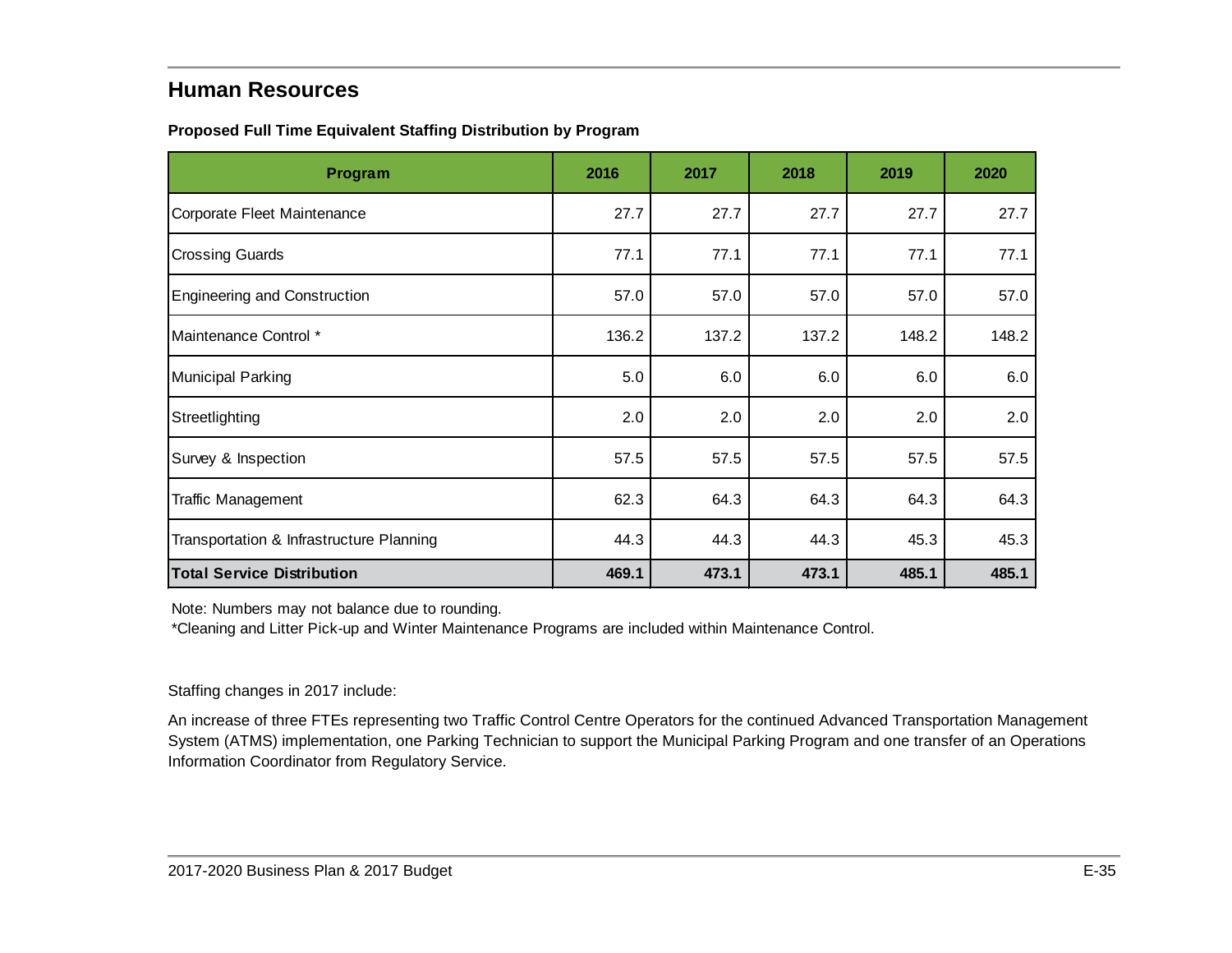# <span id="page-36-0"></span>**Capital**

This section summarizes the forecast 10 year capital requirements for this service. The following table presents the forecast by major program. The next table summarizes the sources of financing or the capital forecast.

### <span id="page-36-1"></span>**Proposed 2017-2026 Capital Budget by Program**

| <b>Program Expenditures</b>       | 2017<br><b>Proposed</b><br><b>Budget</b><br>(\$000's) | 2018<br><b>Forecast</b><br>(\$000's) | 2019<br><b>Forecast</b><br>$($ \$000's) | 2020<br><b>Forecast</b><br>$($ \$000's) | 2021-2026<br><b>Forecast</b><br>$($ \$000's) | <b>Total</b><br>2017-2026<br>(\$000's) |
|-----------------------------------|-------------------------------------------------------|--------------------------------------|-----------------------------------------|-----------------------------------------|----------------------------------------------|----------------------------------------|
| Bridge & Structure Rehabilitation | 8,500                                                 | 8,700                                | 6,550                                   | 6,500                                   | 41.000                                       | 71,250                                 |
| Major Roads                       | 15,511                                                | 16.505                               | 26,714                                  | 23.057                                  | 85,867                                       | 167,654                                |
| Other Engineering                 | 29,167                                                | 26,003                               | 17,968                                  | 13,165                                  | 71,912                                       | 158,214                                |
| Roadway Rehabilitation            | 21,141                                                | 22,400                               | 20,200                                  | 29,150                                  | 159,350                                      | 252,241                                |
| Total                             | 74,318                                                | 73,607                               | 71,432                                  | 71,872                                  | 358,129                                      | 649,359                                |

Note: Numbers may not balance due to rounding. Numbers are gross.

### **2017-2026 Capital Forecast Highlights include the following:**

#### *Priority 2017 Projects Are Funded \$74.3 Million*

- Three bridge/culvert structures are scheduled for rehabilitation/repair including both the east and west bound structures along Dundas Street West over the Credit River, Matheson Boulevard East over the Etobicoke Creek and Kingsbridge Garden Circle over Cooksville Creek
- Major road improvement projects include continued funding for the Torbram Road Grade Separation (cash-flow), funding for Argentia Road between Tenth Line West and Ninth Line and the Creditview Road Bridge over the Credit River
- Road rehabilitation projects include the renewal of 36 kilometres of roads (79 Streets)
- Other engineering projects include limited funding for sidewalks, cycling, noise barriers, parking, traffic, streetlighting and City fleet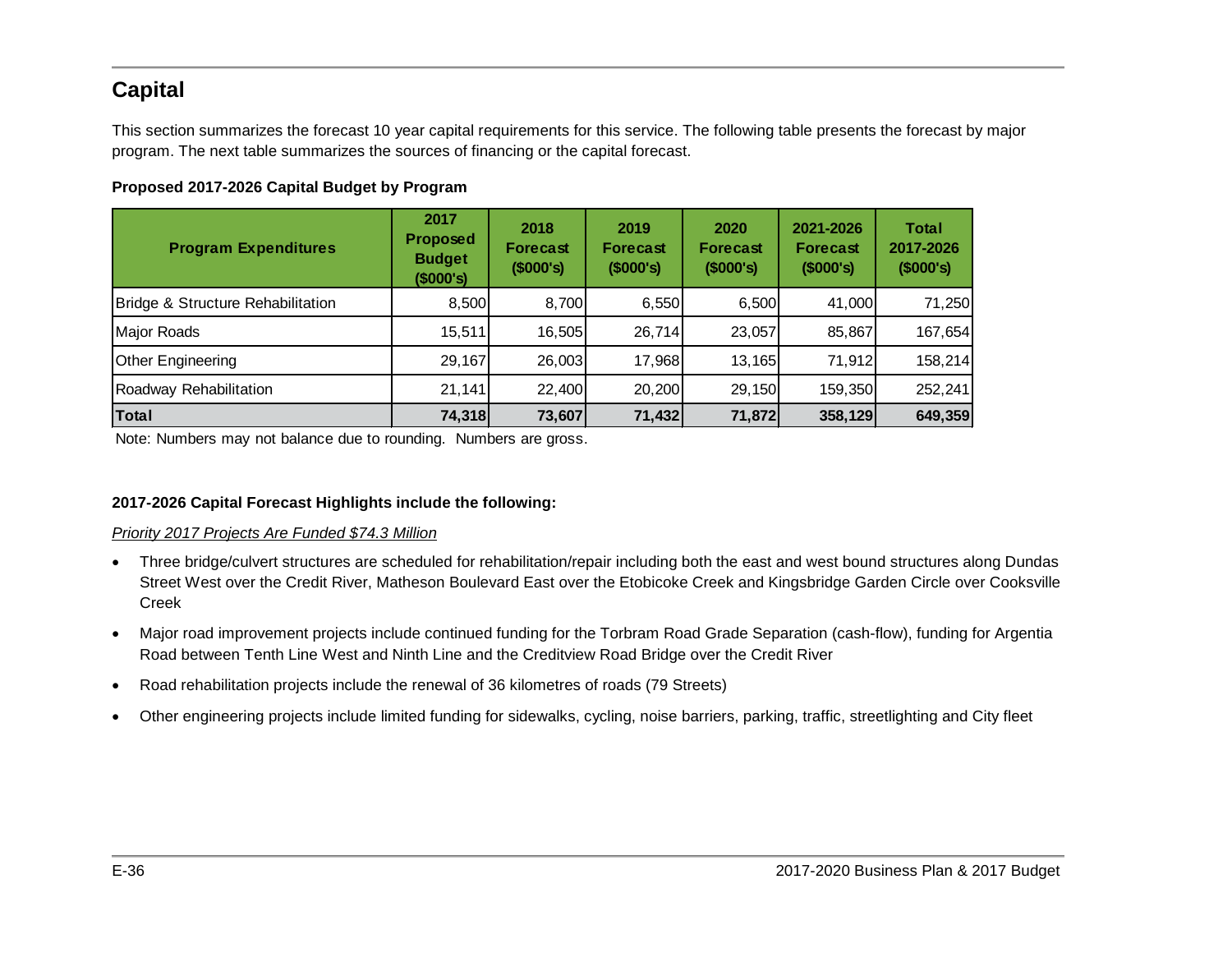### *10-Year Capital Forecast is \$649.4 Million*

- Bridge rehabilitation projects fully funded and road rehabilitation is partially funded using federal gas tax funding
- Unfunded pressure for road rehabilitation of \$56.4 million over 10 years
- Major road improvement projects have been rescheduled to align with forecasted development charges revenue
- Limited funding available for Major Road Improvement and Other Engineering projects
- 10-year unfunded pressure totalling \$298 million, an increase of \$43 million over last year

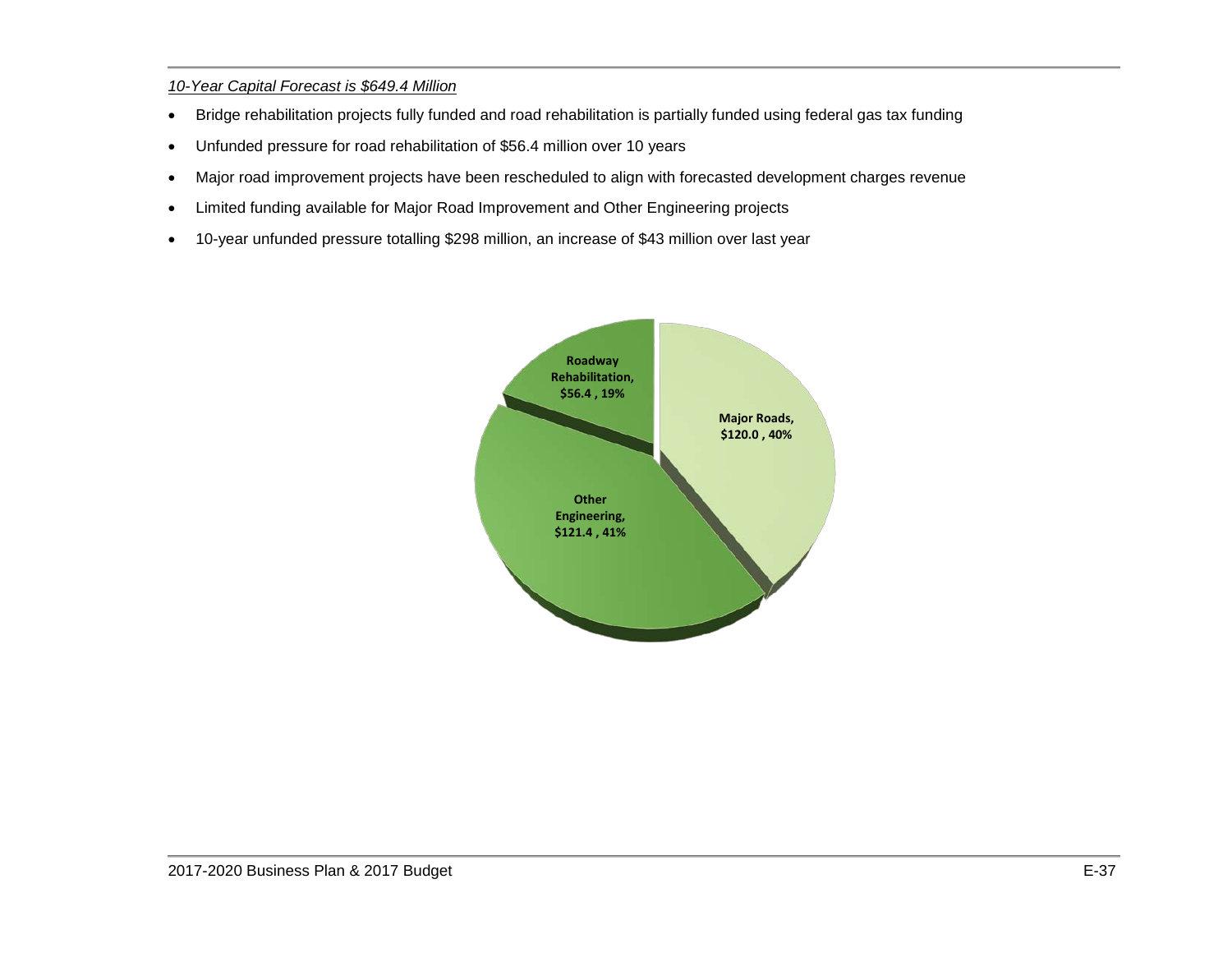### <span id="page-38-0"></span>**Proposed 2017-2026 Capital Budget by Funding Source**

The following table provides the funding sources used to fund the capital portion for each year of the proposed 2017-2020 Business Plan and the 2017 Budget and the consolidated forecast for 2021-2026.

| <b>Funding</b>                          | 2017<br><b>Proposed</b><br><b>Budget</b><br>(\$000's) | 2018<br><b>Forecast</b><br>(\$000's) | 2019<br>Forecast<br>(\$000's) | 2020<br><b>Forecast</b><br>$($ \$000's) | 2021-2026<br><b>Forecast</b><br>(\$000's) | <b>Total</b><br>2017-2026<br>(\$000's) |
|-----------------------------------------|-------------------------------------------------------|--------------------------------------|-------------------------------|-----------------------------------------|-------------------------------------------|----------------------------------------|
| Cash In Lieu                            | 1,330                                                 | 645                                  | 0                             |                                         |                                           | 1,975                                  |
| Development Charges                     | 18,161                                                | 13,264                               | 21,306                        | 21,494                                  | 92,240                                    | 166,463                                |
| <b>Development Contributions</b>        | 743                                                   | 470                                  | 470                           | 470                                     | 2,820                                     | 4,973                                  |
| <b>Federal Funding</b>                  | 17,110                                                | 25,551                               | 13,624                        | 12,800                                  | 68,600                                    | 137,685                                |
| <b>Provincial Funding</b>               | 0                                                     | 2,200                                | 0                             | 0                                       |                                           | 2,200                                  |
| Other                                   | 7,900                                                 | 3,019                                | 0                             | 0                                       |                                           | 10,919                                 |
| Subsidies and Senior Govt. Level Grants | 300                                                   | 0                                    |                               |                                         | 8,109                                     | 8,409                                  |
| Tax                                     | 7,910                                                 | 5,109                                | 9,195                         | 7,079                                   | 17,398                                    | 46,691                                 |
| Debt                                    | 20,864                                                | 23,350                               | 26,838                        | 30,030                                  | 168,963                                   | 270,045                                |
| <b>Total</b>                            | 74,318                                                | 73,607                               | 71,432                        | 71,872                                  | 358,129                                   | 649,359                                |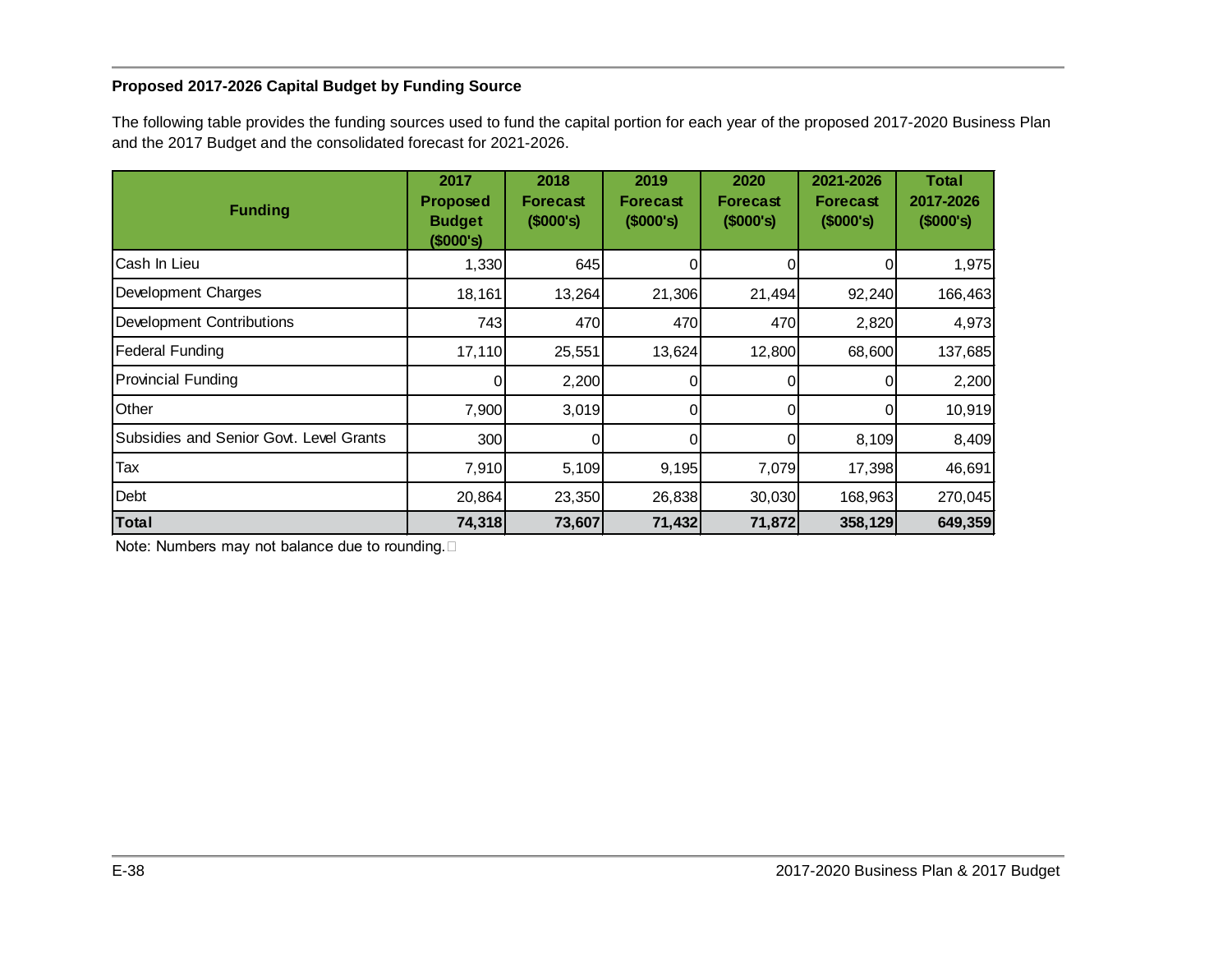### <span id="page-39-0"></span>**Proposed 2017 Capital Budget Detail**

The following tables provide a detailed listing of proposed capital projects for 2017.

Program: Bridge and Structure Rehabilitation

| <b>Project</b><br><b>Number</b> | <b>Project Name</b>                             | <b>Gross</b><br>Cost<br>$($ \$000's) | <b>Recovery</b><br>(\$000's) | <b>Net</b><br>Cost<br>(\$000's) | <b>Funding Source</b>                |
|---------------------------------|-------------------------------------------------|--------------------------------------|------------------------------|---------------------------------|--------------------------------------|
| <b>TWBR00027</b>                | <b>Bridge Repairs</b>                           | 4,850                                |                              |                                 | 4,850 Gas Tax - Federal Gas Tax-City |
|                                 |                                                 |                                      |                              |                                 | <b>Allocation</b>                    |
|                                 |                                                 | 2,000                                |                              |                                 | 2,000 Gas Tax - Federal Gas Tax-City |
|                                 |                                                 |                                      |                              |                                 | <b>Allocation</b>                    |
| TWBR00028                       | Bridge/Culvert Structure Appraisal and          | 150                                  |                              |                                 | 150 Gas Tax - Federal Gas Tax-City   |
|                                 | <b>Improvement Priority</b>                     |                                      |                              |                                 | Allocation                           |
| TWBR00029                       | Bridge Structure Detail Inspections & Design at | 500                                  |                              |                                 | 500 Gas Tax - Federal Gas Tax-City   |
|                                 | various locations                               |                                      |                              |                                 | <b>Allocation</b>                    |
| TWBR00070                       | Bridge & Structure Renewal - Various Locations  | 1.000                                |                              |                                 | 1,000 Gas Tax - Federal Gas Tax-City |
|                                 |                                                 |                                      |                              |                                 | Allocation                           |
| Total                           |                                                 | 8,500                                |                              | 8,500                           |                                      |

Program: Roadway Rehabilitation

| <b>Project</b><br><b>Number</b> | <b>Project Name</b>                                           | <b>Gross</b><br>Cost<br>(\$000's) | <b>Recovery</b><br>(\$000's) | <b>Net</b><br>Cost<br>(\$000's) | <b>Funding Source</b>                                                            |
|---------------------------------|---------------------------------------------------------------|-----------------------------------|------------------------------|---------------------------------|----------------------------------------------------------------------------------|
| TWRR00026                       | Roadway Infrastructure Review (CASH FLOW)                     | 200                               |                              |                                 | 200 Gas Tax - Federal Gas Tax-City<br><b>Allocation</b>                          |
| <b>TWRR00031</b>                | <b>Crack Sealing</b>                                          | 100                               |                              |                                 | 100 Tax - Capital Reserve Fund                                                   |
| TWRR00032                       | Roadways Rehabilitation - Major Roads and<br>Industrial Roads | 12,000                            |                              |                                 | 12,000 Tax - Debt-Other, Gas Tax - Federal<br><b>Gas Tax-Regional Allocation</b> |
| <b>TWRR00099</b>                | Roadways Rehabilitation - Residential Roads                   | 8,841                             |                              |                                 | 8,841 Tax - Debt-Other, Gas Tax - Federal<br><b>Gas Tax-City Allocation</b>      |
| Total                           |                                                               | 21,141                            |                              | 21,141                          |                                                                                  |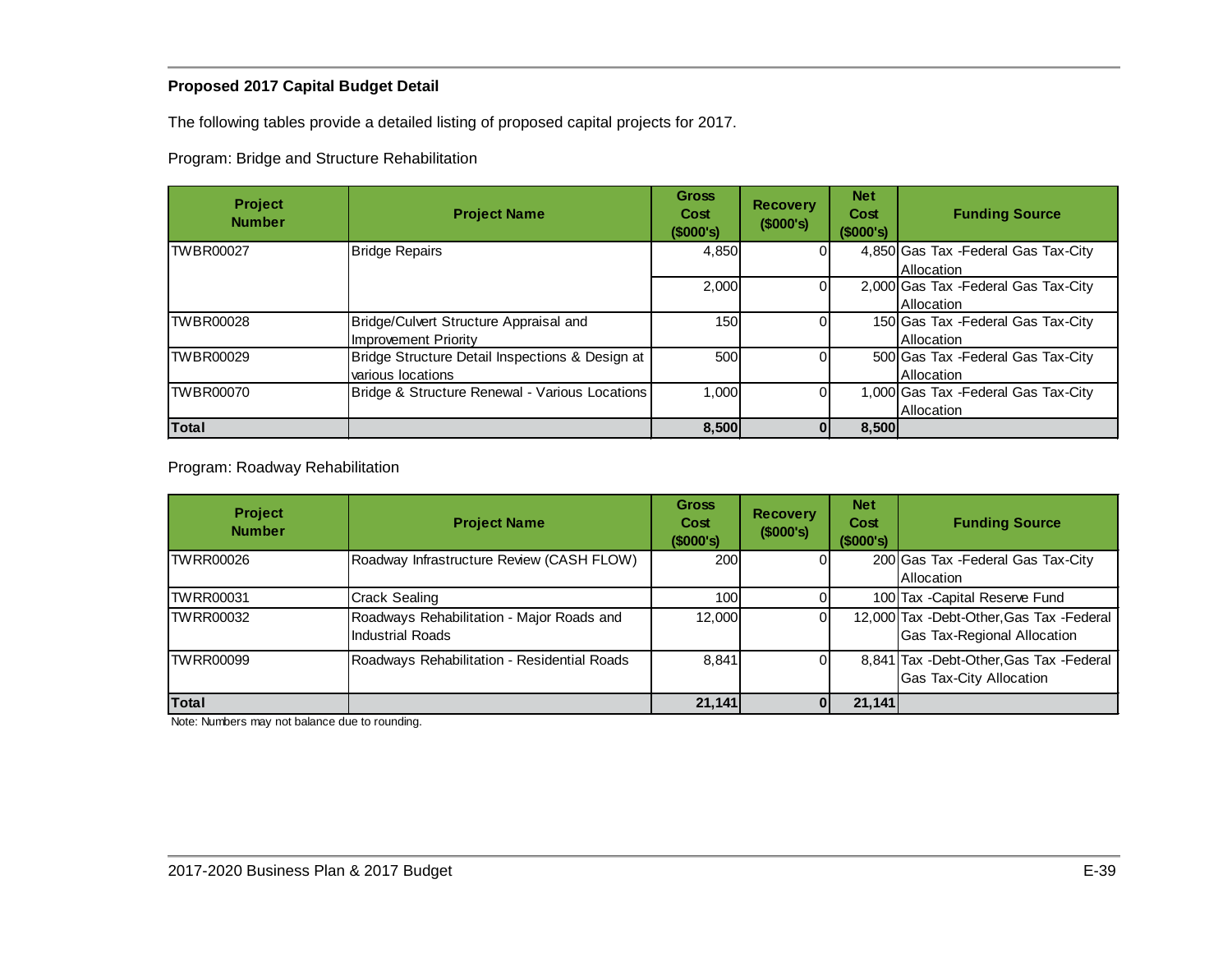Program: Major Roads

| <b>Project</b><br><b>Number</b> | <b>Project Name</b>                                               | <b>Gross</b><br>Cost<br>(\$000's) | <b>Recovery</b><br>(\$000's) | <b>Net</b><br>Cost<br>(\$000's) | <b>Funding Source</b>                             |
|---------------------------------|-------------------------------------------------------------------|-----------------------------------|------------------------------|---------------------------------|---------------------------------------------------|
| TWBR00003                       | Creditview Road over The Credit River Bridge                      | 2,355                             | 0                            |                                 | 2,355 Tax - Debt-Other, DCA - City Wide           |
|                                 | Improvement (Cash Flow)                                           |                                   |                              |                                 | <b>Engineering Reserve Fund</b>                   |
| <b>TWMR00004</b>                | Torbram Road Grade Separation North                               | 5,000                             | 0                            |                                 | 5,000 DCA - City Wide Engineering<br>Reserve Fund |
| TWMR00034                       | Dundas Street West/Ninth Line West - Phase 1                      | 550                               | 0                            |                                 | 550 DCA - City Wide Engineering<br>Reserve Fund   |
| <b>TWMR00054</b>                | <b>Transportation Master Plan Study</b>                           | 259                               | 130                          |                                 | 130 DCA - City Wide Engineering                   |
|                                 |                                                                   |                                   |                              |                                 | Reserve Fund                                      |
| <b>TWMR00064</b>                | Intersection Capital Program                                      | 495                               |                              |                                 | 495 DCA - City Wide Engineering                   |
| <b>TWMR00066</b>                |                                                                   | 100                               | 0                            |                                 | Reserve Fund                                      |
|                                 | <b>Preliminary Engineering Studies</b>                            |                                   |                              |                                 | 100 DCA - City Wide Engineering<br>Reserve Fund   |
| <b>TWMR00068</b>                | Development Charges Update (Major Roads)                          | 400                               |                              |                                 | 400 DCA - City Wide Engineering                   |
|                                 |                                                                   |                                   |                              |                                 | Reserve Fund                                      |
| <b>TWMR00112</b>                | Lakeshore Road Movement Study                                     | 259                               | 130                          |                                 | 130 DCA - City Wide Engineering                   |
|                                 |                                                                   |                                   |                              |                                 | Reserve Fund                                      |
| <b>TWMR00113</b>                | Downtown Roads                                                    | 500                               |                              |                                 | 500 Tax - Debt-Other                              |
| <b>TWMR00117</b>                | Burnhamthorpe Road West - Living Arts Drive to<br>Mavis Road      | 500                               | $\Omega$                     |                                 | 500 Tax - Debt-Other                              |
| TWMR00119                       | Square One Drive - Confederation Parkway to<br>Rathburn Road West | 100                               | 0                            |                                 | 100 DCA - City Wide Engineering<br>Reserve Fund   |
| <b>TWMR00142</b>                | Downtown Master Plan                                              | 500                               | 0                            |                                 | 500 DCA - City Wide Engineering                   |
|                                 |                                                                   |                                   |                              |                                 | Reserve Fund                                      |
| <b>TWMR00150</b>                | Argentia Road - Tenth Line to Ninth Line                          | 4,493                             | 3.969                        |                                 | 523 DCA - City Wide Engineering                   |
|                                 |                                                                   |                                   |                              |                                 | Reserve Fund                                      |
| <b>Total</b>                    |                                                                   | 15,511                            | 4,228                        | 11,282                          |                                                   |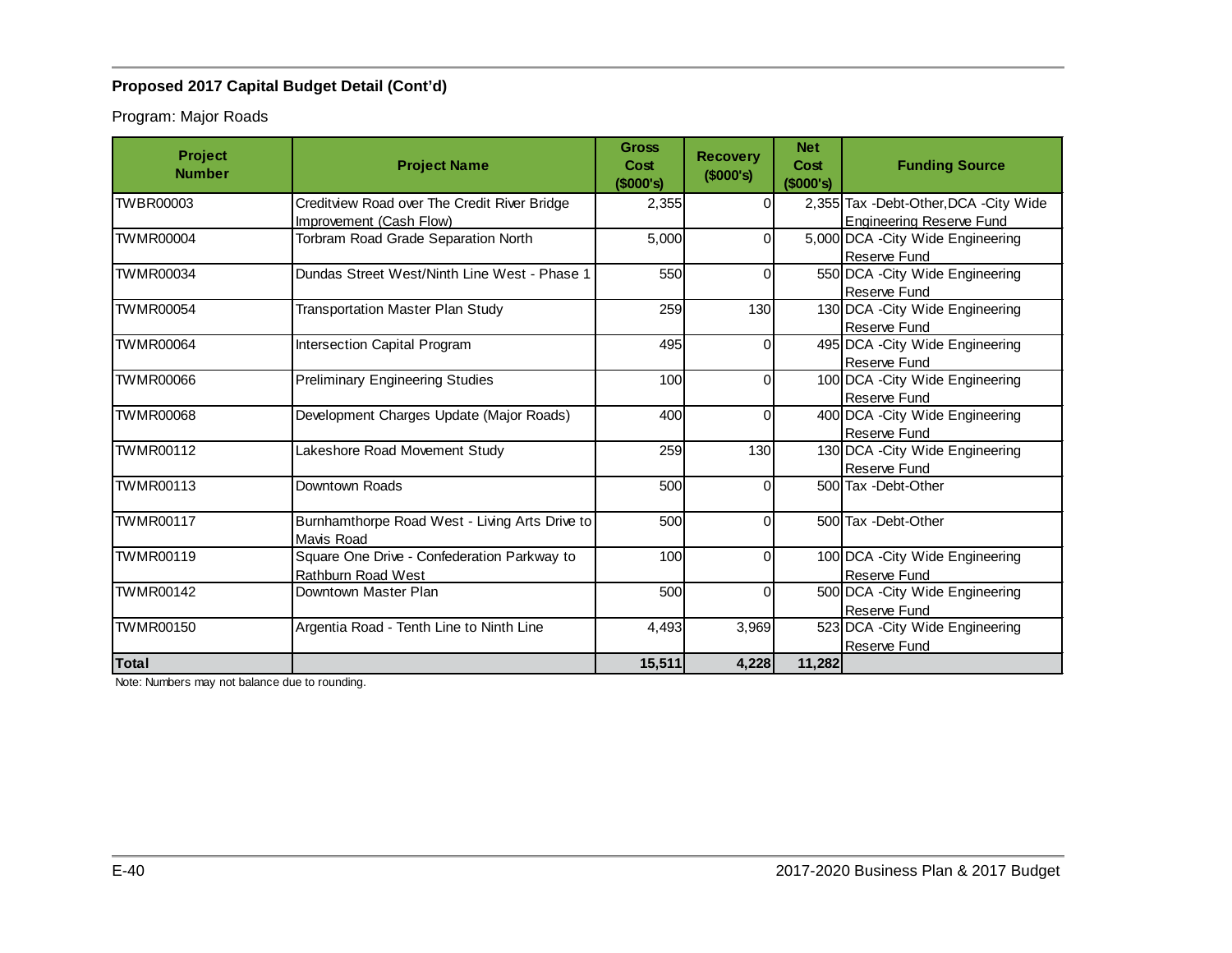Program: Other Engineering

| Project<br><b>Number</b> | <b>Project Name</b>                                           | <b>Gross</b><br>Cost<br>(\$000's) | <b>Recovery</b><br>(\$000's) | <b>Net</b><br>Cost<br>(\$000's) | <b>Funding Source</b>                                                                                                         |
|--------------------------|---------------------------------------------------------------|-----------------------------------|------------------------------|---------------------------------|-------------------------------------------------------------------------------------------------------------------------------|
| <b>TWEC005957</b>        | Pedestrian & Cyclist Access to Transitway &<br>GoTransit      | 4,017                             | 1,840                        |                                 | 2,177 DCA - City Wide Engineering<br>Reserve Fund, DCA - City Wide<br>Engineering Reserve Fund, Tax -<br>Capital Reserve Fund |
| TWEC005958               | Airport Corporate Centre Pedestrian Sidewalk<br>to Transitwav | 310                               | 155                          |                                 | 155 Tax - Capital Reserve Fund                                                                                                |
| <b>TWOE00040</b>         | Traffic Management Centre (Cash Flow)                         | 1,000                             | 300                          |                                 | 700 DCA - City Wide Engineering<br>Reserve Fund, Developer<br>Contributions -Capital and<br>Maintenance Reserve Fund          |
| <b>TWOE00087</b>         | Multi-Use Trails along Hanlan Routes                          | 643                               | 322                          |                                 | 322 DCA - City Wide Engineering<br>Reserve Fund                                                                               |
| <b>TWOE00111</b>         | Electronic Cash Handling System                               | 60                                | 0                            |                                 | 60 Tax - Capital Reserve Fund                                                                                                 |
| <b>TWOE00112</b>         | Mobile Technology Solution for Field Operations               | 265                               | $\Omega$                     |                                 | 265 Tax - Capital Reserve Fund                                                                                                |
| <b>TWOE00126</b>         | Field Equipment Replacement - Traffic<br>Controllers          | 197                               | 99                           |                                 | 99 Tax - Capital Reserve Fund                                                                                                 |
| <b>TWOE00134</b>         | Noise Wall Program                                            | 815                               | $\Omega$                     |                                 | 815 Gas Tax - Federal Gas Tax-City<br>Allocation                                                                              |
| <b>TWOE00137</b>         | Salt Management Program                                       | 50                                | $\Omega$                     |                                 | 50 Tax - Capital Reserve Fund                                                                                                 |
| <b>TWOE00138</b>         | Sidewalks                                                     | 450                               | $\overline{0}$               |                                 | 450 DCA - City Wide Engineering<br>Reserve Fund, Developer<br><b>Contributions -Sidewalks Reserve</b><br>Fund                 |
| <b>TWOE00139</b>         | Streetlighting                                                | 600                               | 0                            |                                 | 600 Tax - Debt-Other                                                                                                          |
| <b>TWOE00140</b>         | Survey and Control Network                                    | 65                                | $\Omega$                     |                                 | 65 Tax - Capital Reserve Fund                                                                                                 |
| <b>TWOE00141</b>         | <b>Topographical Updating</b>                                 | 27                                | $\Omega$                     |                                 | 27 Tax - Capital Reserve Fund                                                                                                 |
| <b>TWOE00143</b>         | Traffic Signal Equipment Enhancements                         | 155                               | 78                           |                                 | 78 DCA - City Wide Engineering<br>Reserve Fund                                                                                |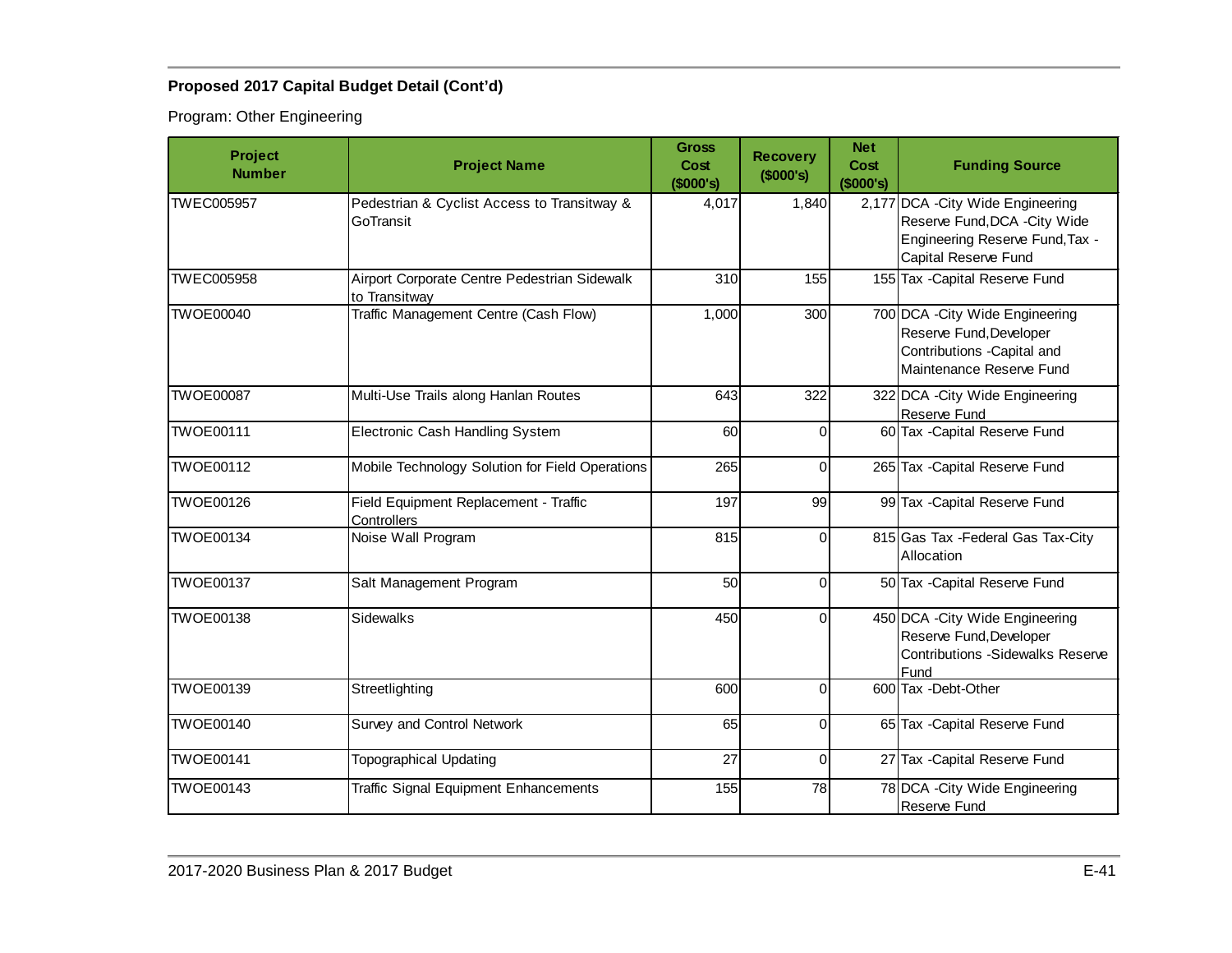Program: Other Engineering (cont'd)

| Project<br><b>Number</b> | <b>Project Name</b>                               | <b>Gross</b><br>Cost<br>(\$000's) | <b>Recovery</b><br>(\$000's) | <b>Net</b><br>Cost<br>(\$000's) | <b>Funding Source</b>                                                                                                                            |
|--------------------------|---------------------------------------------------|-----------------------------------|------------------------------|---------------------------------|--------------------------------------------------------------------------------------------------------------------------------------------------|
| TWOE00145                | Traffic Signals - New                             | 710                               | $\Omega$                     |                                 | 710 DCA - City Wide Engineering                                                                                                                  |
| <b>TWOE00146</b>         |                                                   | 390                               | 0                            |                                 | Reserve Fund, Developer<br>390 Tax -Debt-Other                                                                                                   |
|                          | Traffic Signals - Rebuild                         |                                   |                              |                                 |                                                                                                                                                  |
| <b>TWOE00147</b>         | <b>Traffic System and ITS</b>                     | 78                                | 39                           |                                 | 39 DCA - City Wide Engineering<br>Reserve Fund                                                                                                   |
| <b>TWOE00233</b>         | Specialized Equipment                             | 70                                | $\Omega$                     |                                 | 70 Tax - Capital Reserve Fund                                                                                                                    |
| <b>TWOE00235</b>         | New Vehicles & Equipment                          | 275                               | 0                            |                                 | 275 Tax - Capital Reserve Fund, Tax -<br>Capital Reserve Fund, Tax -Capital<br>Reserve Fund, DCA- Public Works<br>Buildings & Fleet Reserve Fund |
| <b>TWOE00286</b>         | Site Assessments and Data Management              | 370                               | 0                            |                                 | 370 Gas Tax - Federal Gas Tax-City<br>Allocation                                                                                                 |
| <b>TWOE00326</b>         | Loreland Works Yard                               | 1,500                             | $\Omega$                     |                                 | 1,500 Tax - Debt-Other                                                                                                                           |
| <b>TWOE00328</b>         | Streetlighting                                    | 700                               | $\Omega$                     |                                 | 700 Tax - Debt-Other                                                                                                                             |
| <b>TWOE00331</b>         | Vehicle & Equipment Replacement                   | 2,684                             | 0                            |                                 | 2,684 Tax - Capital Reserve Fund                                                                                                                 |
| <b>TWOE00334</b>         | Parking Master Plan and Imlementation<br>Strategy | 325                               | 0                            |                                 | 325 CIL City Centre Off Street Parking<br>Reserve Fund, CIL City Centre Off<br><b>Street Parking Reserve Fund</b>                                |
| <b>TWOE00355</b>         | <b>Property Acquisition</b>                       | 6,100                             | $\Omega$                     |                                 | 6,100 Tax - Capital Reserve Fund                                                                                                                 |
| <b>TWOE00364</b>         | Cycling Program                                   | 200                               | $\Omega$                     |                                 | 200 Gas Tax - Federal Gas Tax-City<br>Allocation                                                                                                 |
| <b>TWOE00381</b>         | Municipal Parking Development Study               | 150                               | $\Omega$                     |                                 | 150 CIL City Centre Off Street Parking<br>Reserve Fund                                                                                           |
| <b>TWOE00401</b>         | Pay&Display Parking Meters-Streetsville           | 130                               | 0                            |                                 | 130 CIL Cash In Lieu Of Parking-<br>Streetsville Reserve Fund                                                                                    |
| <b>TWOE00404</b>         | <b>Traffic Calming Program</b>                    | 200                               | 0                            |                                 | 200 Gas Tax - Federal Gas Tax-City<br>Allocation                                                                                                 |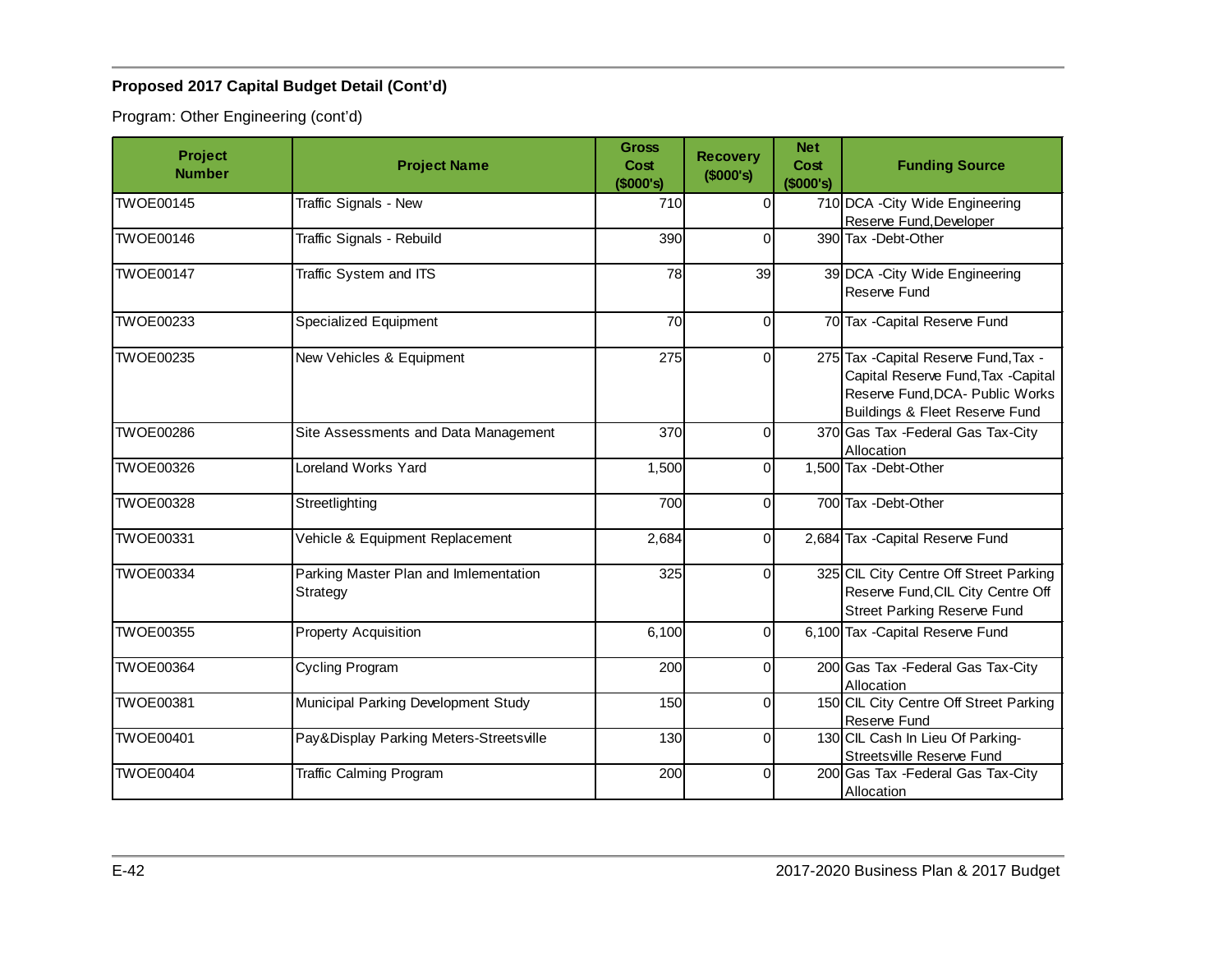Program: Other Engineering (cont'd)

| <b>Project</b><br><b>Number</b> | <b>Project Name</b>                                     | <b>Gross</b><br>Cost<br>(\$000's) | <b>Recovery</b><br>(\$000's) | <b>Net</b><br>Cost<br>(\$000's) | <b>Funding Source</b>                                         |  |
|---------------------------------|---------------------------------------------------------|-----------------------------------|------------------------------|---------------------------------|---------------------------------------------------------------|--|
| TWOE00432                       | Pay & Display - Port Credit                             | 400                               | 0l                           |                                 | 400 CIL Cash In Lieu Of Parking-Port<br>Credit Reserve Fund   |  |
| TWOE00433                       | Pay & Display - Streetville                             | 225                               | $\Omega$                     |                                 | 225 CIL Cash In Lieu Of Parking-<br>Streetsville Reserve Fund |  |
| <b>TWOE00434</b>                | Feasibility Study-Port Credit Library Parking Lot       | 100                               | $\Omega$                     |                                 | 100 CIL Cash In Lieu Of Parking-Port<br>Credit Reserve Fund   |  |
| TWOE00435                       | At Grade Railway Crossing-Detailed Safety<br>Assessment | 104                               | 52                           |                                 | 52 Tax - Capital Reserve Fund                                 |  |
| <b>TWOE00437</b>                | <b>BIA Waste Equipment</b>                              | 100                               | $\Omega$                     |                                 | 100 Tax - Capital Reserve Fund                                |  |
| <b>TWOE00442</b>                | Noise Wall Program                                      | 80                                | $\Omega$                     |                                 | 80 Gas Tax - Federal Gas Tax-City<br>Allocation               |  |
| TWOE00462                       | Sidewalks - Accessible Pedestrian Crossings<br>(AODA)   | 2,073                             | 1,036                        |                                 | 1,036 Tax - Capital Reserve Fund                              |  |
| <b>TWOE00465</b>                | Burnhamthorpe Multi-Use Trail Bridge - #3               | 1,500                             | $\overline{0}$               |                                 | 1,500 DCA - City Wide Engineering<br><b>Reserve Fund</b>      |  |
| <b>TWOE00470</b>                | Cycling Master Plan                                     | 104                               | 52                           |                                 | 52 Tax - Capital Reserve Fund                                 |  |
| <b>TWOE00471</b>                | Noise Wall Program                                      | 45                                | $\Omega$                     |                                 | 45 Gas Tax - Federal Gas Tax-City<br>Allocation               |  |
| <b>TWRR00056</b>                | Parking Lot Rehabilitation                              | 100                               | $\Omega$                     |                                 | 100 Tax - Capital Reserve Fund                                |  |
| <b>TWRR00108</b>                | Parking Lot Retaning Wall - Streetsville                | 800                               | $\Omega$                     |                                 | 800 Tax - Debt-Other                                          |  |
| <b>TWTI005970</b>               | Sidewalks                                               | 1,000                             | $\Omega$                     |                                 | 1,000 Gas Tax - Federal Gas Tax-City<br>Allocation            |  |
| <b>Total</b>                    |                                                         | 29,167                            | 3,972                        | 25,195                          |                                                               |  |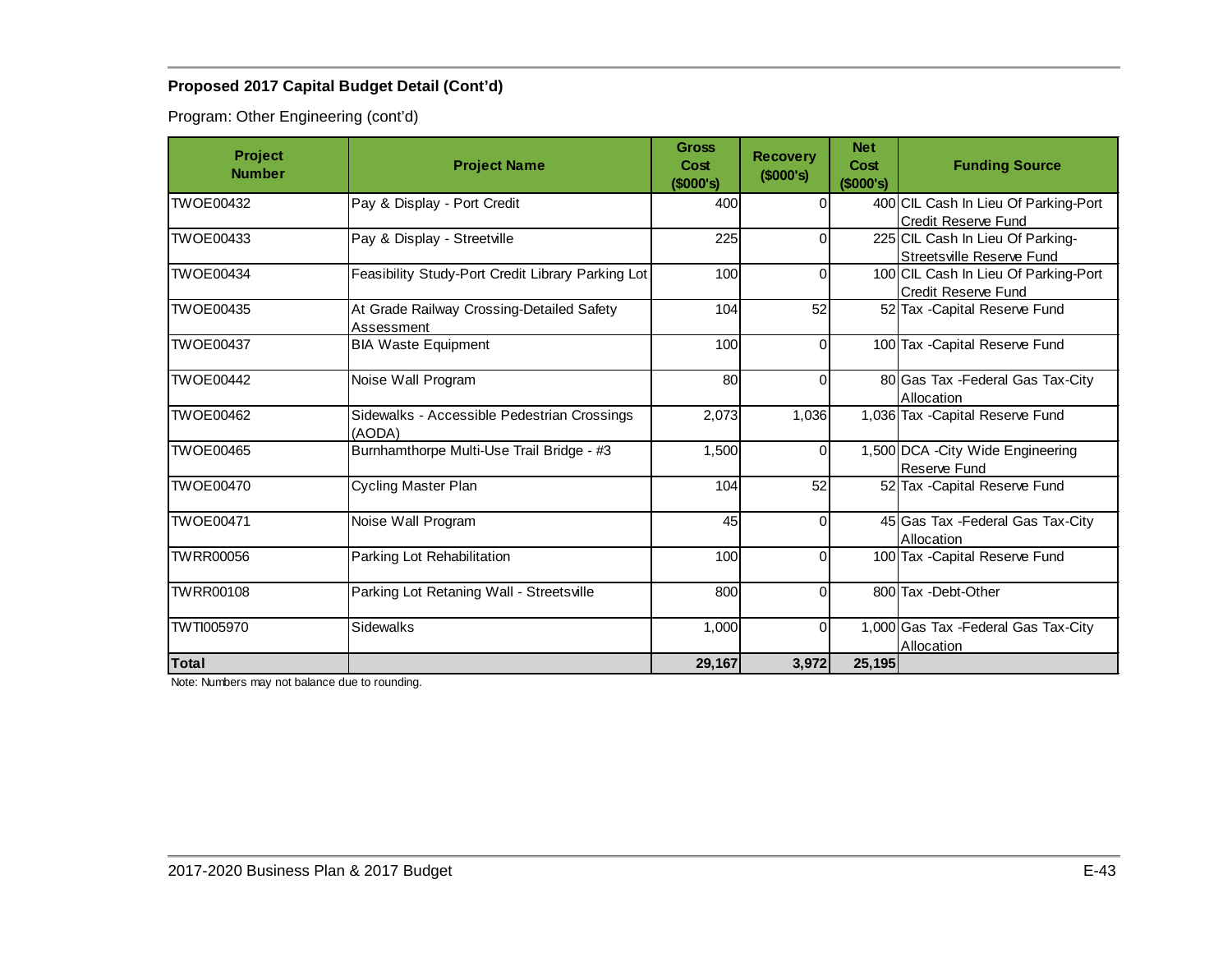## <span id="page-44-0"></span>**Proposed 2018 - 2020 Capital Budget by Sub-Program**

The following tables provide a listing of capital forecast by sub-program for 2018 -2020.

| Sub-Program                                  | 2018<br><b>Forecast</b><br>(\$000's) | 2019<br><b>Forecast</b><br>(\$000's) | 2020<br><b>Forecast</b><br>(\$000's) |  |
|----------------------------------------------|--------------------------------------|--------------------------------------|--------------------------------------|--|
| <b>Bridge &amp; Structure Rehabilitation</b> |                                      |                                      |                                      |  |
| Bridge & Structure Appraisal                 |                                      | 150                                  | 0                                    |  |
| Bridge & Structure Evaluation & Design       | 400                                  | 400                                  | 400                                  |  |
| <b>Bridge &amp; Structure Renewal</b>        | 8,300                                | 6.000                                | 6,100                                |  |
| Subtotal                                     | 8,700                                | 6,550                                | 6,500                                |  |

| <b>Sub-Program</b>        | 2018<br><b>Forecast</b><br>(\$000's) | 2019<br><b>Forecast</b><br>(\$000's) | 2020<br><b>Forecast</b><br>(\$000's) |
|---------------------------|--------------------------------------|--------------------------------------|--------------------------------------|
| <b>Major Roads</b>        |                                      |                                      |                                      |
| <b>Grade Separation</b>   | 1,300                                | 4,000                                | 4,000                                |
| Intersection Improvements | 495                                  | 495                                  | 495                                  |
| Road Improvements         | 14,710                               | 22,219                               | 18,562                               |
| Subtotal                  | 16,505                               | 26,714                               | 23,057                               |

| Sub-Program                    | 2018<br><b>Forecast</b><br>(\$000's) | 2019<br>Forecast<br>(\$000's) | 2020<br><b>Forecast</b><br>(\$000's) |  |
|--------------------------------|--------------------------------------|-------------------------------|--------------------------------------|--|
| <b>Roadway Rehabilitation</b>  |                                      |                               |                                      |  |
| <b>Crack Sealing</b>           | 100                                  | 100                           | 100                                  |  |
| Road Rehabilitation            | 22,100                               | 19,900                        | 28,850                               |  |
| Roadways Infrastructure Review | 200                                  | 200                           | 200                                  |  |
| Subtotal                       | 22,400                               | 20,200                        | 29,150                               |  |

Note: Numbers may not balance due to rounding.

Numbers are net.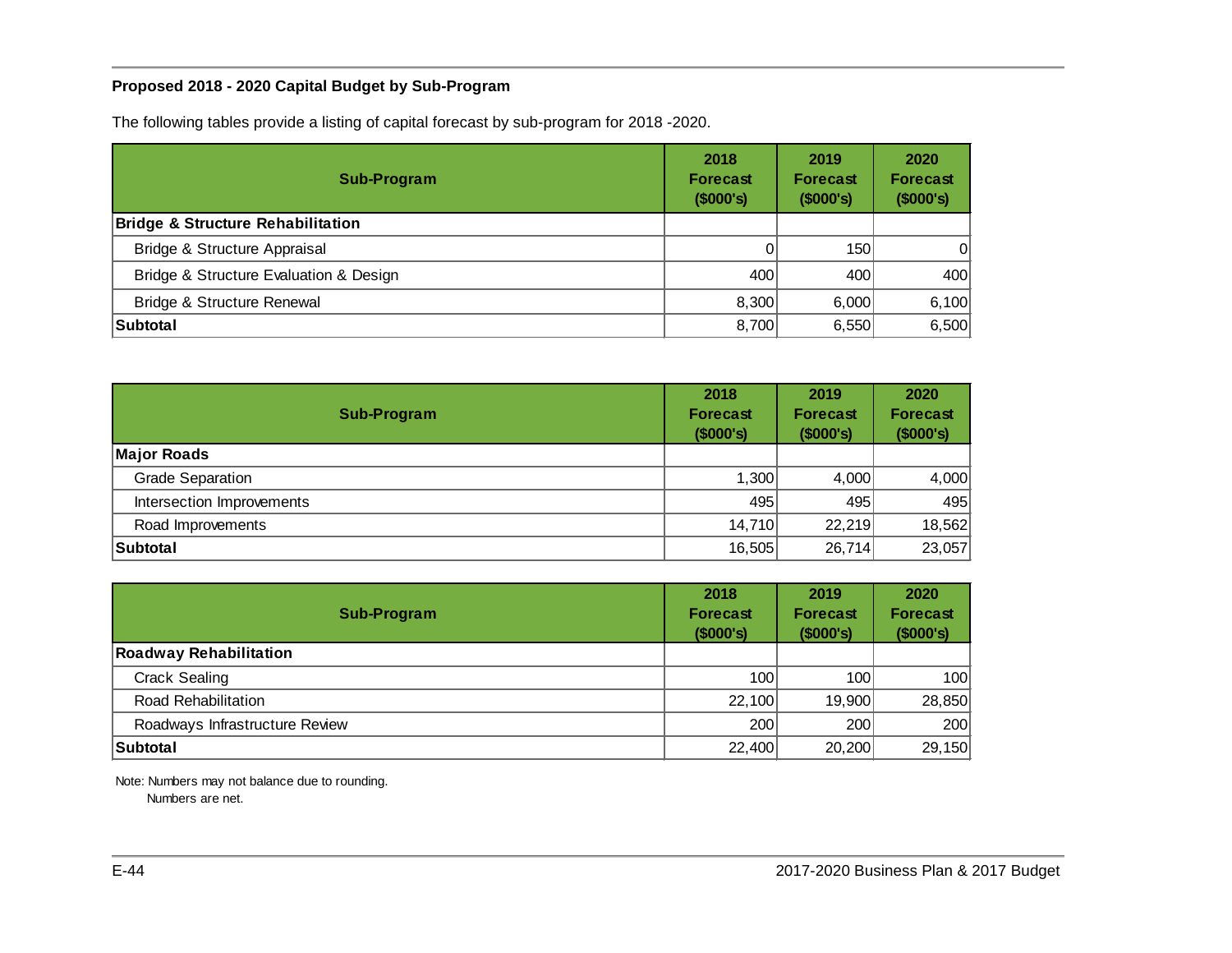| <b>Sub-Program</b>                              | 2018<br><b>Forecast</b><br>(\$000's) | 2019<br><b>Forecast</b><br>(\$000's) | 2020<br><b>Forecast</b><br>(\$000's) |
|-------------------------------------------------|--------------------------------------|--------------------------------------|--------------------------------------|
| <b>Other Engineering</b>                        |                                      |                                      |                                      |
| Cycling Program                                 | 2,028                                | 1,725                                | 4,525                                |
| <b>Environmental Mmgt-City Owned Properties</b> | 361                                  | 386                                  | 414                                  |
| New Vehicles & Equipment                        | 195                                  | 195                                  | 195                                  |
| Parking - Municipal                             | 745                                  | 100                                  | 100                                  |
| <b>Property Acquisition</b>                     | 2,190                                | 770                                  | $\Omega$                             |
| Salt Management Program                         | 50                                   | 50                                   | 50                                   |
| <b>Sidewalks</b>                                | 2,641                                | 1,450                                | 1,227                                |
| <b>Specialized Equipment</b>                    | 75                                   | 75                                   | 75                                   |
| Streetlighting                                  | 900                                  | 900                                  | 900                                  |
| Streetscape                                     | 0                                    | 0                                    | 0                                    |
| Survey Equipment and Control                    | 65                                   | 25                                   | 25                                   |
| <b>Topographical Updating</b>                   | 55                                   | 45                                   | 45                                   |
| <b>Traffic Calming</b>                          | 200                                  | 200                                  | 200                                  |
| <b>Traffic Signals</b>                          | 2,255                                | 3,355                                | 3,355                                |
| Vehicle & Equipment Replacement                 | 2,174                                | 1,942                                | 2,054                                |
| Works Yards Space (South East Works Yard)       | 7,950                                | 6,750                                | $\Omega$                             |
| Subtotal                                        | 22,984                               | 17,968                               | 13,165                               |
| <b>Total Expenditures</b>                       | 70,589                               | 71,432                               | 71,872                               |

### **Proposed 2018 - 2020 Capital Budget by Sub-Program (Cont'd)**

Note: Numbers may not balance due to rounding. Numbers are net.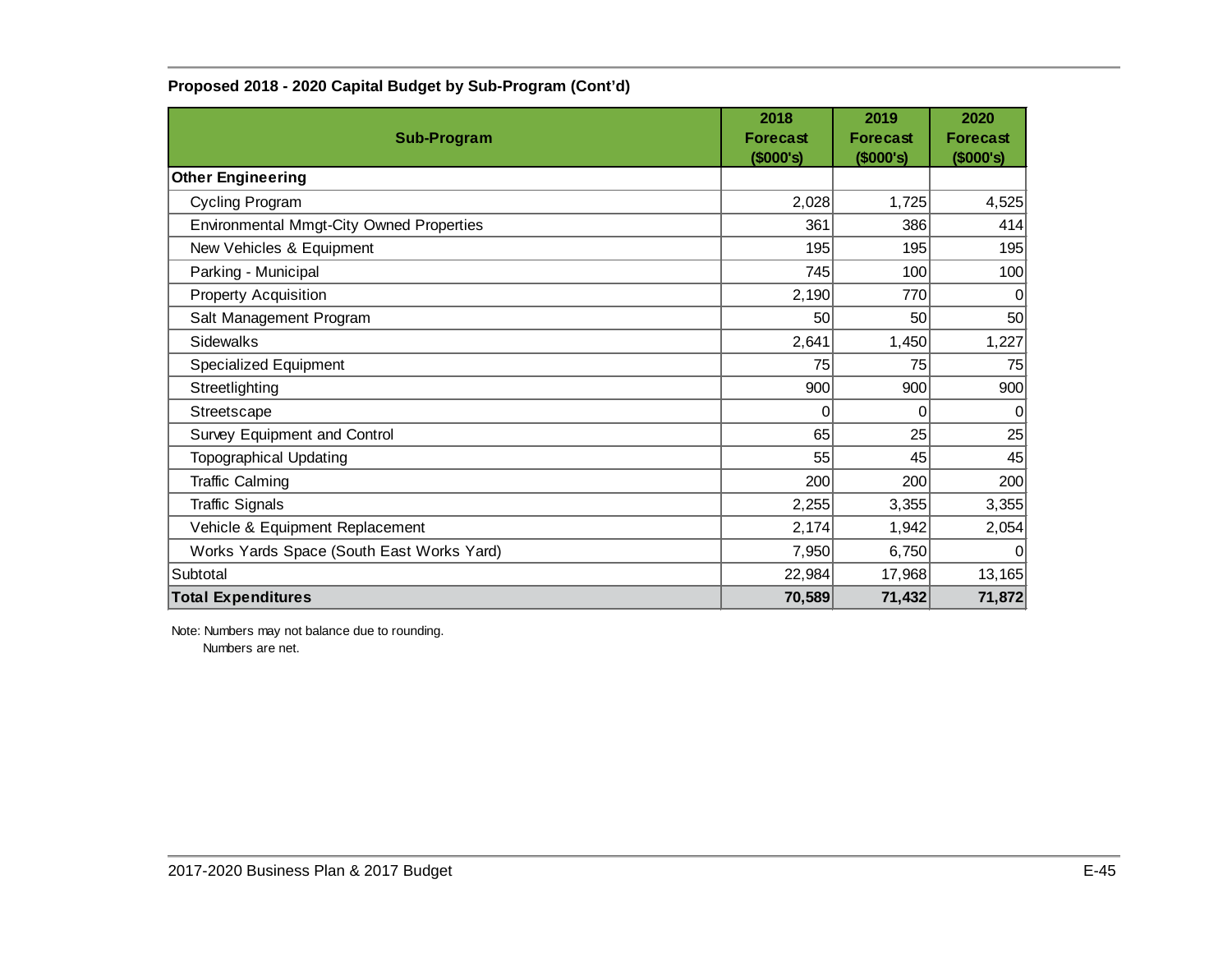# <span id="page-46-0"></span>**Performance Measures**

A Balanced Scorecard identifies and measures four key areas of an organization's performances; Financial, Customers, Employees, and Business processes. By paying attention to all four areas, an organization can retain balance in its performance and ensure that it is moving towards the attainment of its goals.

#### **Financial Measures**

The *average road and bridge operating cost* is a measure that indicates the City's ability to manage cost pressures associated with aging infrastructure. Without compromising public safety, this Service Area will continue to apply best practices and find efficiencies in day to day operations while providing consistent service levels.

The *average winter maintenance operating cost* is a measure of the City's ability to balance winter maintenance operating costs with defined service levels. Without compromising public safety, this Service Area will continue to apply best practices and find operating efficiencies throughout all winter maintenance activities.

The *annual gross revenue for parking* is a measure of the City's ability to introduce new parking management initiatives and adjust parking rates. The City's objective is to implement improvements to parking management in strategic areas which is expected to maintain parking revenues over the term of this business plan.

### **Customer Measures**

The *percentage of customer requests* for service tracked in the Infor system meeting target response dates is a measure that indicates the Service Area's ability to respond to resident and Council service requests in accordance with established response times and service levels.

*Citizen satisfaction* is a measure that indicates how satisfied residents are with road maintenance, traffic flow and environmental planning.

### **Employee Measures**

*Employee engagement survey participation* is a measure indicating the percentage of employees participating in the Employee Engagement Survey. This statistic is measured every three years. It is important to the City that employees continue to participate in this survey and express how they feel about working at the City.

*Overall job engagement* is a measure which indicates the extent to which employees feel engaged in decision making at the City.

*Employee satisfaction* is a measure which indicates the extent to which employee's value, enjoy and believe in what they do.

### **Business Process Measures**

The *percentage of roads in "good" condition or better* is a measure that indicates the City's ability to manage lifecycle asset management programs for roads. Pavement condition surveys are conducted, whereby a condition rating is applied to every City-owned road in Mississauga. The targets for this measure are in line with the minimum service level target of 70 per cent.

The *percentage of bridges and culverts in "good" condition or better* is a measure that indicates the City's ability to manage lifecycle asset management programs for bridges and culverts. Mandatory bridge and culvert condition surveys are performed whereby a condition rating is applied to every City-owned bridge and culvert in Mississauga. The targets for this measure are in line with the minimum service level target of 85 per cent.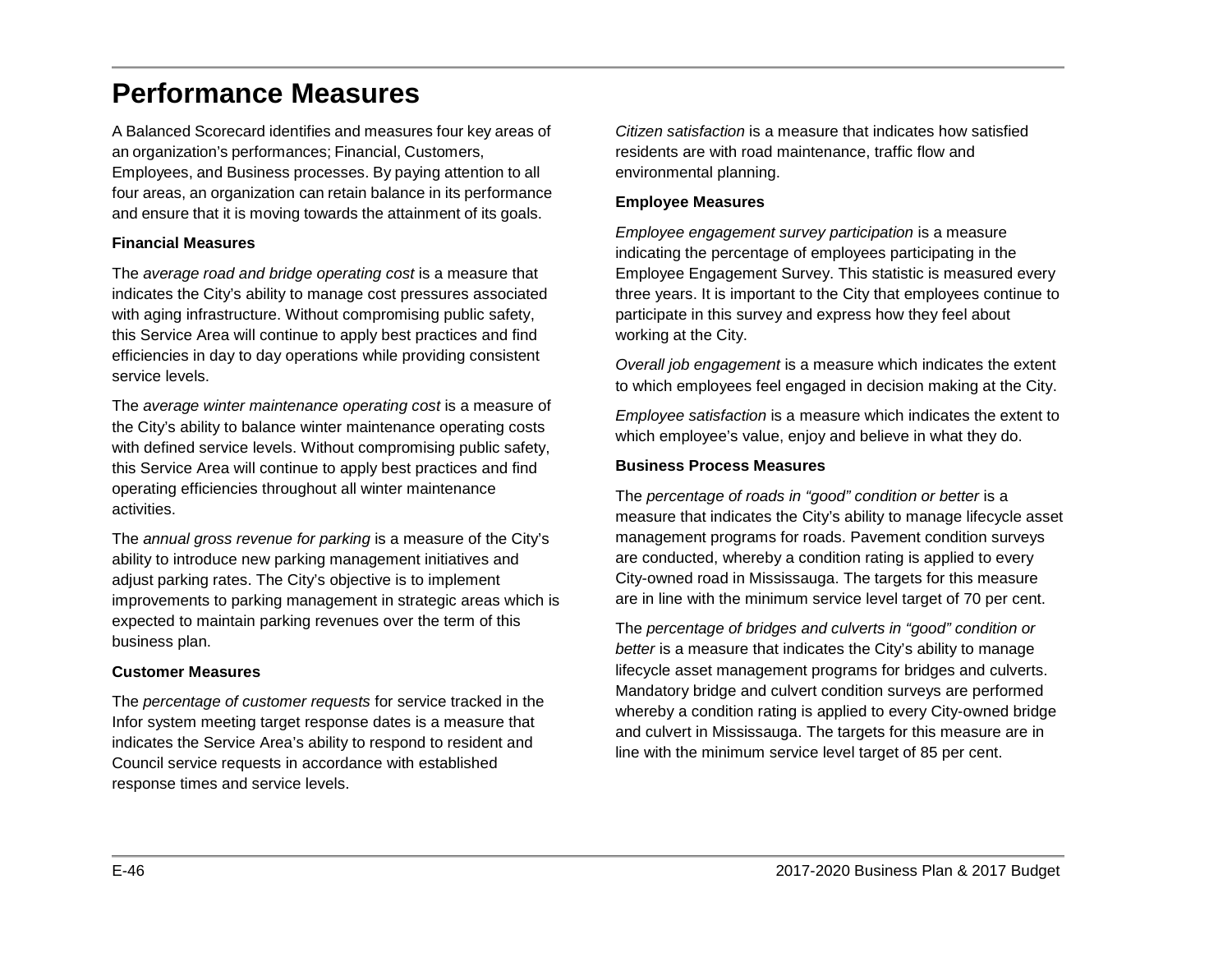The *percentage of City-owned intersections that function at or below planned capacity* is a measure that indicates the efficiency with which traffic moves through intersections within the City. While the percentage of intersections operating at or below capacity has not changed in recent years, the delay experienced by vehicles at these intersections has increased. The *number of collisions per thousand people* is a measure that indicates the City's ability to provide safe traffic management programs. We are currently meeting our target and aim to continue to do so.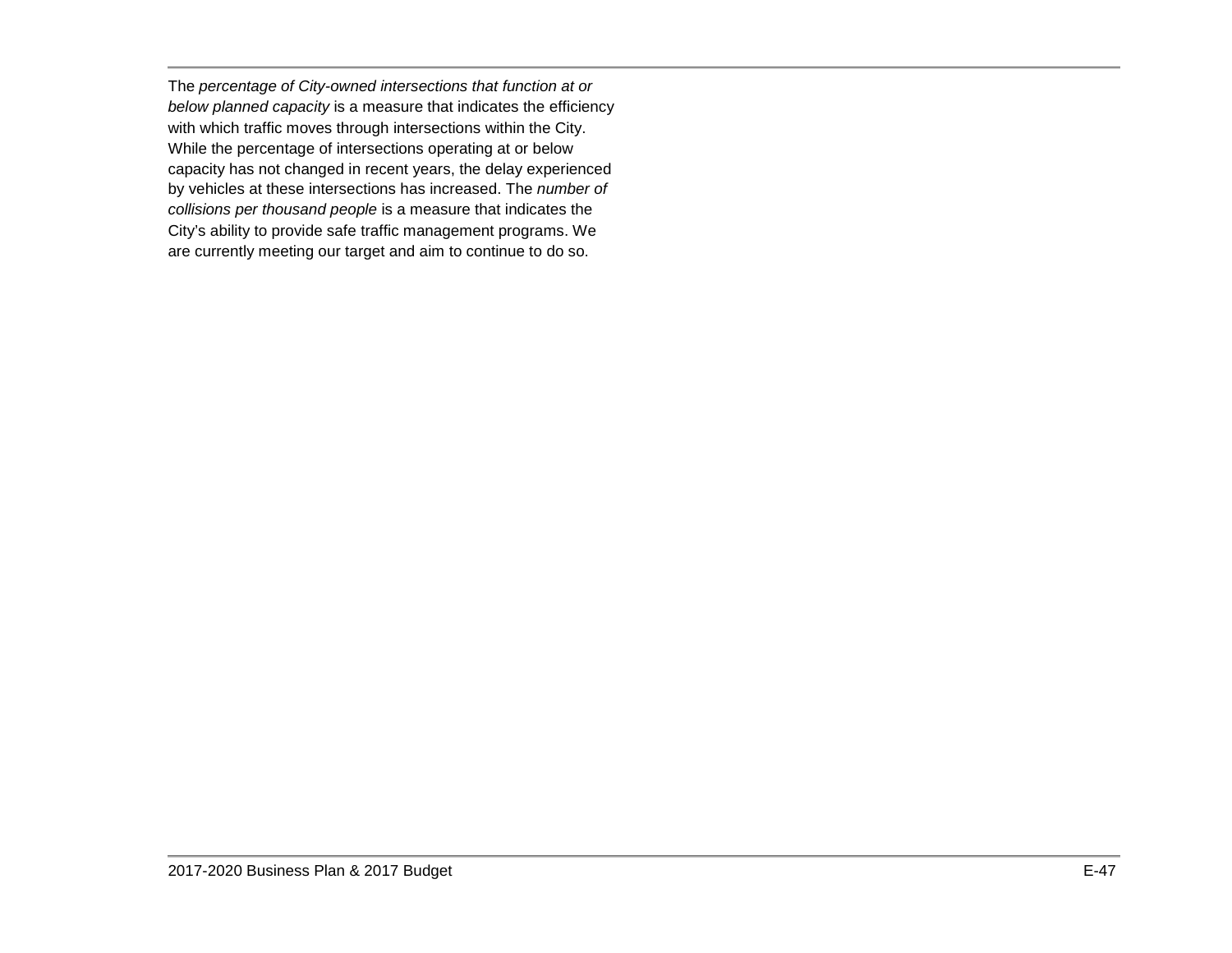# <span id="page-48-0"></span>**Balanced Scorecard**

|                                                                                               | 2013     | 2014     | 2015     | 2016    | 2017                                                                                            | 2018    | 2019    | 2020    |
|-----------------------------------------------------------------------------------------------|----------|----------|----------|---------|-------------------------------------------------------------------------------------------------|---------|---------|---------|
| <b>Measures for Roads</b>                                                                     | (Actual) | (Actual) | (Actual) | (Plan)  | (Plan)                                                                                          | (Plan)  | (Plan)  | (Plan)  |
| <b>Financial:</b>                                                                             |          |          |          |         |                                                                                                 |         |         |         |
| Average road operating<br>cost Per lane Km <sup>1</sup>                                       | \$1,694  | \$1,827  | \$2,212  | \$1,890 | \$1,940                                                                                         | \$1,940 | \$1,940 | \$1,940 |
| Average bridge/culvert<br>maintenance cost per m <sup>2</sup><br>of surface area <sup>1</sup> | \$2.62   | \$3.31   | \$4.73   | \$4.00  | \$4.50                                                                                          | \$5.00  | \$5.50  | \$6.00  |
| Average winter<br>maintenance operating<br>cost per lane Km <sup>1</sup>                      | \$4,605  | \$4,828  | \$3,672  | \$4,800 | \$4,800                                                                                         | \$4,800 | \$4,800 | \$4,800 |
| Annual gross parking<br>revenues                                                              |          |          |          |         | \$1,327,000 \$1,542,000 \$1,716,000 \$1,432,000 \$1,571,000 \$1,571,000 \$1,571,000 \$1,571,000 |         |         |         |
| <b>Customer:</b>                                                                              |          |          |          |         |                                                                                                 |         |         |         |
| Percentage of customer<br>requests meeting target<br>response date                            | 90%      | 90%      | 90%      | 90%     | 90%                                                                                             | 90%     | 90%     | 90%     |
| Average citizen<br>satisfaction rating for<br>roads                                           | 81%      | 81%      | 81%      | 75%     | 75%                                                                                             | 75%     | 75%     | 75%     |
| Employees/Innovation:                                                                         |          |          |          |         |                                                                                                 |         |         |         |
| Overall Employee<br><b>Engagement Survey</b><br>participation <sup>2</sup>                    | N/A      | N/A      | 83%      | N/A     | N/A                                                                                             | 78%     | N/A     | N/A     |
| Overall job engagement <sup>2</sup>                                                           | N/A      | N/A      | 72%      | N/A     | N/A                                                                                             | 74%     | N/A     | N/A     |
| Employee Satisfaction <sup>2</sup>                                                            | N/A      | N/A      | 75%      | N/A     | N/A                                                                                             | 77%     | N/A     | N/A     |